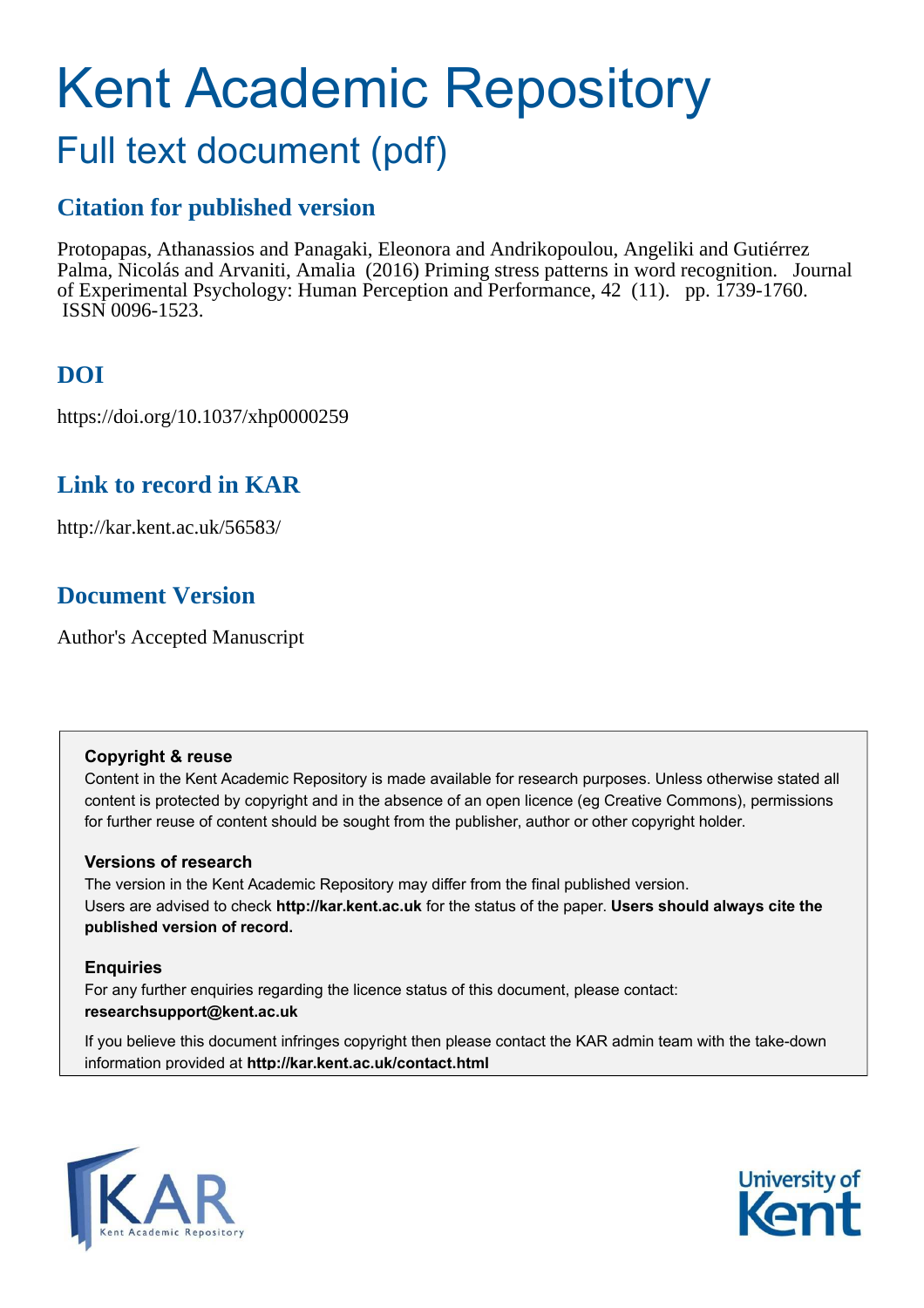Accepted on 27/04/2016.

APA copyright notice: This article may not exactly replicate the final version published in JEP: HPP. It is not the copy of record. www.apa.org

#### **Priming stress patterns in word recognition**

Athanassios Protopapas, Eleonora Panagaki, Angeliki Andrikopoulou

University of Athens

Nicolás Gutiérrez Palma

University of Jaén

Amalia Arvaniti

University of Kent

#### **In press,** *Journal of Experimental Psychology: Human Perception & Performance*

#### **Author Note**

Athanassios Protopapas and Angeliki Andrikopoulou, Department of Philosophy and History of Science, University of Athens, Greece. Eleonora Panagaki, Graduate Program in Basic and Applied Cognitive Science, University of Athens, Greece. Nicolás Gutiérrez Palma, Department of Psychology, University of Jaén, Spain. Amalia Arvaniti, Department of English Language and Linguistics, University of Kent, UK.

Supported by the European Union (European Social Fund) and Greek national funds through the operational program "education and lifelong learning" of the National Strategic Reference Framework, research program THALIS-UOA-COGMEK (project 892, MIS 375737).

We are grateful to Sofia Loui, Glykeria Tsentidou, Sotiria Kyriazidou, and Marina Katsari for testing participants.

Correspondence concerning this article should be addressed to Athanassios Protopapas, MITHE, Ano Ilissia University Campus, GR-157 71 Zografos, Greece. Phone: +30 210 727 5540; fax: +30 210 727 5530; e-mail: aprotopapas@phs.uoa.gr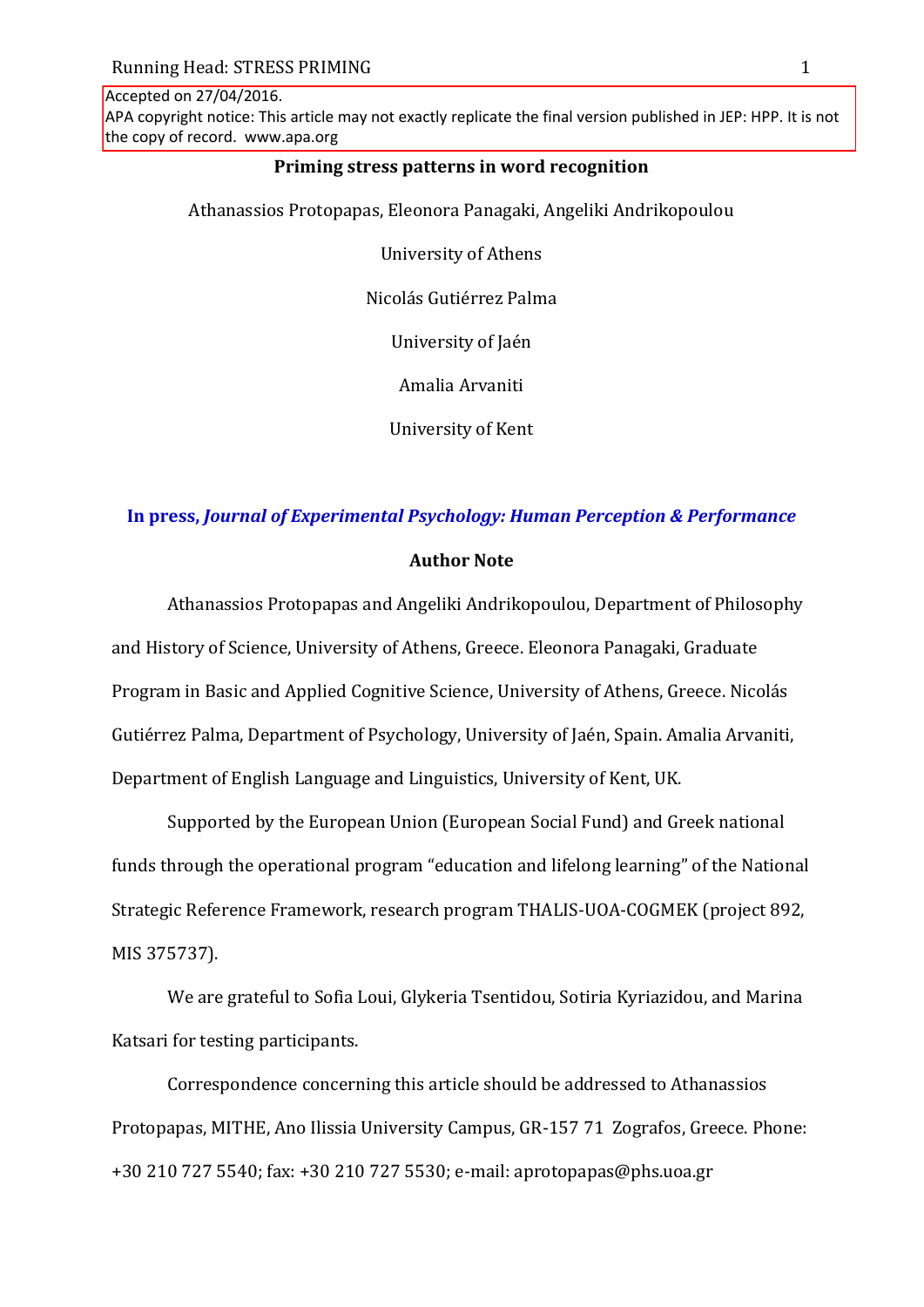#### **Abstract**

This study addresses the lexical representation of stress in a series of five intra-modal and cross-modal priming experiments in the Greek language using lexical decision tasks with auditory and visual targets. Three-syllable primes and targets were matched in first syllable segments, length, and other variables, and differed segmentally in the second and third syllable. Primes matched or mismatched targets in stress, which was placed on the penultimate or antepenultimate syllable. There was no evidence for stress priming in either accuracy or latency of responses to either words or pseudowords in any of these experiments, either intra-modally or cross-modally. In contrast, a control fragment priming experiment using only the first two syllables of the primes produced a significant effect of stress congruence for words but not for pseudowords. The results are interpreted in the context of previous findings in the literature as arising from lexical activation rather than from matching stress patterns. Overall, findings are consistent with lexical representations including stress information that is inseparable from segmental specification, rather than with abstract representations of metrical templates.

*Keywords:* lexical stress; stress priming; visual word recognition; spoken word recognition; lexical decision; Greek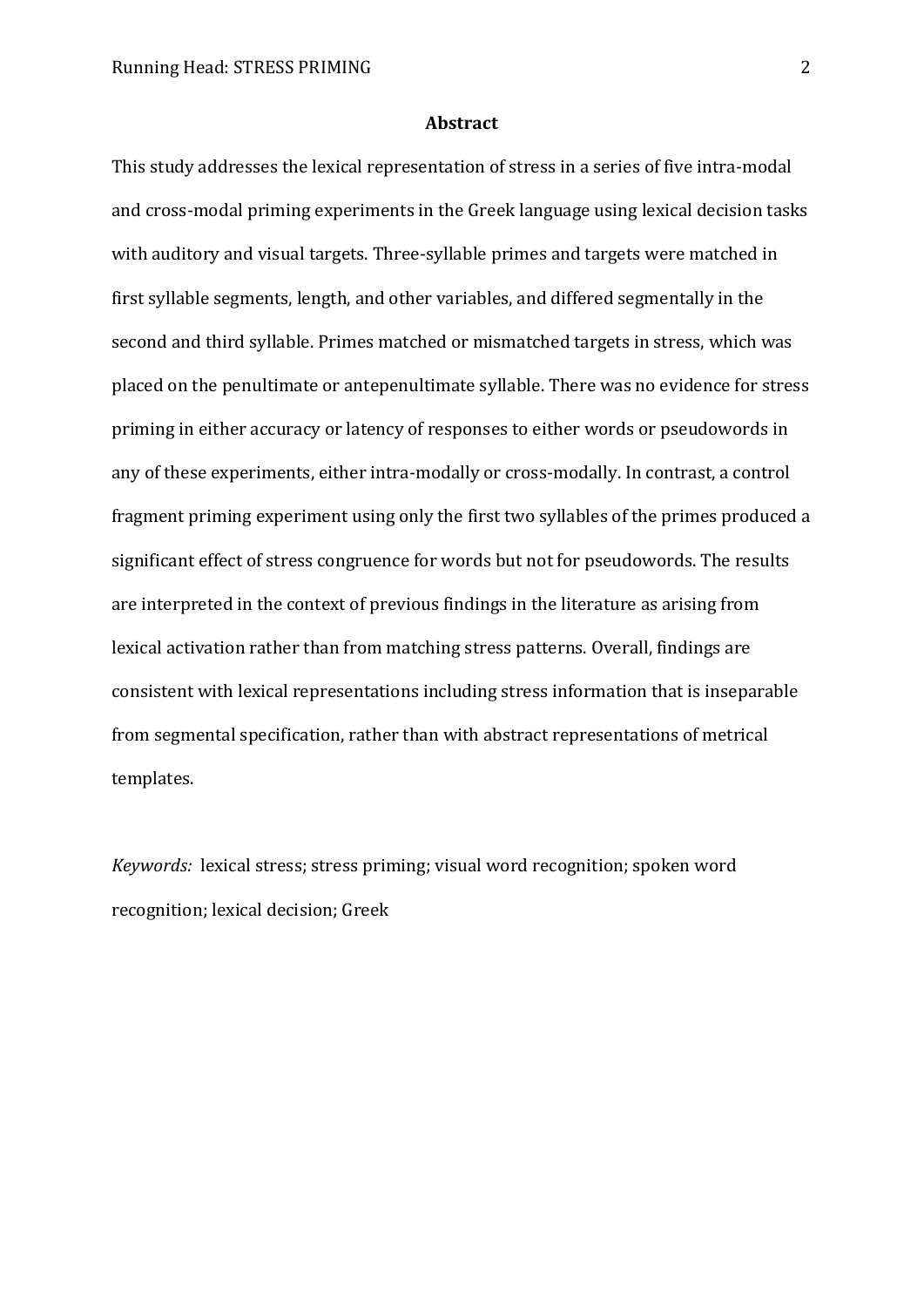$\overline{a}$ 

#### **Priming stress patterns in word recognition**

In this study we are concerned with the representation of lexical stress and its activation during word recognition. Lexical stress is part of the metrical representation of words, corresponding to relative prominence among syllables: Simplifying somewhat, a prominent syllable is *stressed* in contrast to other syllables that are *unstressed*. In languages said to have free stress, that is, languages in which the position of stress can vary, stress can distinguish word meaning. For example, in English, the verb "to protest" is distinguished from the noun "protest" by the location of stress (indicated by underlining): on the second syllable in the verb but on the first syllable in the noun. Stress is an abstract phonological property of lexical items that is systematically associated with acoustic features in spoken words. Specifically, the phonetic correlates of stress typically include increased amplitude and duration (Beckman, 1986; Laver, 1994). Stress is also associated with variations in pitch, depending on the intonational and phrasal context (Ladd, 2008, ch. 2), and with differences in vowel quality (Beckman, 1986; Beckman & Edwards, 1994).

In English, vowel quality is a major phonetic determinant of stress insofar as stressed syllables contain full vowels whereas reduced vowels occupy unstressed syllables.<sup>1</sup> Because of this confound between stress and segmental cues in English it is not possible to investigate stress effects independently of segmental representations: Unreduced realization of unstressed syllables is unnatural in all but a few atypical words, adversely affecting the interpretability and generalizability of findings (see discussions in Cooper, Cutler, & Wales, 2002; Cutler & van Donselaar, 2001). Therefore

<sup>1</sup> Distinctions based on vowel quality, rather than syllabic prominence, have been termed "metrical stress," to contrast with "lexical stress" (e.g., Slowiaczek, Soltano, & Bernstein, 2006). This distinction is largely specific to English and will not be pursued further in the present report.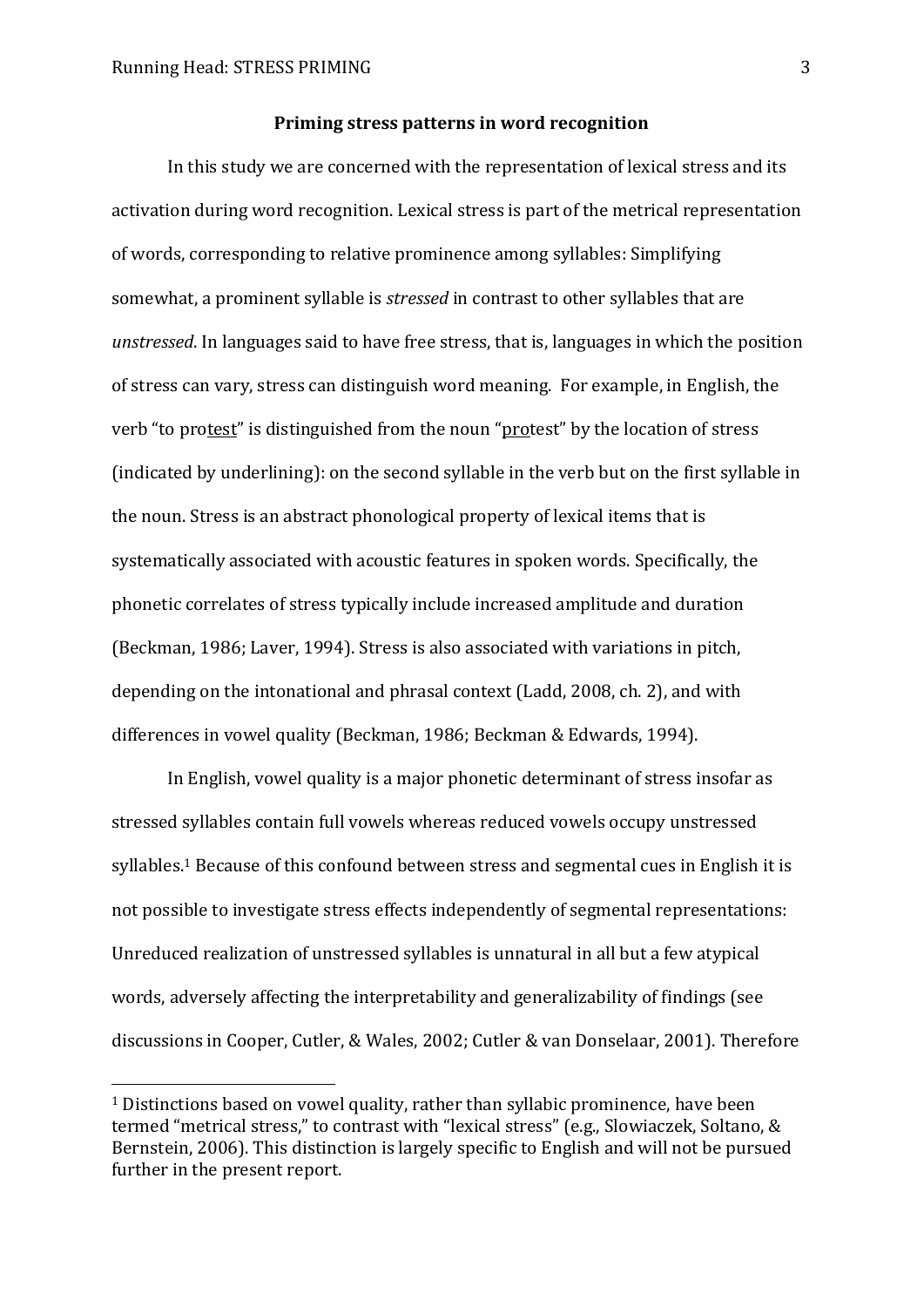our discussion of English in this manuscript will be limited to mentioning relevant findings with the understanding that no cross-linguistic generalization can be based on studies in English. In other European languages, such as Spanish (Ortega-Llebaria & Prieto, 2007) and Greek (Arvaniti, 2007; Fourakis, Botinis & Katsaiti, 1999), stress is only weakly associated with segmental quality. This permits manipulation of stress patterns independently of segmental constituency to uncover effects specific to stress, as we attempt to do in this study in the Greek language.

Several studies suggest that stress contributes to lexical disambiguation. Much of this evidence is based on work with word fragment priming. Soto-Faraco, Sebastian-Gallés, and Cutler (2001) showed that in Spanish lexical decisions were facilitated for words preceded by stress-congruent primes (syllable pairs) and inhibited for words preceded by stress-incongruent primes. For example, the printed word "príncipe" (prince) was recognized faster following the auditory fragment /prin $\theta$ i/ (stressed on the first syllable, consistent with the word) than following the fragment /prin $\theta$ i/ (taken from the word "principio", stressed on the second syllable). Similar findings (of facilitation; but not always of inhibition) were subsequently reported for Dutch (van Donselaar, Koster, & Cutler, 2005), Italian (Tagliapietra & Tabossi, 2005) and English (Cooper et al., 2002). Collectively, these studies have confirmed psycholinguistically that representations in the mental lexicon are contrasted by stress patterns, as expected from linguistic analysis.

More recent studies have employed eye tracking to examine the time course of stress influences on lexical segmentation and lexical access. In a variant of the visual world paradigm with printed word targets, Reinisch, Jesse, and McQueen (2009) showed that Dutch lexical selection is constrained as soon as acoustic information indicating a stressed syllable becomes available. Participants looked at the word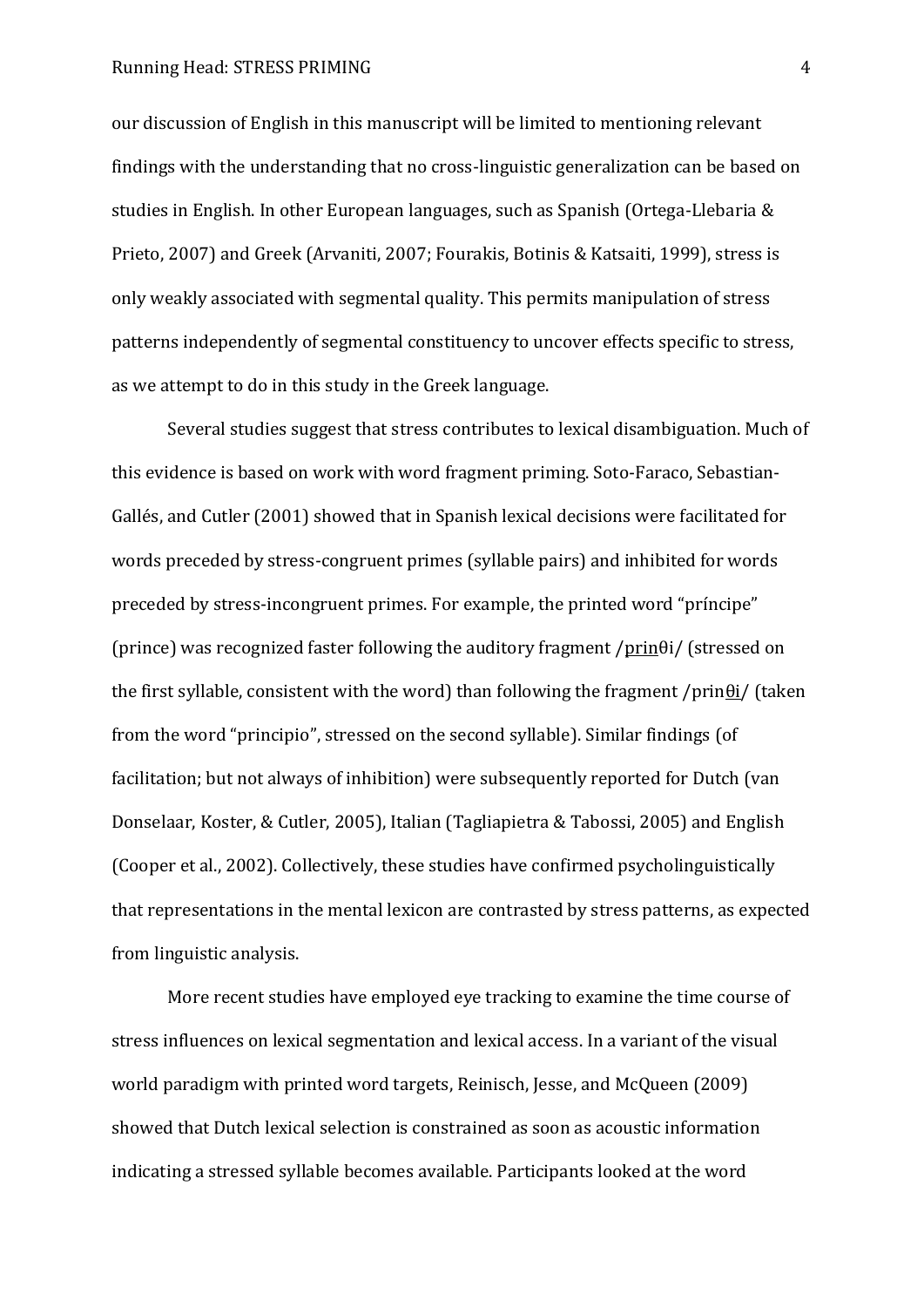"octopus" significantly more than at "oktober" immediately after the stressed initial vowel of /okto/ (from octopus) had been heard. Looking more at "oktober" occurred after hearing both syllables of /okto/ (from oktober), to include the stressed second syllable. Similar findings have been reported in Italian (Sulpizio & McQueen, 2012). More recently, Jesse and McQueen (2014) found that stress information need not be auditory, because seeing a speaker utter the disambiguating fragments sufficed to bias looking toward the stress-matching target.

In a similar vein, studies have used event-related potentials (ERP) in the context of fragment priming to examine the uptake of prosodic features related to stress in German. Friedrich, Kotz, Friederici, and Alter (2004) found that auditory monosyllabic fragments with fundamental frequency  $(F_0)$  contours derived from stressed or unstressed syllables affected response times and ERP components to subsequent visual word targets. Follow-up studies also reported ERP effects of prosodic congruence with monosyllabic primes in certain time windows (with inconsistencies in effect polarity and in behavioral response times; Schild, Becker, & Friedrich, 2014a,b). These findings must be interpreted in the context of studies demonstrating elicitation of ERP components by metrical shifts or violations in German and other languages (Domahs, Knaus, El Shanawany, & Wiese, 2014; Knaus, Wiese, & Janßen, 2007; Rothermich, Schmidt-Kassow, Schwartze, & Kotz, 2010; Schmidt-Kassow, & Kotz, 2009; Schmidt-Kassow, Roncaglia-Denissen, & Kotz, 2011), confirming the online perceptual sensitivity to prosodic information associated with stress differences. Notably, perceptual interpretation of prosodic acoustic cues in terms of stress depends on local phrasal context (in English; Brown et al., in press).

Overall, these studies are consistent with the idea that stress-related acoustic properties are used to constrain lexical activation. This might be achieved in two ways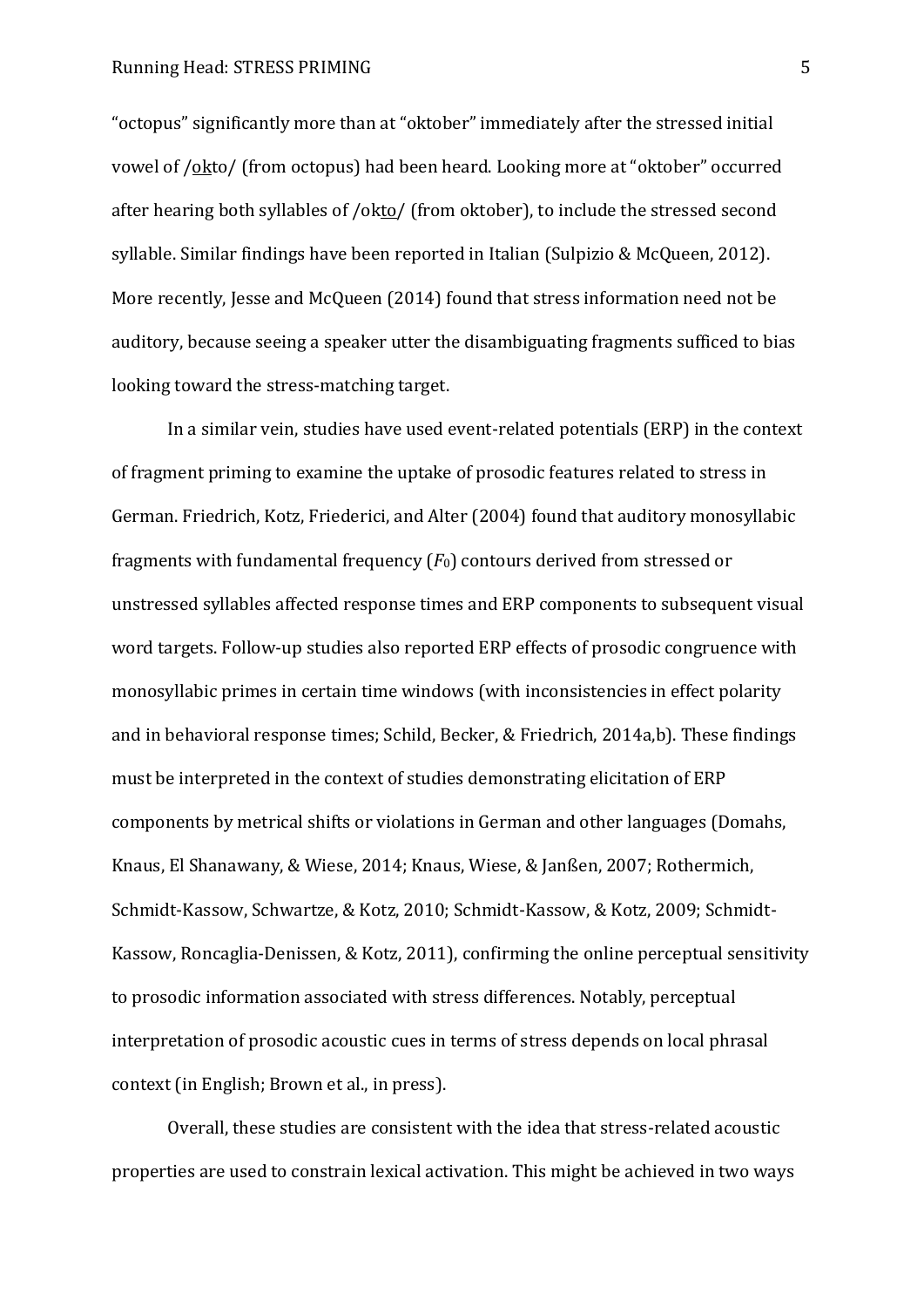$\overline{a}$ 

(cf. Schild et al., 2014a): One option would involve stress patterns as distinct metrical representations associated with entries in the mental lexicon. Comparable metrical representations would be computable from the input, independent of segmental representations. Stress patterns arising from incoming prosodic cues would match or mismatch the lexically stored patterns and thereby facilitate or inhibit lexical activation. In this conceptualization stress representations are abstract in the sense that they can stand on their own, to be computed and compared regardless (or in the absence) of specific lexical items. An alternative option would involve mapping of prosodic properties directly onto lexical representations, in the sense of systematic phonetic or subphonetic variability.2 In this case, for example, a lexical item with an initial stressed syllable would be a better match for an incoming long and loud syllable than items with initial unstressed syllables. In this alternative conceptualization, lexical entries must contain specification of stress-relevant prosodic properties, to allow matching with corresponding input cues, and stress representations are not abstracted away from lexical or input representations.

By definition, stress patterns realized as abstract metrical templates necessarily involve two or more syllables, for which a contrast can be defined (Ladd, 2008; Liberman & Prince, 1977), and are not directly associated with any segmental properties. Special notation can be used to indicate the number of syllables and their relative prominence. For example,  $\lceil \n\cdot \sigma \rceil$  can stand for a trochee, that is, a pair of syllables of which the first one is stressed. Under the abstract pattern approach, such templates are included in lexical representations (e.g., in the word form stratum of the

<sup>&</sup>lt;sup>2</sup> The term "subphonetic variability" may refer to any within-category differences in acoustic/phonetic features that are unrelated to phonetic identity (e.g., intensity) or to differences that are too small to signal a change in phonetic identity or in a direction away from a contrasting segment (e.g., voice onset time).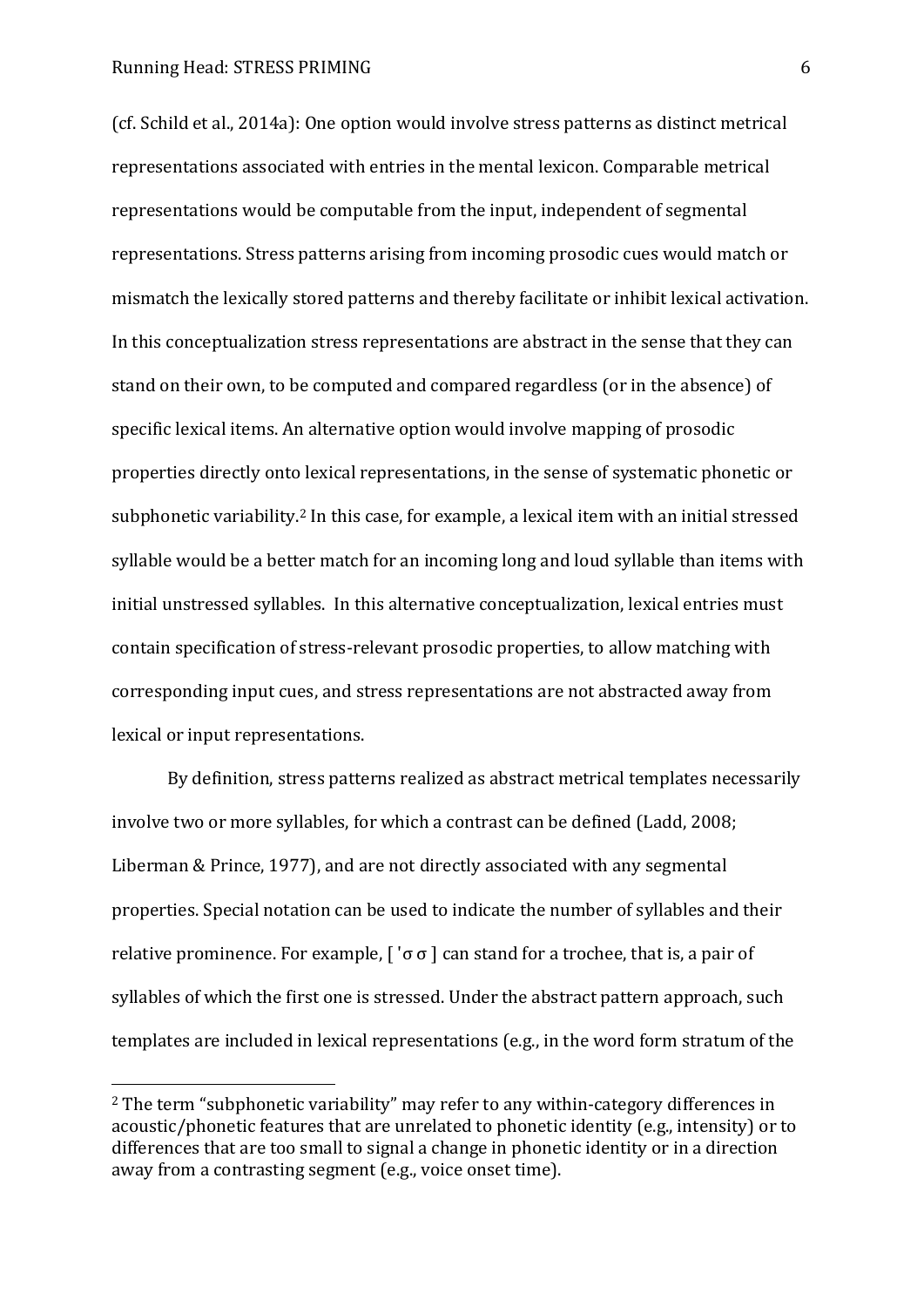WEAVER++ speech production model; Levelt, Roelofs, & Meyer, 1999) and, if used in the course of perception, they must be derived from the (spoken or orthographic) input.

In contrast, mapping of graded prosodic properties need not involve entire metrical templates and therefore may also occur within single syllables. Conceivably, prosodic properties might be bound to the corresponding segmental specifications or might constitute standalone cues. That is, the lexical representation of a word such as ╉meter╊ may specify a いlong loud iう in the first syllable or it may specify [long/loud] as a prosodic property independently from the /i/. In either case, the duration and intensity specification are graded prosodic properties involved in signaling phonetically what is theoretically taken to be a (metrical) phonological stress distinction.

Are stress-related prosodic properties directly involved in lexical activation and selection or are they used to build abstract metrical templates to match corresponding frames hypothesized to accompany lexical forms in the mental lexicon? To examine this question, studies must go beyond the phonetic matches of fragment priming and seek more direct evidence for the activation of abstract metrical templates. A number of studies have examined the potential processing facilitation that might be attributable to stress matching in the absence of segmental or lexical matching. Slowiaczek, Soltano, and Bernstein (2006) used auditory lexical decision and immediate repetition, in the context of stress matching and mismatching auditory primes, and failed to obtain any evidence for stress priming. These results are important but one might argue that they cannot be conclusively interpreted due to complications arising from the nature of the English language, in which stress is strongly associated with vowel quality. Specifically, because stress and segmental cues are typically confounded, English listeners may not rely on prosodic cues alone for stress pattern distinctions (Cooper et al., 2002; van Donselaar et al., 2005). This interpretation is supported by findings that stress minimal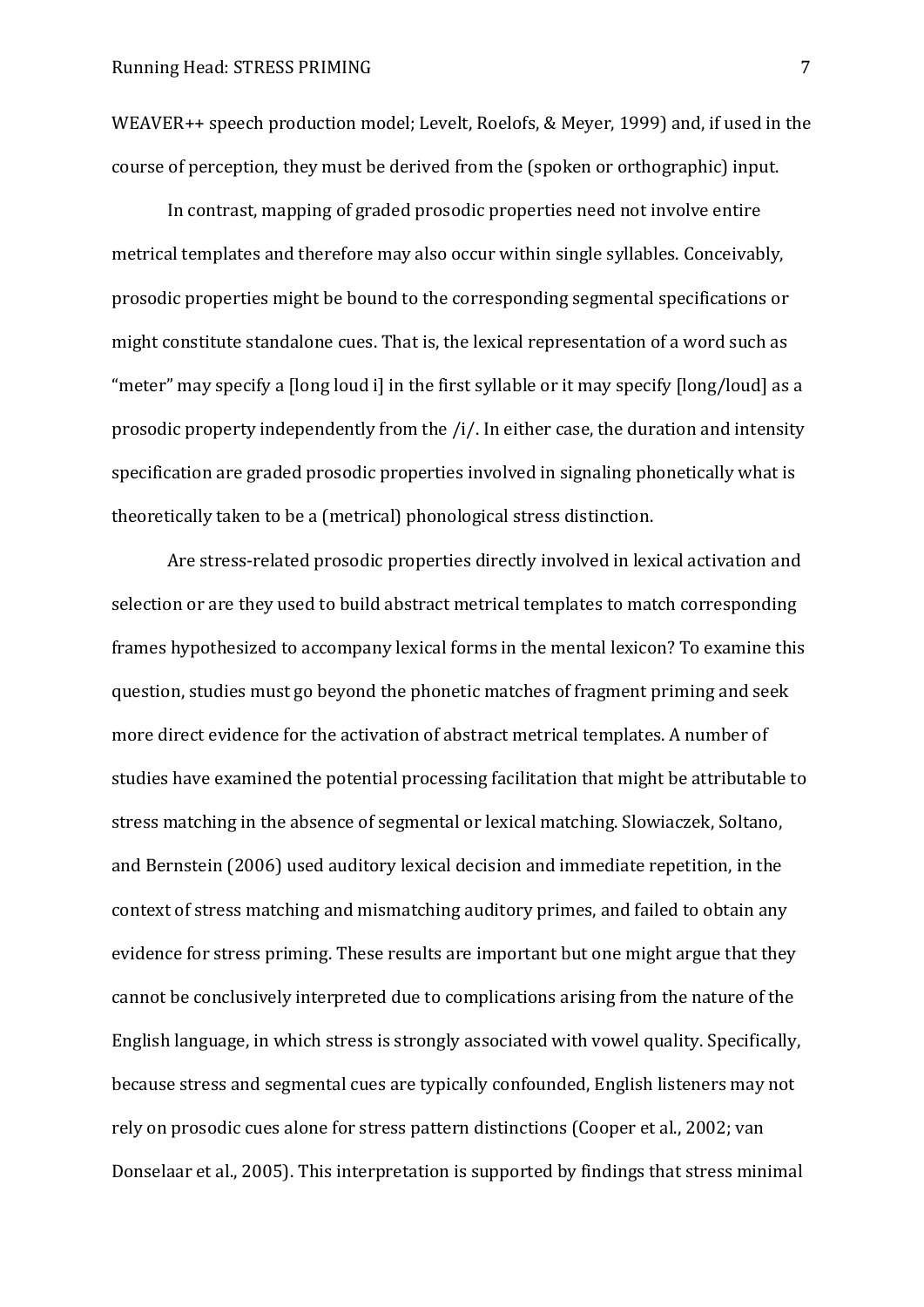pairs, that is, segmentally identical words that are distinguished by stress (such as forbear "ancestor" vs. forbear "tolerate") can be effectively homophonous (perceptually) in English, producing the same patterns of associative priming (Cutler, 1986). In comparison, stress minimal pairs in Dutch (e.g., voornaam "first name" vs. voornaam "respectable") are not functional homophones and do not facilitate each other (no identity priming; Cutler & van Donselaar, 2001). Moreover, the materials of Slowiaczek et al. in the same-stress condition were not fully matched in metrical structure, potentially undermining the basis for a priming effect.

Studies have also been conducted in Italian. Colombo and Zevin (2009) provided evidence for stress priming in a reading aloud task. Participants were presented with word targets following sequences of five word or nonword primes with a consistent stress pattern. In Italian there is a dominant stress pattern, namely penultimate syllable stress, but there are also words stressed on the antepenult. Words of the latter type were misstressed, that is, incorrectly assigned the dominant stress pattern, when following nonword primes but not when following word primes. This result is consistent with a sublexical priming effect in word production. Similar results have been obtained from children using a primed nonword reading task, although the effects were smaller in the younger ages, reflecting the development of lexical neighborhoods (Colombo, Deguchi, & Boureux, 2014). Colombo and Zevin (2009) suggested that stress patterns can be sublexically activated and sustained as part of output representations, but not as a result of lexical phonological representations. However, Sulpizio, Job, & Burani (2012) found that words were read aloud faster when preceded by individual briefly presented (86 ms) stress-matched word primes, compared to stress-mismatched primes. Because stress was not sublexically predictable for these items, Sulpizio et al. concluded that the priming effect must have originated in lexical retrieval. However, the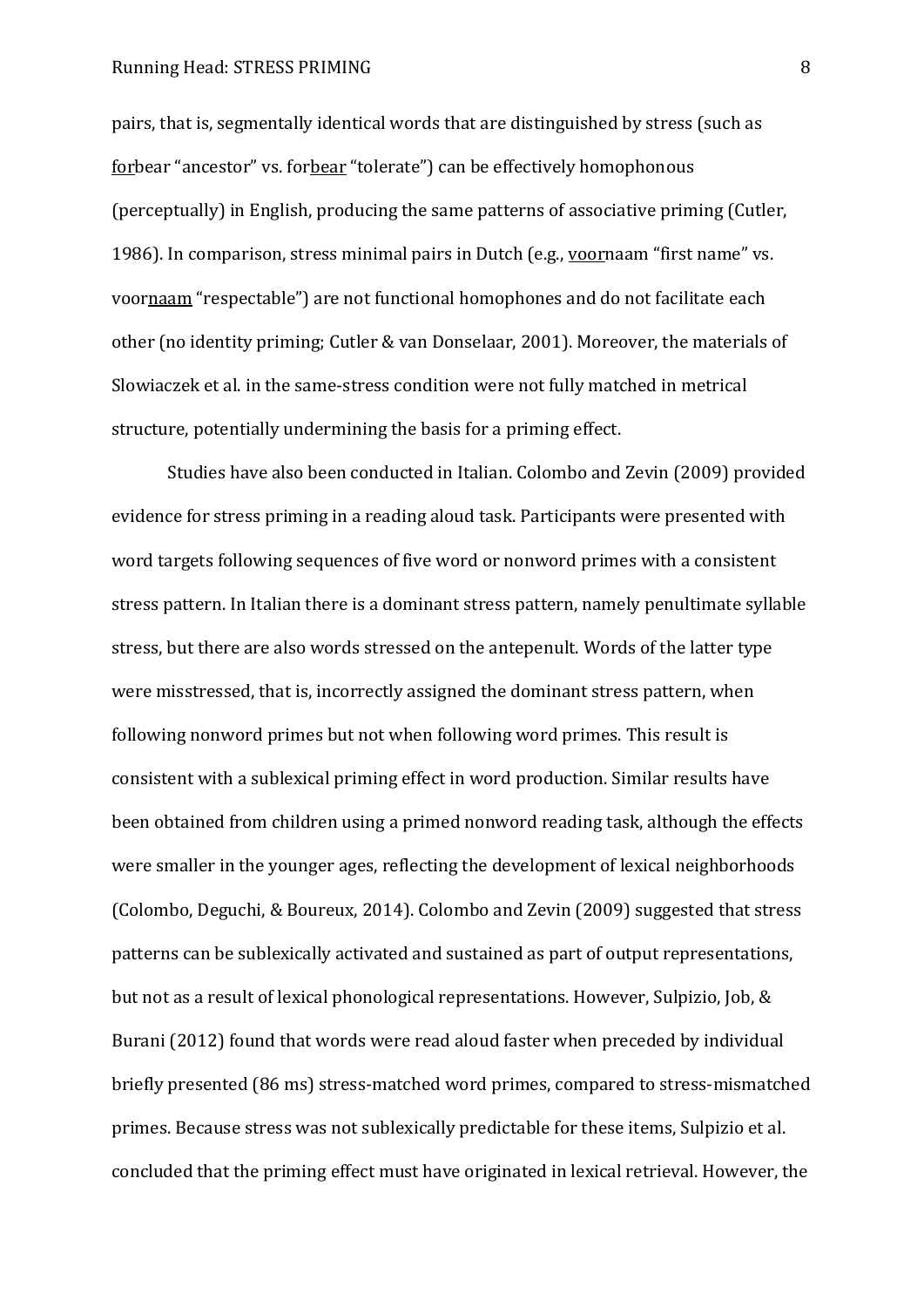reading-aloud task format complicates any interpretation regarding the locus of the effect, because production is involved, as in the studies of Colombo and colleagues. Indeed, more recently, Sulpizio and Job (2015) obtained similar findings with masked (50 ms) primes sharing onset syllable, and attributed the effect to the phonological output buffer. Thus, due to the output (i.e., speech production) requirements, these studies with visually presented words have not produced unequivocal evidence for metrical representations that can be activated in the *perceptual* processing of words.

Production studies, on the other hand, have not consistently produced evidence for stress priming. In a picture naming task in Dutch, Schiller, Fikkert, and Levelt (2004) presented auditory primes matched or mismatched in stress to the target word (the pictured noun) at a variety of stimulus onset asynchrony  $(SOA)$  conditions  $(-200, 0, 0)$ +150, +300 ms). They found that targets with initial stress were produced faster than targets with final stress. However, there was no stress priming effect, casting doubt on the proposal that stress patterns are stored in the lexicon. This stands in contrast to production models positing metrical information stored in the lexicon (when unpredictable) and activated in production separately from segmental representations (such as the WEAVER++ model; Levelt et al., 1999). However, as noted by Roelofs and Meyer (1998), metrical priming would emerge in this model only if metrical assembly were faster than segmental assembly. In fact metrical and segmental spell-out are posited to run in parallel, consistent with metrical priming observed only when initial segments overlap. That is, facilitation was observed when prime and target shared initial segments in addition to syllable structure and stress pattern.

Other studies examining stress effects in reading have produced mixed findings. On the one hand, stress is known to affect visual word recognition in lexical decision and naming tasks insofar as words that are atypically stressed, compared to their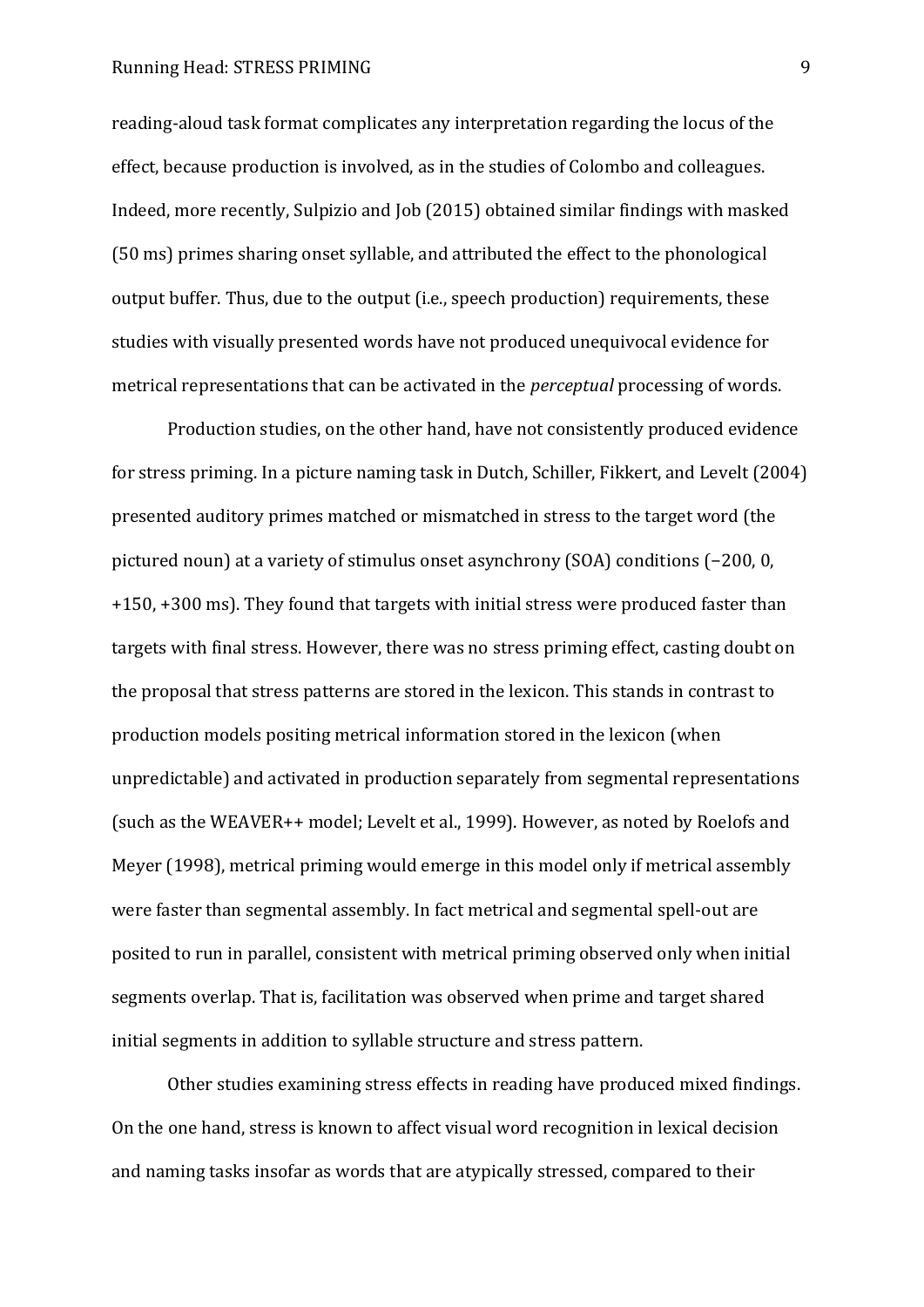$\overline{a}$ 

neighborhood, or misstressed, are processed more slowly or less accurately (in Italian; Burani & Arduino, 2004; Colombo, 1992). On the other hand, direct evidence for stress representations has been difficult to obtain in visual tasks. In Spanish, Gutiérrez-Palma and Palma-Reyes (2008) used a lexical decision task with masked primes that were the same as the target words, either correctly or incorrectly stressed, as indicated by a stress diacritic.<sup>3</sup> There was no difference between the correct stress condition (e.g., actór) and the control condition, in which the masked prime bore no stress diacritic (e.g., actor). Targets preceded by incorrectly stressed primes were responded to more slowly than in the control condition, but only at relatively long SOA, 100-143 ms. These results were interpreted as indicating that stress assignment is a late process in reading. Thus, the prime diacritic does not have a chance to affect the subsequent target within a brief time period (short SOA) because it takes longer to process. At longer SOA, a redundant cue will cause neither facilitation nor inhibition if it arrives after another process (lexical or sublexical) has already assigned stress appropriately. In contrast, a mismatching cue will cause a delay if it conflicts with the stress assignment process.

This interpretation has also been applied to Greek children's reading aloud words with missing or misplaced stress diacritics. Omission did not affect performance but misplaced diacritics resulted in a small delay (Protopapas & Gerakaki, 2009). No metrical representation is necessary in this interpretation because the stress match or mismatch may occur entirely within the orthographic representation of the word, which presumably includes the diacritic.

Besides lexical decision and reading aloud tasks, evidence that metrical

<sup>&</sup>lt;sup>3</sup> The Spanish orthography marks stress with a diacritic only in certain cases, which did not include the experimental targets (e.g., actor), therefore the diacritics on the masked primes of this study were either redundant (actór) or incorrect (áctor), and in both cases orthographically inappropriate.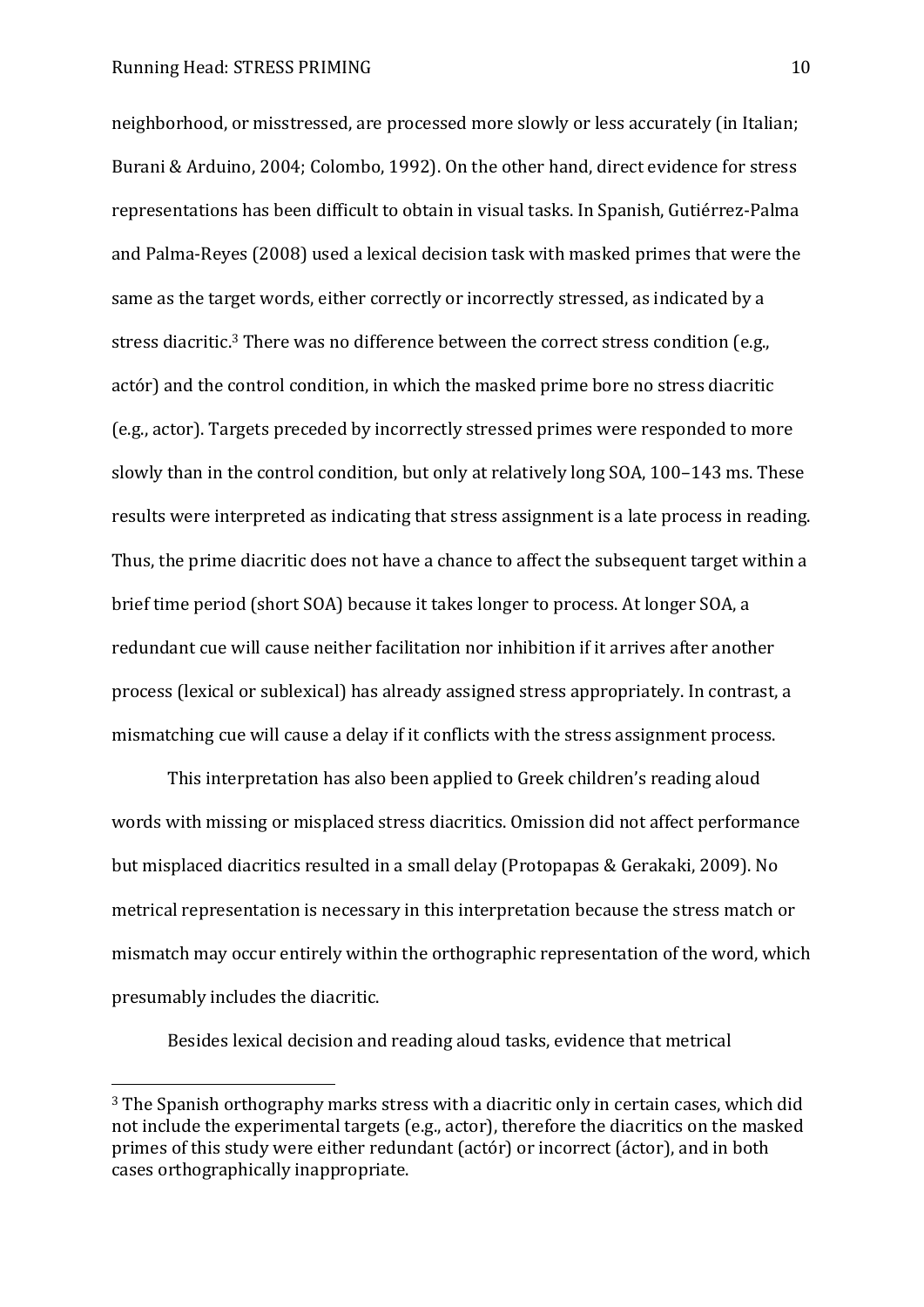information is part of word representation during silent reading has been provided by eye movement studies in English. Ashby and Clifton (2005) found that participants fixated more on words with two stressed syllables than on words with only one stressed syllable, concluding in favor of an "implicit prosody" hypothesis. They also suggested that stress assignment occurs late in the lexical access process. More recently, Breen and Clifton (2011, 2013) provided further support for implicit prosody during silent reading, documenting eye movement costs when prosodic expectations are violated. The processing cost of metrical reanalysis suggests that metrical representations of text, including lexical stress patterns, are computed during silent reading (cf. costs of metrical violations in speech: Domahs et al., 2014; Knaus et al., 2007; Rothermich et al., 2010; Schmidt-Kassow, & Kotz, 2009; Schmidt-Kassow et al., 2011). Notably, in these experiments, expectations were produced by explicit meter of poetry verses and by syntactic exploitation of noun-verb ambiguity, and were interpreted in terms of output processes involved in subvocalization ("inner speech"), consistent with the aforementioned interpretation of naming studies in other languages.

Overall, it seems clear that stress patterns are involved in lexical representations, at least for items with nondefault patterns, in output representations for speech production. The nature of these stress representations remains unclear because so far there are no priming effects specific to metrical structure. All observed effects have involved either lexical match or production, so they may be ascribed to lexical or output representations rather than to abstract metrical templates. Moreover, much research on stress has taken place in English, in which vowel quality dominates stress distinctions and precludes conclusions specific to prosodic features. Similarly, findings from auditory word recognition are difficult to interpret because stress patterns are necessarily confounded with the acoustic properties that signify them, so it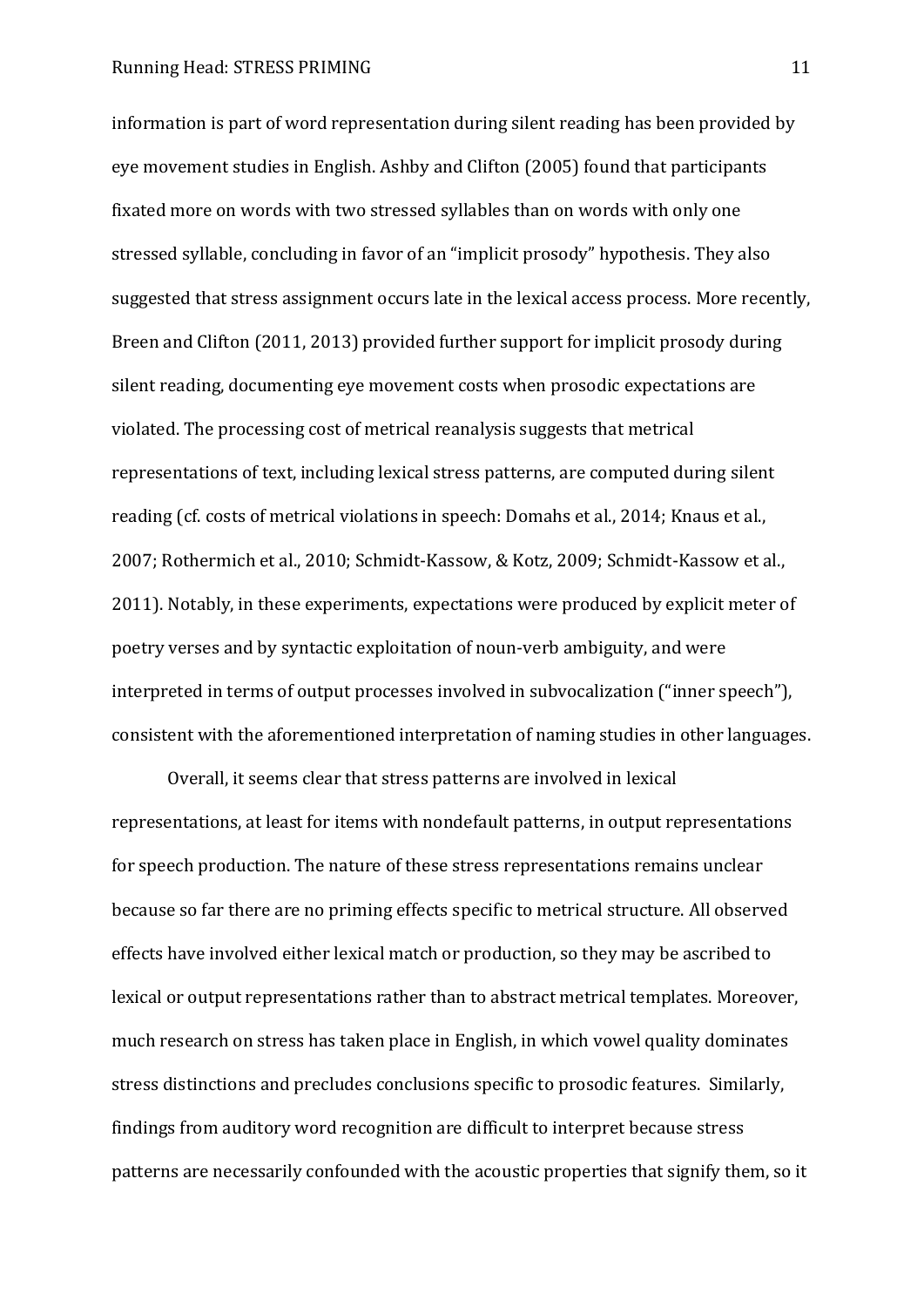is not clear whether the observed effects should be ascribed to metrical templates contrasting abstract syllables, as required by phonology, or to acoustic phonetic properties associated with particular word parts.

Therefore, to conclude that abstract stress representations are involved in word recognition, we need to investigate the potential of *visual* words to activate stress patterns that can be sustained beyond specific lexical items. This should be done in a language that does not confound prosodic with segmental properties. To ensure that stress patterns are represented as such, and are not an intrinsic part of lexical representations, we need to examine a language that puts no phonological constraints on stress position and marks stress orthographically, thereby allowing the use of unambiguously stressed pseudoword stimuli with stress patterns that can be freely manipulated, regardless of putative default patterns and typicality effects.

Greek combines all these desirable properties. It is a free-stress language in which every word with two or more syllables carries a single stress (Arvaniti, 2007). Stress falls on one of the last three syllables of the word (Malikouti-Drachman & Drachman, 1989). Beyond this constraint there are no known phonological restrictions as to which vowels or syllable types may carry stress, so stress is phonologically unpredictable (making Greek a language with a lexical accent system; Revithiadou, 1999). Stressed vowels stand out phonetically by being longer and louder than unstressed vowels (Arvaniti, 2000, 2007). Unstressed vowels exhibit only limited centralization (i.e., tendency to neutral articulation) and, crucially, there is no phonological vowel reduction associated with lack of stress (Arvaniti, 2007; Fourakis, Botinis, & Katsaiti, 1999). The Greek orthography is relatively transparent at the grapheme-phoneme level (estimated consistency 95% for reading and 80% for spelling; Protopapas & Vlahou, 2009). Stress is orthographically marked with an acute accent on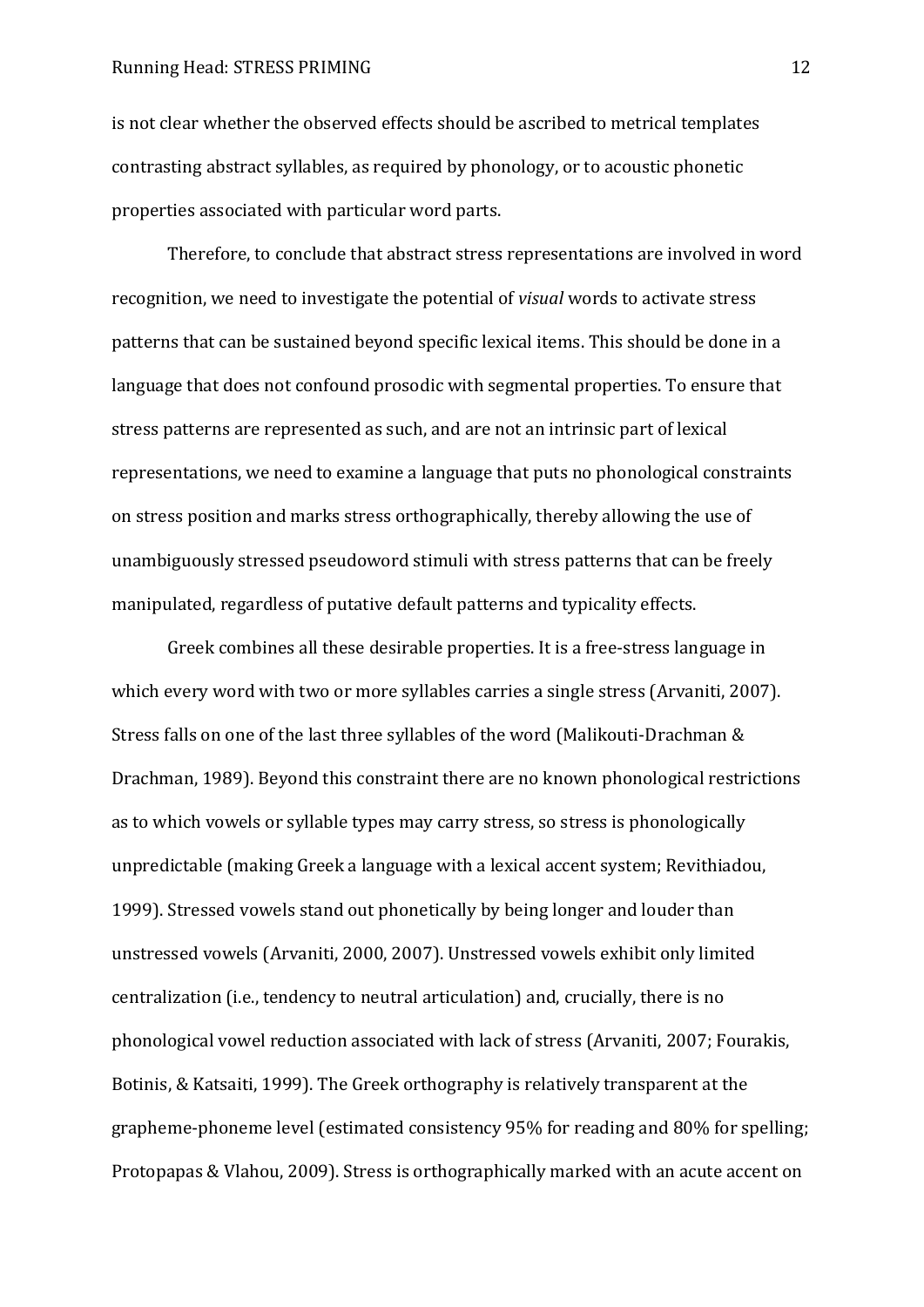$\overline{a}$ 

the vowel of the stressed syllable in every word with two or more syllables. Therefore, there is a reliable visual stimulus associated with stress position in the orthography.<sup>4</sup> This diacritic is obligatory and it is taught at school as part of regular reading instruction starting in Grade 1. The contrastive role of stress is evident in stress minimal pairs and triplets, that is, segmentally identical words that differ only in stress and are disambiguated orthographically by the diacritic (e.g.,  $\mu \text{\'{e}top}$  /metro/ "meter" – μετρό /metro/ "metro"). Finally, Greek has relatively few single-syllable content words (less than 2.5% of tokens; Protopapas & Vlahou, 2009). Therefore stress assignment concerns the vast majority of spoken and written content words in typical language use. A relative preponderance of penultimate stress words (about 28% of all word tokens, or 44% of multisyllables; Protopapas, 2006) offers only weak basis for a structural default (Protopapas & Gerakaki, 2009).

In the present study we set out to document the activation of stress patterns in a series of priming experiments, contrasting stress-congruent to stress-incongruent prime-target pairs. If prosody is implicitly activated when viewing individual words, then the stress pattern of the prime should support or interfere with that of the target. We used a lexical decision task for two reasons: First, to avoid the involvement of representations and processes specific to production (as might occur in naming tasks); and second, to avoid manipulations drawing explicit attention to potentially taskinduced representations (as might occur in rhyming judgment tasks). In addition to the word prime-target pairs we included pseudoword prime-target pairs to allow sublexical

<sup>4</sup> There are also probabilistic associations between stress patterns and letter sequences, specifically word beginnings and endings (Monaghan, Arciuli, & Seva, in press), partly related to morphological suffixes (Grimani & Protopapas, 2009); however these are demonstrably very weak and unlikely to contribute significantly to stress assignment when lexical or diacritic information is available.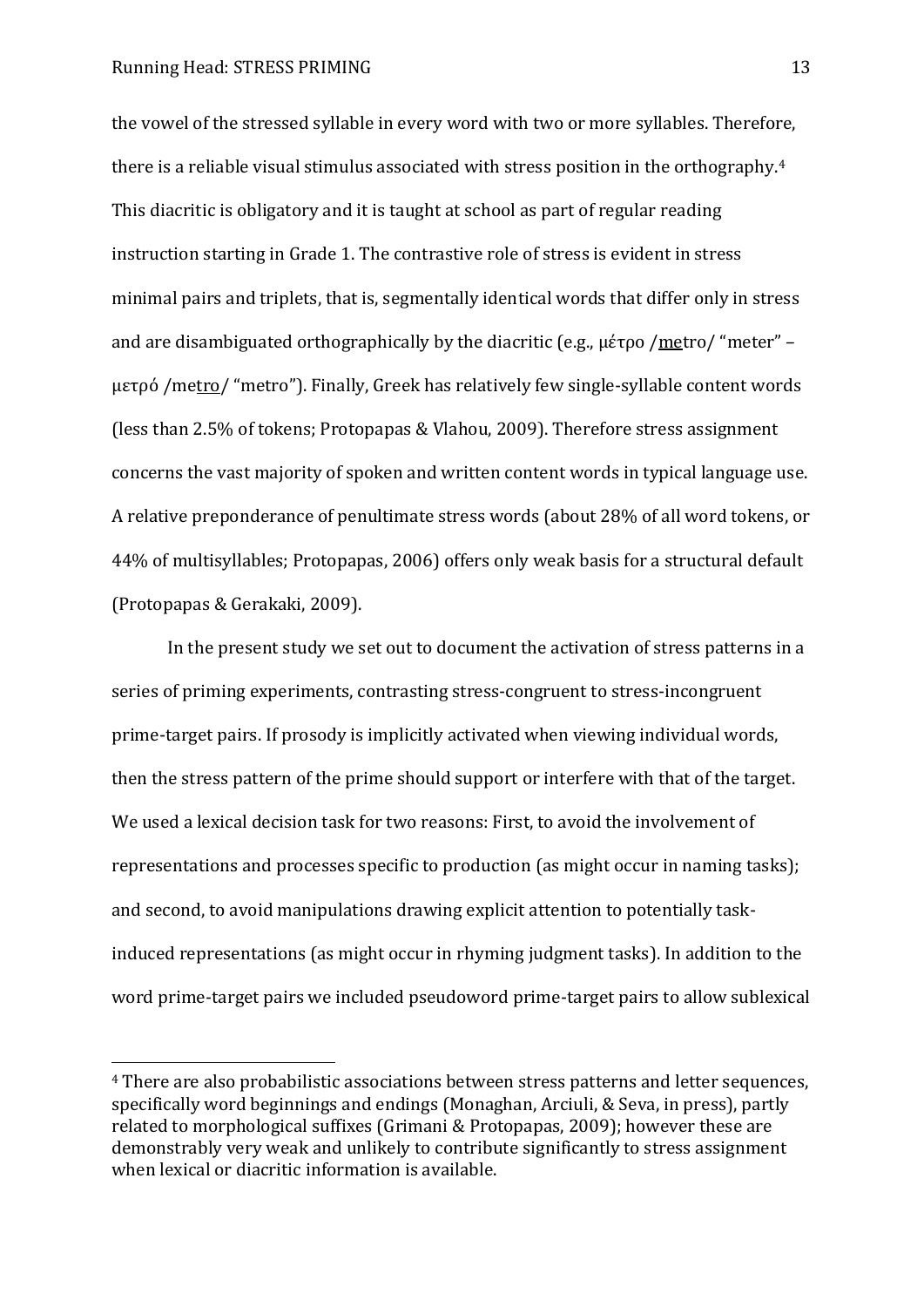match effects to be identified, in case stress patterns are computed sublexically. (To ensure attention to the target, filler items included word-pseudoword and pseudowordword prime-target pairs.) Primes and targets shared their initial syllable, to delay lexical inhibition due to competition from mismatching onsets, and to allow metrical priming effects to emerge in case segmental and metrical processing takes place in parallel in perception (as in production; cf. Roelofs & Meyer, 1998). Primes and targets shared no more than their initial syllable, thus any priming obtained cannot be attributed to lexical matching.

In addition, to address the nature of lexical stress representations, we applied prime-target matching with both penultimate- and antepenultimate-syllable stress. This decision was based on the suggestion of Levelt et al. (1999) that the default stress pattern is not specified in the lexicon but computed by a nonlexical process. In Greek the status of the default pattern it is not entirely clear. Kappa (2002) and Malikouti-Drachman and Drachman (1989) consider the trochaic foot to be unmarked, in the linguistic sense, reflecting a universal tendency. Stress assignment data in pseudoword reading are consistent with a preference for penultimate syllable stress (but see discussion in Protopapas, 2006; Protopapas & Gerakaki, 2009). If penultimate-syllable stress is not marked in the lexicon, then stress priming should not occur with targets having this stress pattern, as there would be no lexical stress representation for an incoming pattern to match or mismatch. However, matching should be possible for targets stressed on the antepenultimate, which, by this account, must be fully specified. To ensure that any differences found between targets stressed on the penultimate and antepenultimate can be attributed to the stress pattern, items were matched on a variety of lexical and sublexical variables.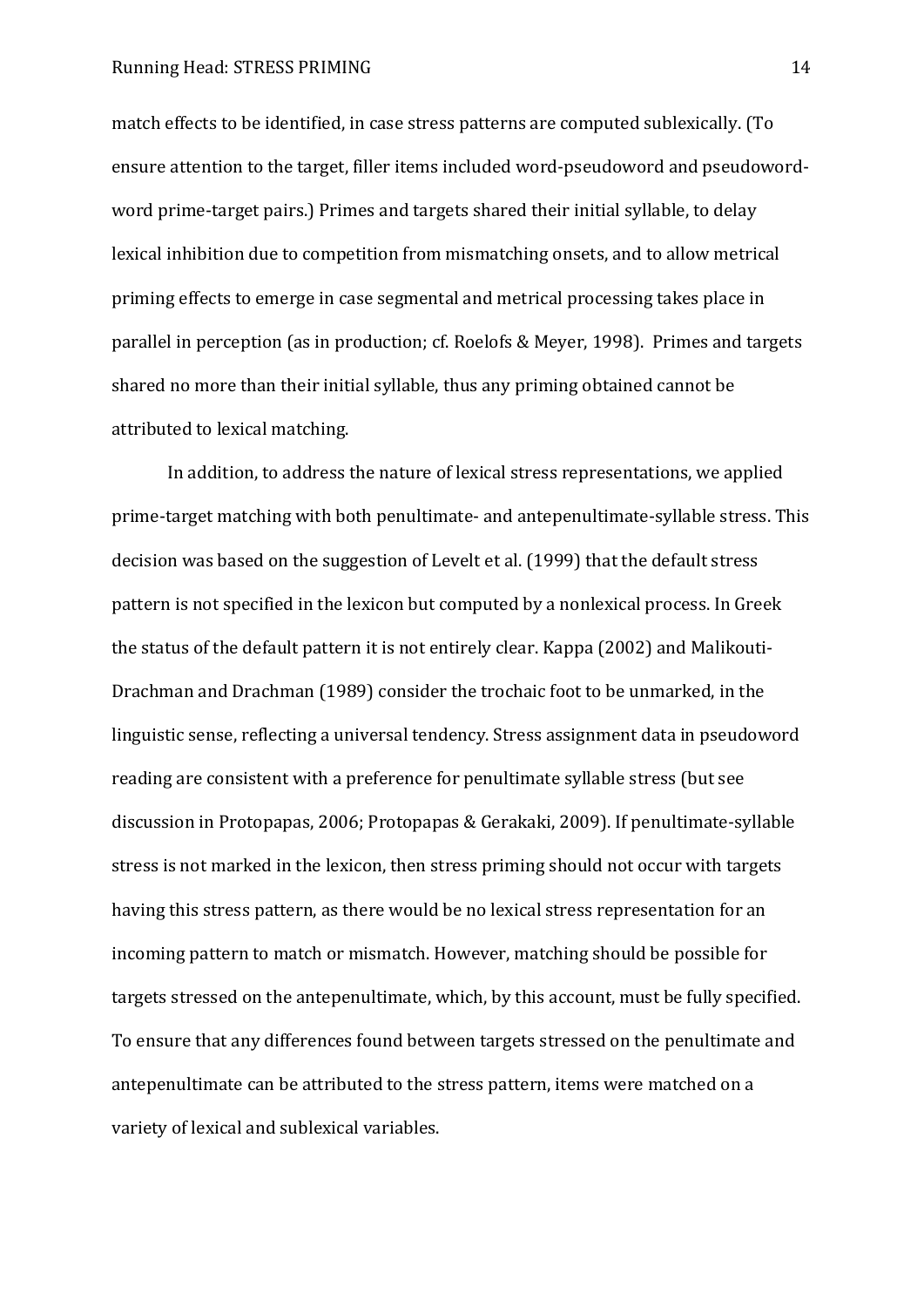#### **General Methods**

#### **Participants**

Participants in the following experiments were adults (18–35 years old), primarily undergraduate and graduate students who volunteered or received course credit for participation. In every experiment, data from participants with more than 25% total errors on word targets or 30% in pseudoword targets were discarded. **Materials** 

Words and their properties were derived from the C corpus of the ILSP Psycholinguistic Resource (IPLR; speech.ilsp.gr/iplr; Protopapas, Tzakosta, Chalamandaris, & Tsiakoulis, 2012).

A starting set of 140 syllables were identified that appeared word-initially in 3 syllable words, subject to the following constraints: (a) The 3-syllable words beginning with each syllable were fewer than words with more or fewer syllables (ratio between 0.2 and 1); (b) the number of penultimate-stress and antepenultimate-stress 3-syllable words beginning with each syllable was relatively balanced (ratio between 0.5 and 2.0); and (c) their summed token frequencies were not too dissimilar (ratio between 0.3 and 3.0). This was meant to ensure that hearing these syllables would not induce strong expectations for a particular word length or stress pattern.

From this set, twenty word-initial syllables were subsequently selected, for which groups of six words could be identified, with the following properties: (a) All six words were three syllables long, began with the same syllable, and had the same number of letters and the same C/V (consonant-vowel) syllabic structure; (b) three of the words were stressed on the penultimate syllable and three on the antepenultimate; and (c) the words were all morphologically unrelated. Within each group of six words, the three penultimate-stress words and the three antepenultimate-stress words were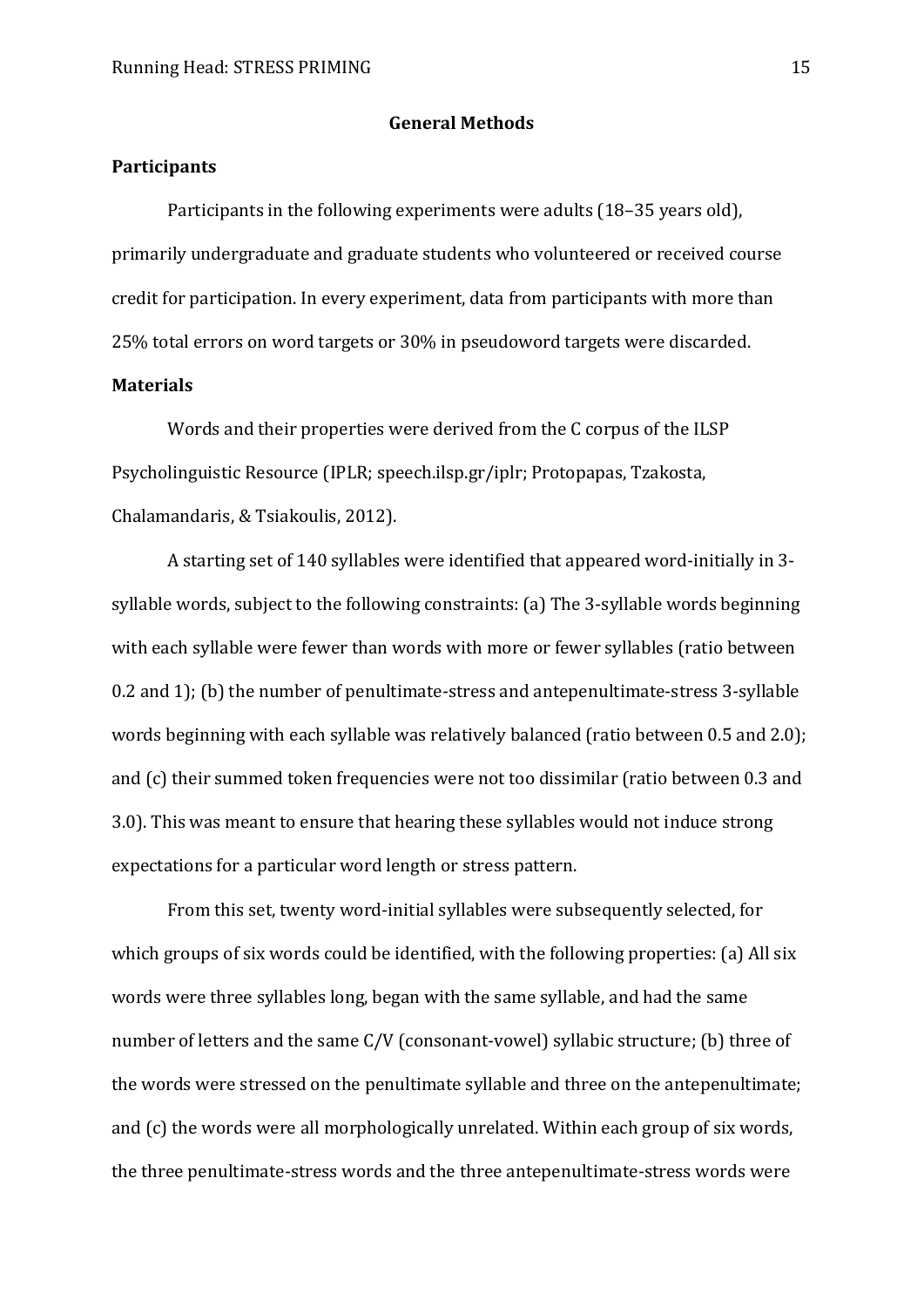matched as closely as possible on frequency, mean log bigram frequency, number of phonological and orthographic neighbors, number of higher-frequency orthographic neighbors, and phonological cohort size. The final selection of the entire group of 120 words was made aiming to minimize group differences in the aforementioned properties between penultimate-stress and antepenultimate-stress words (Table 1).

Subsequently, matched pseudoword groups were constructed, based on the word groups, mainly by switching syllables around, occasionally exchanging an additional phoneme to achieve a better match or to avoid a lexical item. There were, thus, 20 groups of six pseudowords each, with the same initial syllable, length, CV structure, etc., as the 20 word groups. An example word-pseudoword set is shown in Table 2, along with the associated properties.

Each word group was then used to form six combinations of prime-target pairs. In each combination, one penultimate-stress word and one antepenultimate-stress word were the designated targets, whereas the other two of each were the designated primes. Each target was paired with one matching-stress prime and one mismatchingstress prime, for a total of four prime-target pairs. Therefore each of the two primes occurred once in each combination and each of the two targets occurred twice, for a within-participant and within-item contrast of stress match. Six different target pairs from each group were used to form six experimental lists. Each list included 80 word trials  $(20$  word groups  $\times$  4 prime-target pairs per group). The pseudoword groups were processed in exactly the same way, leading to an additional 80 pseudoword trials to each experimental list. Table 3 illustrates the assignment scheme to prime and target conditions over the six experimental lists.

In addition to the 160 experimental trials, a common set of 160 filler trials were added to each experimental list. Half of these had word targets and half pseudowords;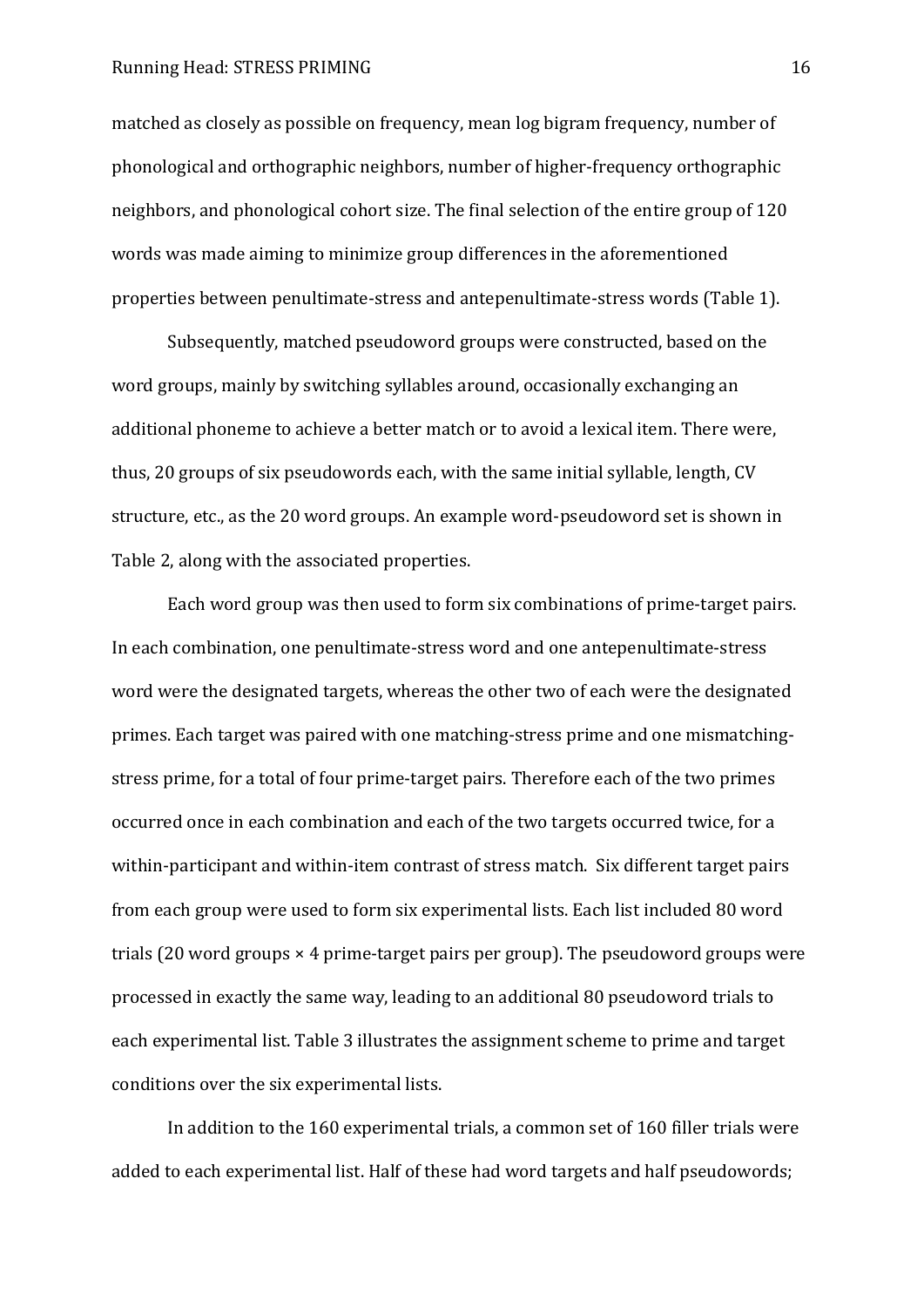with counterbalanced word and pseudoword primes of matching and mismatching stress. Each filler prime-target pair was also matched in initial syllable, length and syllable structure. The items were selected from among the rejected initial syllable sets. The purpose of the cross-lexical filler pairs (i.e., word primes with pseudoword targets and vice versa) was to ensure that participants would not respond on the basis of the lexicality of the prime but would have to attend to the target.

Finally, each experimental list began with 14 practice trials of the same structure, common to all lists, with mixed word and pseudoword prime-target pairings, to familiarize participants with the task and to instill the need to attend to the target.

#### **Procedure**

Primes were presented unmasked, followed by the targets (see individual experiments for timing and form details). Stimulus presentation and response collection was controlled by DMDX (Forster & Forster, 2003). Auditory stimuli (primes and/or targets) were presented binaurally through stereo headphones. Participants performed a lexical decision task on the target, pressing one key on the computer keyboard for "word" and another for "pseudoword." They were instructed to pay attention to both prime and target stimuli. The order of trials was randomized for each participant.

#### **Data Analysis**

Response times, for correct responses only, were logarithmically transformed and analyzed with general linear mixed-effects models with crossed random effects for participants and items (Baayen, 2008; Baayen et al., 2008) using function lmer of the lme4 package (Bates, Maechler, Bolker, & Walker, 2014) in R 3.0.2 (R Core Team, 2013). Although maximal random structures were desirable (Barr et al., 2013), they were precluded by convergence problems, therefore random slopes were included only for the critical variable, namely stress congruence between prime and target. The model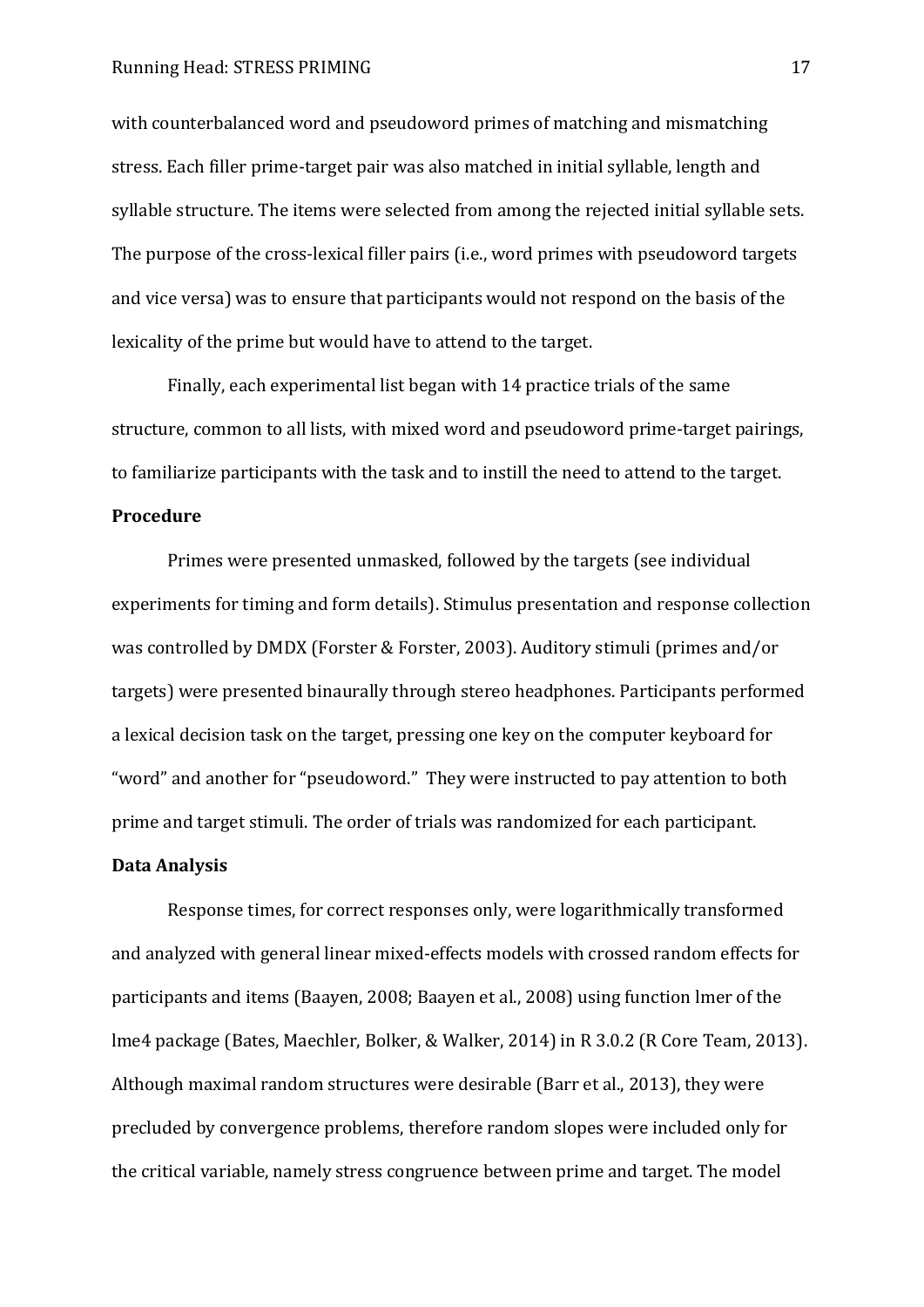formula, in R notation, was congr\*strpos+(congr|subject)+(congr|item), including fixed effects of stress congruence (congr: matching vs. mismatching) and stress position (strpos: penultimate vs. antepenultimate), using deviation contrasts (via contr.sum) to produce estimates of main effects. For significance testing, *p* values were calculated with Satterthwaite's approximation for the fixed effects and with log-likelihood ratio tests for the random effects, using package lmerTest (Kuznetsova, Brockhoff, & Christensen, 2014). Accuracy was analyzed with generalized mixed-effects models for binomial distributions (Dixon, 2008) via a logit transformation (Jaeger, 2008), using the same model formula in function glmer of the lme4 package.

As there are 12 tests in each experiment (main effects of congruence and stress position plus their interaction, in accuracy and response time, for words and pseudowords:  $3 \times 2 \times 2 = 12$ ), a Bonferroni experiment-wise adjustment of alpha to .05 would require *p* values of individual effects not to exceed .0041 to be considered statistically significant; a more stringent study-wise adjustment taking into account that these analyses were performed for six experiments would bring the significance threshold to .00069, a value too low by psycholinguistic standards, risking greatly elevated Type II error rates. In the following analyses a significance threshold  $\alpha$  = .005 was applied; effects with *p* values between .05 and .005 are considered "marginally significant."

#### **Experiment 1a**

In the first experiment we tested whether visual primes can facilitate the processing of auditory targets when matched in stress pattern, compared to primes mismatched in stress. Although written words in Greek carry a stress diacritic, clearly and unambiguously indicating the presence of the stressed syllable, this does not necessarily mean that a metrical representation is activated. It is possible that the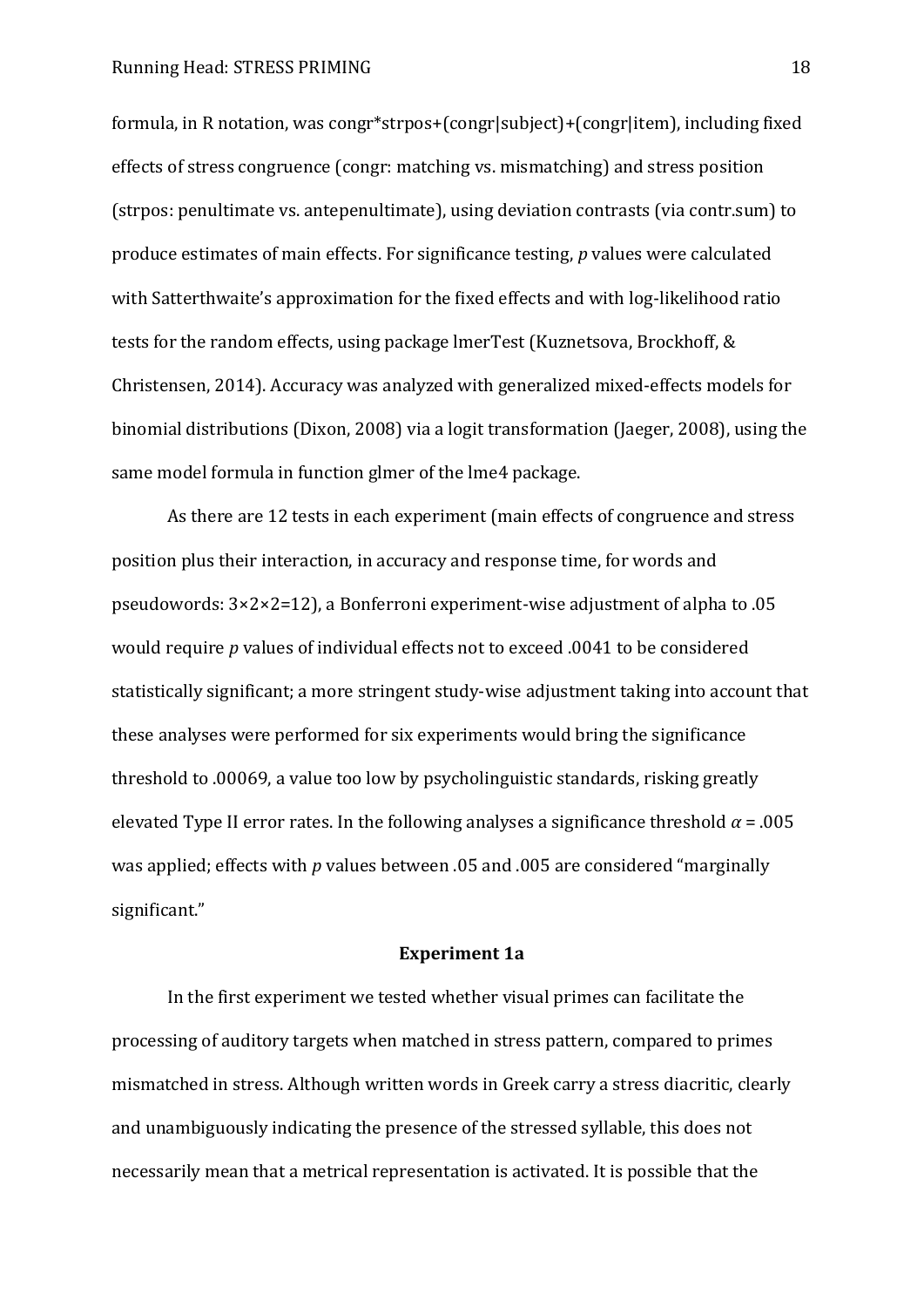diacritic might only serve to identify the orthographic representation of the word, or that it is not even taken into account at all (indeed, there are data consistent with the hypothesis that the diacritic is underused; see discussion in Protopapas & Gerakaki, 2009). In contrast, incoming spoken words necessarily carry acoustic information that constitutes the phonetic realization of the stress contrast and therefore is directly relevant to the stress pattern: one syllable is bound to be louder, longer, and possibly spoken with a distinguishing pitch contour (Arvaniti, 2007). This information would not only be difficult to ignore, but it might also connect more directly with output representations underlying production of the same word, at the phonetic level rather than an abstract metrical phonological tier. In other words, potential stress priming effects based on intramodal auditory tasks may not necessarily indicate the presence and activation of stress representations. Therefore, to facilitate interpretation, we selected to present visual primes and auditory targets. If stress priming occurs, then an amodal, abstract metrical representation could be more clearly implicated.

Stress priming effects obtained with word stimuli would not allow us to conclude whether the shared representations underlying facilitation were derived lexically or sublexically, because once words are accessed in the lexicon their stress patterns would be immediately available as well, potentially contributing to the priming effect. Therefore, we included pseudoword prime-target pairs to examine the potential formation of stress representations by sublexical processes. Finally, because stress assignment has been claimed to constitute a late-occurring stage in visual word recognition (cf. Ashby & Clifton, 2005; Gutiérrez-Palma & Palma-Reyes, 2008), a relatively long SOA was used, to allow sufficient time for stress patterns to be activated and become available for facilitation or interference.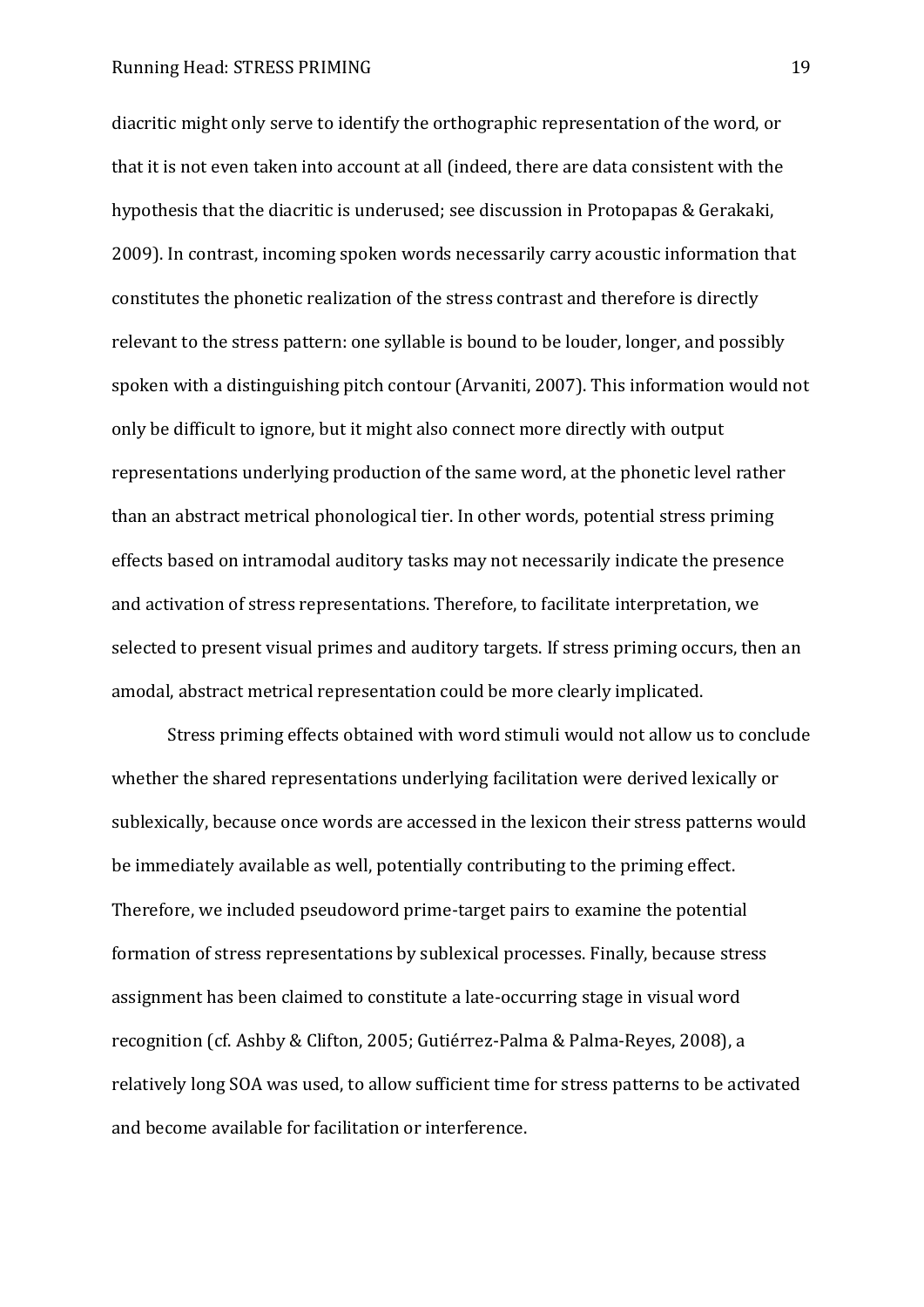#### **Method**

#### <span id="page-20-0"></span>**Participants**

Data were collected from 72 participants. Four were removed due to slowness (mean response time > 1500 ms, more than 2.5 SD from the from the mean of all participants in all experiments), leaving data from 68 participants for further analysis.

#### **Materials**

The experimental target list (120 words and 120 pseudowords) and the filler target list (80 words and 80 pseudowords) were recorded by a male native speaker of Greek (the first author) and stored in individual audio files. The mean duration of the target stimuli was 612 ms (*SD* = 66 ms) for penultimate-stress words, 573 ms (*SD* = 62 ms) for antepenultimate-stress words, 602 ms (*SD* = 54 ms) for penultimate-stress pseudowords, and 566 ms ( $SD = 63$  ms) for antepenultimate-stress pseudowords. In 2  $\times$ 2 ANOVA of stimulus duration, with lexicality and stress position as fixed factors, there was no significant difference between words and pseudowords (*F*(1, 236) = 1.11, *p* =  $293$ ,  $\eta$ <sup>2</sup> = .004) and no interaction. Penultimate-stress stimuli were significantly longer than antepenultimate-stress stimuli ( $F(1, 236)$  = 23.26,  $p < .001$ ,  $\eta_{G}$ <sup>2</sup> = .090). Table 4 lists the duration, pitch, and intensity of each syllable for words and pseudowords, as measured using Praat (Boersma & Weenink, 2007).

#### **Procedure**

Each trial began with a fixation cross, presented at the center of the screen for 250 ms, followed by a 250-ms blank screen. The prime was then presented at the center of the screen in 20-pt black Arial font on a white screen for 250 ms and was then replaced on the screen by a mask composed of six number signs (#), presented for 250 ms. The auditory target commenced simultaneously with the mask onset. Thus the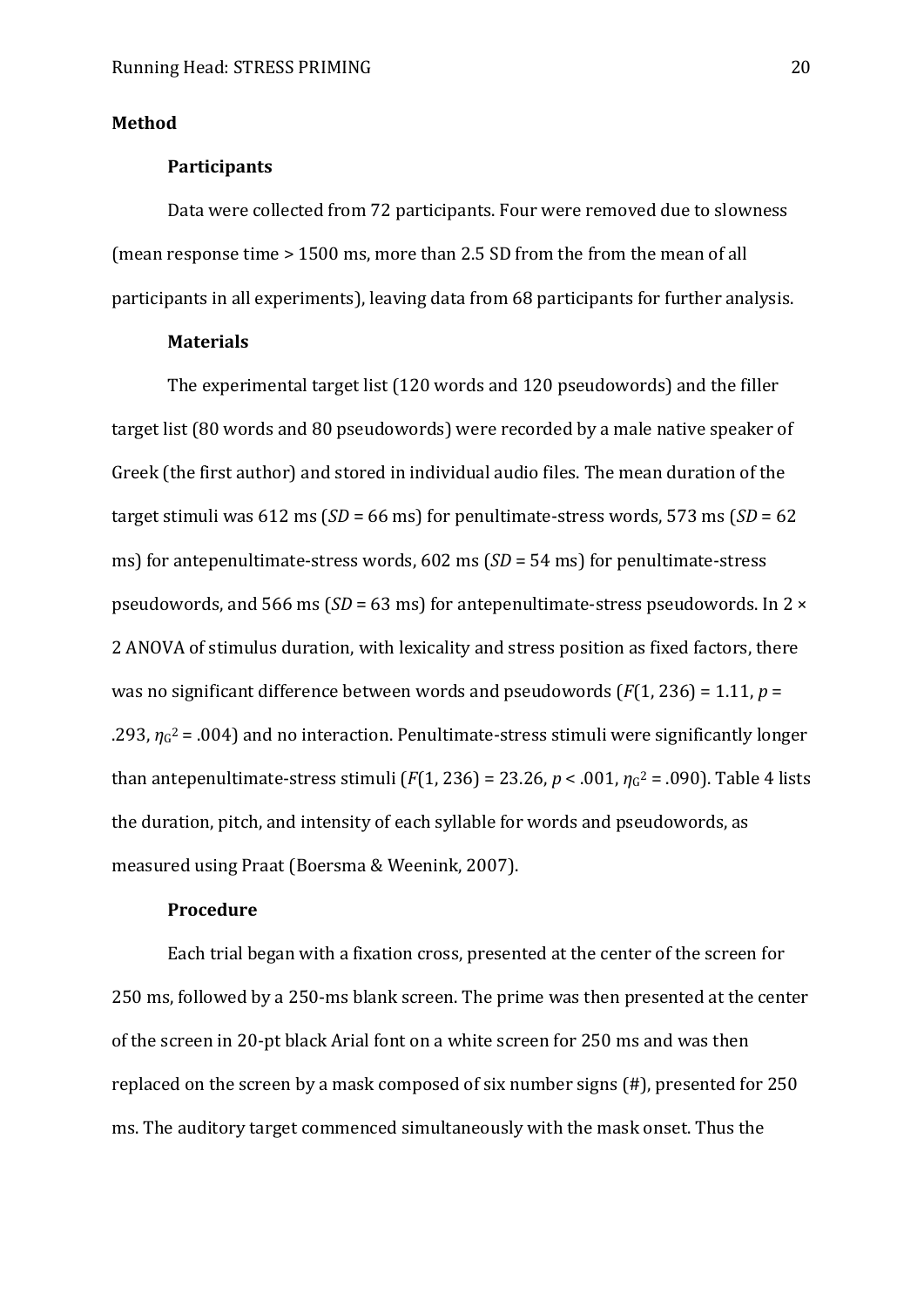intended prime-target stimulus onset asynchrony (SOA) was 250 ms.5 Lexical decision keypress responses were collected beginning at the onset of the audio file, with a 5-s timeout period. The next trial followed after 1500 ms. The entire session lasted about 20 minutes, with a brief break provided halfway through the experiment.

#### **Results**

 $\overline{a}$ 

There were no timed out trials. The total overall proportion of incorrect experimental trials (including both words and pseudowords but not fillers) was 6.0%.

For words, Figures 1 and 2 show the distributions of accuracy (proportion of incorrect responses) and the logarithmic mean of response time per participant in each condition. There was no effect of stress congruence  $(\beta = -0.026, z = -0.324, p = .746)$  or stress position ( $\beta$  = 0.020,  $z$  = 0.133,  $p$  = .894) on accuracy, and no interaction between the two factors ( $\beta$  = -0.016,  $z$  = -0.313,  $p$  = .755). Similarly, there was no effect of stress congruence  $(\beta = -0.003, t = -1.148, p = .251)$  or stress position  $(\beta = -0.001, t = -0.129, p$  $= .897$ ) on response time, and no interaction  $(β = -0.002, t = -0.712, p = .477)$ .

To alleviate concerns due to the repeated presentation of the same target, we reanalyzed the data including only the first presentation of each target. There was no effect of stress congruence ( $\beta$  = 0.077, *z* = 0.608, *p* = .543) or stress position ( $\beta$  = 0.081, *z* = 0.507,  $p = .612$ ) on accuracy, and no interaction between the two factors ( $\beta$  = -0.011, *z*  $p = -0.140$ ,  $p = .888$ ). Similarly, there was no effect of stress congruence ( $\beta = -0.001$ ,  $t =$  $-0.338$ ,  $p = .736$ ) or stress position ( $\beta = -0.003$ ,  $t = -0.392$ ,  $p = .695$ ) on response time,

<sup>5</sup> Due to experimenter error, initial silent intervals remained in the files, so the auditory targets did not begin immediately at the audio file onset but after a variable delay (*M* = 100 ms,  $SD = 44$  ms; range 5–238 ms). There was no significant difference in this delay between words and pseudowords or between penultimate- and antepenultimate-stress items (in 2×2 ANOVA, lexicality:  $F(1, 236) = 0.88$ ,  $p = .349$ ,  $\eta$ <sup>2</sup> = .004; stress position:  $F(1, 236) = 3.02$ ,  $p = .084$ ,  $\eta_{G}^2 = .012$ ; interaction:  $F(1, 236) = 0.08$ ,  $p = .777$ ,  $\eta_{G}^2 < .001$ ). Because of this delay, the *effective* SOA was 350 ms on average in Experiment 1a and 100 ms in Experiment 1b.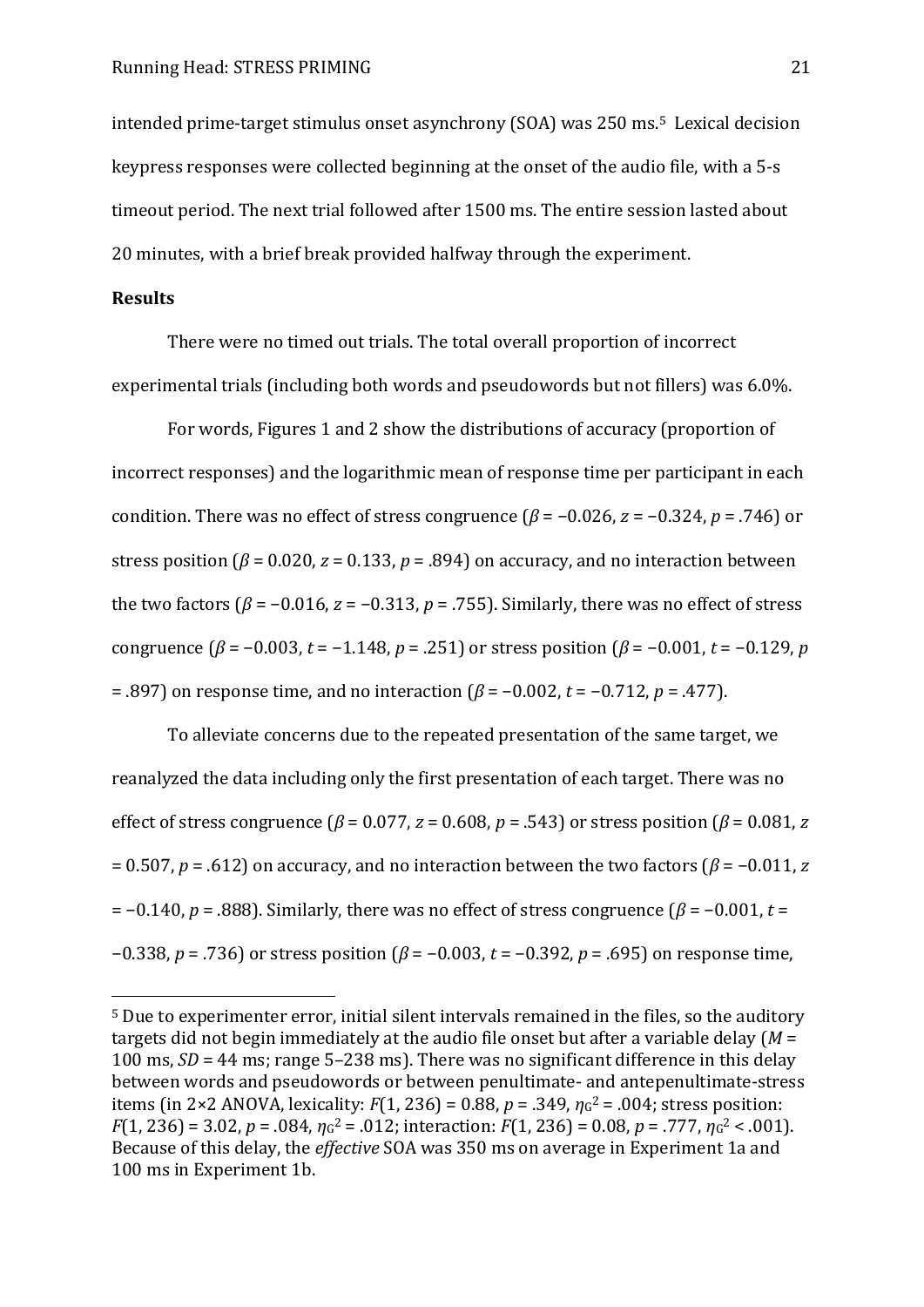and no interaction  $(\beta = -0.004, t = -1.151, p = .250)$ .

For pseudowords, Figures 3 and 4 show the distributions of participant performance. There was no effect of stress congruence  $(\beta = -0.015, z = -0.091, p = .928)$ or stress position ( $\beta$  = 0.189, *z* = 1.542, *p* = .123) on accuracy, and no interaction ( $\beta$  = 0.083, *z* = 1.043, *p* = .297). There was also no effect of stress congruence ( $|\beta|$  < 0.001, *t* = 0.175,  $p = .862$ ) or stress position ( $\beta = 0.008$ ,  $t = 1.388$ ,  $p = .168$ ) on response time, and no interaction ( $\beta$  = 0.003, *t* = 1.386, *p* = .169).

#### **Discussion**

There was no evidence for stress priming in this experiment, in either accuracy or latency, for either words or pseudowords. This may indicate that abstract stress patterns were not activated or were unavailable outside the lexical entries to which they belonged. However, it may be that, because of the long SOA, lexical activation of the prime had enough time to inhibit competitors, including words with the same first syllable. Thus an effect of the stress pattern may have been counteracted by inhibition of the target prior to its occurrence. To test for this possibility we repeated the experiment with a short SOA, which would not allow enough time for lexical activation to inhibit competitors.

#### **Experiment 1b**

This experiment was identical to Experiment 1a except for the SOA. Instead of being separated by 250 ms, visual primes and auditory targets were now presented simultaneously.

#### **Method**

#### **Participants**

Data were collected from 62 participants. One was removed due to inaccuracy (more than 25% errors on word targets), leaving data from 61 participants for further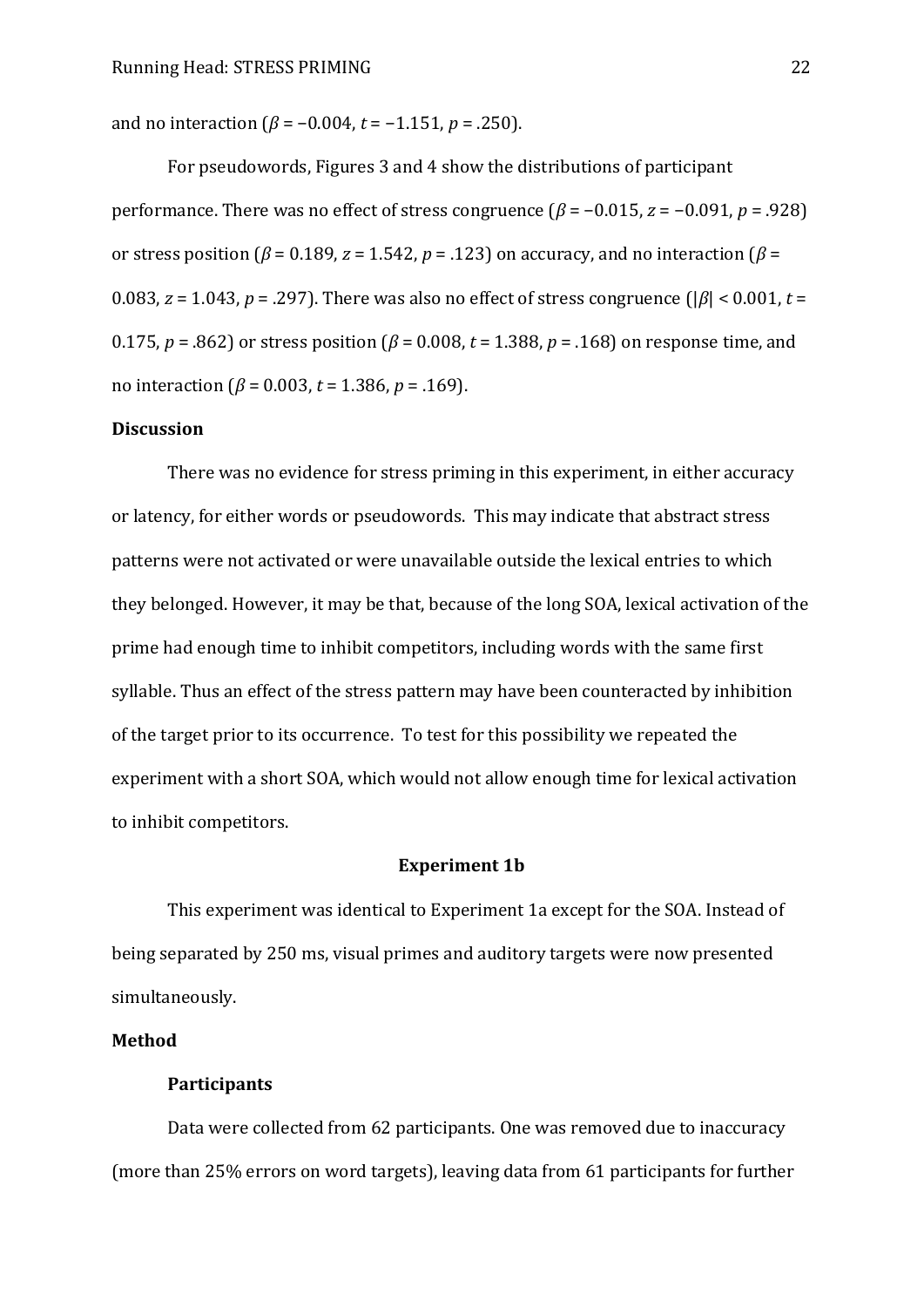analysis.

#### **Materials**

The materials were identical to those in Experiment 1a.

#### **Procedure**

The procedure was identical to that of Experiment 1a with the only exception that there was no delay (0 ms) between the visual presentation of the prime and the auditory presentation of the target (resulting in an effective SOA of approximately 100 ms, as explained in Footnote [5\)](#page-20-0). The visual mask replaced the prime on screen simultaneously with the offset of the auditory target.

#### **Results**

There were no timed out trials. The proportion of incorrect trials was 5.8%.

The distributions of participant performance are shown in Figures 1-4. There was no effect of stress congruence ( $\beta$  = 0.071, *z* = 0.868, *p* = .385) or stress position ( $\beta$  =  $-0.091$ ,  $z = -0.610$ ,  $p = .542$ ) on accuracy, and no interaction between the two factors ( $\beta$  $= -0.037$ ,  $z = -0.689$ ,  $p = .491$ ). Similarly, there was no effect of stress congruence ( $\beta =$ 0.003,  $t = 1.247$ ,  $p = .217$  or stress position  $(\beta = -0.005, t = -0.733, p = .465)$  on response time, and no interaction  $(\beta = 0.002, t = 0.714, p = .475)$ .

In reanalysis including only the first presentation of each target, there was no effect of stress congruence ( $\beta$  = 0.257, *z* = 1.756, *p* = .079) or stress position ( $\beta$  = -0.073,  $z = -0.416$ ,  $p = .678$ ) on accuracy, and no interaction between the two factors ( $\beta =$  $-0.153$ ,  $z = -1.799$ ,  $p = .072$ ). Similarly, there was no effect of stress congruence ( $\beta =$  $-0.001$ ,  $t = -0.345$ ,  $p = .731$ ) or stress position ( $\beta = -0.003$ ,  $t = -0.307$ ,  $p = .760$ ) on response time, and no interaction  $(\beta = 0.001, t = 0.323, p = .746)$ .

For pseudowords, Figures 3 and 4 show the distributions of participant performance. There was no effect of stress congruence ( $\beta$  = 0.439, *z* = 1.795, *p* = .073) or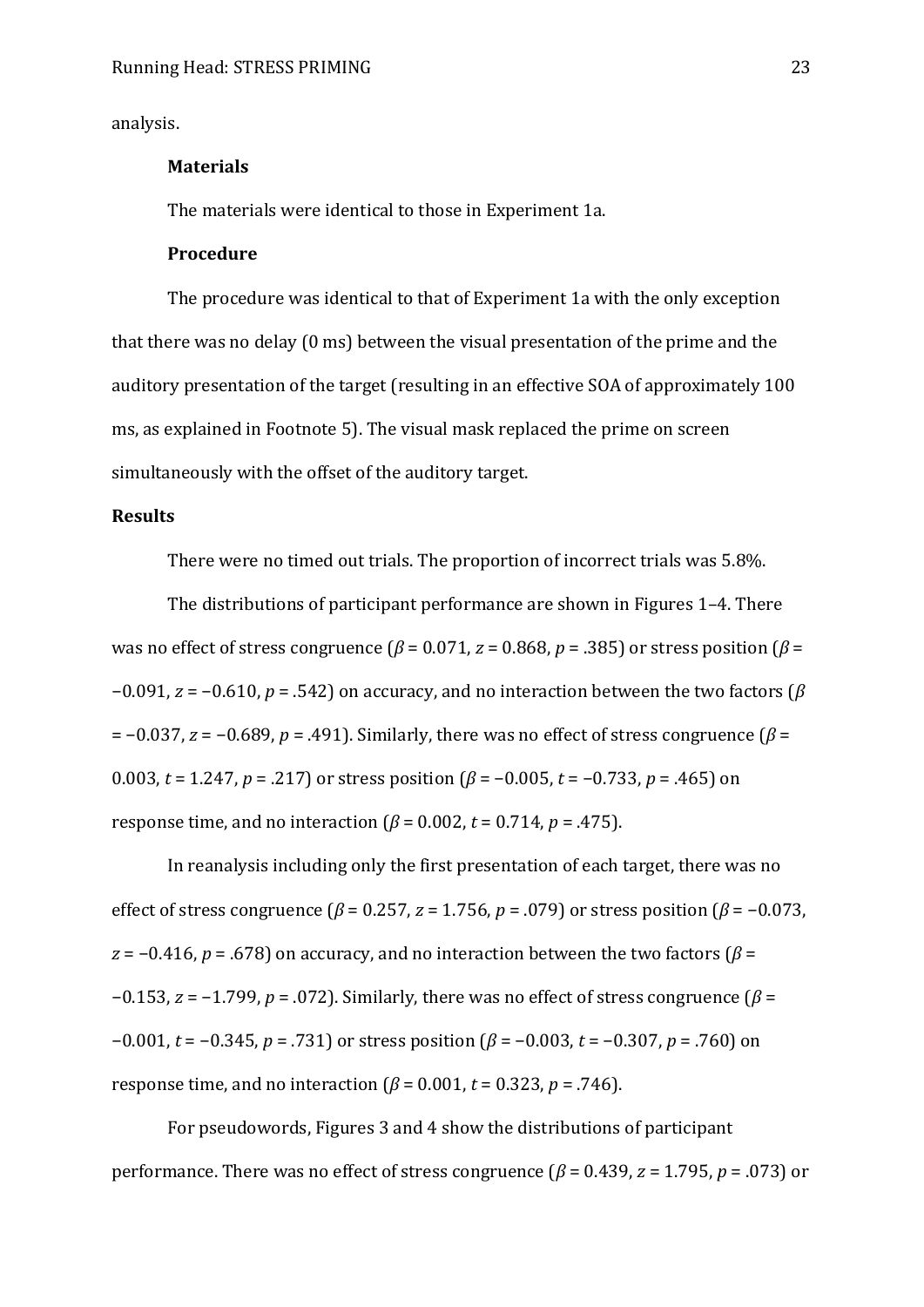stress position ( $\beta$  = -0.063,  $z$  = -0.386,  $p$  = .700) on accuracy, and no interaction ( $\beta$  =  $-0.047$ ,  $z = -0.426$ ,  $p = .670$ ). There was also no effect of stress congruence ( $|\beta|$  < 0.001,  $t = -0.105$ ,  $p = .916$ ) or stress position ( $\beta = 0.008$ ,  $t = 1.482$ ,  $p = .141$ ) on response time, and no interaction  $(\beta = 0.001, t = -0.386, p = .699)$ .

#### **Discussion**

There was no evidence for stress priming in this experiment, consistent with Experiment 1a, indicating that abstract stress representations were not involved in performing the lexical decision task. One might argue that a short SOA on the one hand prevents the buildup of lexical competition but on the other hand leaves insufficient time for stress representations to be activated (given that stress assignment occurs late in visual word recognition; Ashby & Clifton, 2005; Gutiérrez-Palma & Palma-Reyes, 2008). If lexical inhibition is strong before the completion of the metrical assembly then stress priming will never be observed. To address this possibility, Experiment 2 employed auditory primes. In spoken word recognition stress information constrains lexical access rapidly (as soon as a stressed syllable occurs; Reinisch et al., 2009; Sulpizio & McQueen, 2012). Therefore, auditory primes ought to activate their stress patterns immediately. If visual targets appear at prime offset, the stress pattern of the prime, if abstractly represented, will be available to facilitate the activation of the visual target, causing cross-modal stress priming. This possibility was tested in Experiment 2.

#### **Experiment 2**

Experiment 2 was identical to Experiments 1a/1b except that modalities were reversed: Primes (the same items) were presented auditorily and targets were presented visually.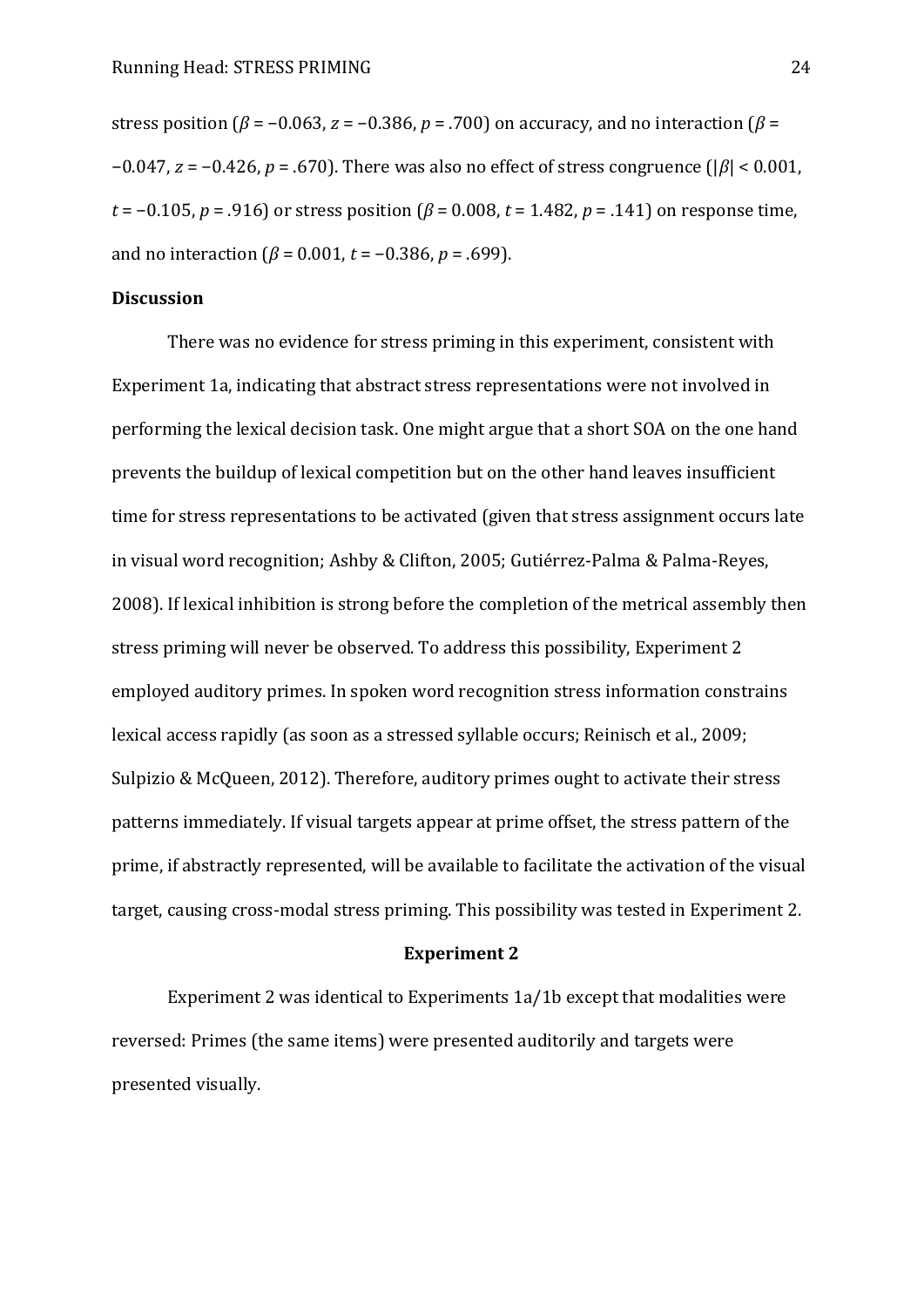#### **Method**

#### **Participants**

Data were collected from 63 participants. Three were removed due to inaccuracy (more than 25% errors on word targets or 30% on pseudoword targets), leaving data from 60 participants for further analysis.

#### **Materials**

The materials were identical to those in Experiment 1, except that the modality of presentation was switched: the auditory (recorded) version was used for the primes and the visual (printed) version for the targets. For the primes, stimuli from Experiments 1a/1b were trimmed to align stimulus onset and offset with the beginning and end of the audio file.

#### **Procedure**

Each trial began with a fixation cross, presented at the center of the screen for 500 ms, followed by a 250-ms blank screen. The prime was then presented auditorily. At the prime offset, the visual target was presented immediately at the center of the screen in 20-pt black Arial font on a white screen for 500 ms. Thus the SOA was equal to the duration of the auditory prime (see Materials in Experiment 1a). Response collection timed out 2000 ms after the appearance of the target.

#### **Results**

There were 33 timed out trials (0.3%). The proportion of incorrect experimental trials was 7.1%.

The distributions of participant performance are shown in Figures 1–4. In accuracy, there was no effect of stress congruence ( $\beta$  = 0.068, *z* = 0.872, *p* = .383) or interaction between the two factors ( $\beta$  = 0.057, *z* = 1.055, *p* = .292), but there was a marginally significant effect of stress position  $(\beta = -0.237, z = -1.979, p = .048,$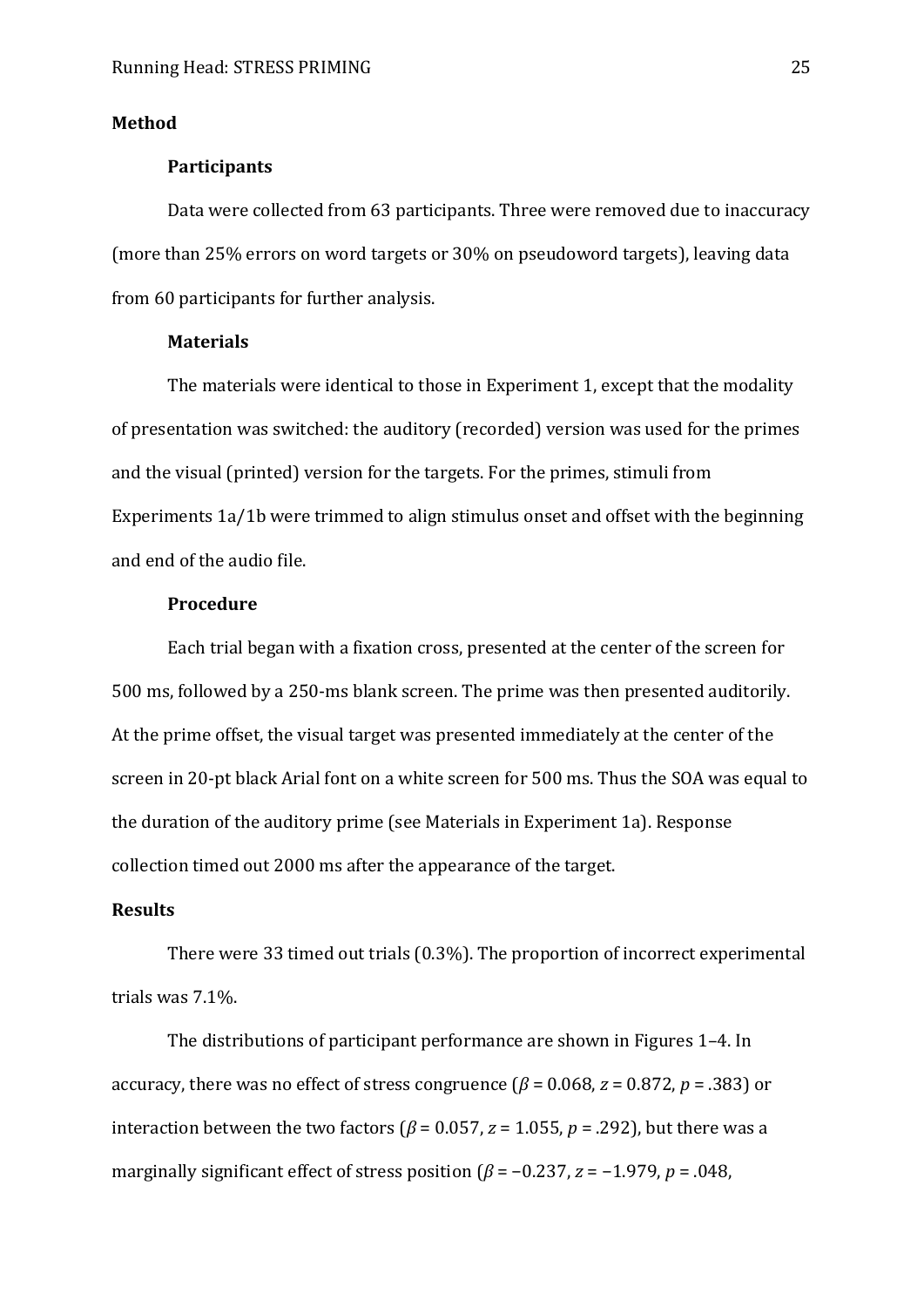indicating more accurate responses to penultimate-stress targets). Similarly, in response times there was no effect of stress congruence  $(\beta = 0.003, t = 0.950, p = .344)$ or interaction ( $|\beta|$  < 0.001,  $t = -0.172$ ,  $p = .863$ ), but there was a marginally significant effect of stress position ( $\beta$  = -0.019, t = -2.492, p = .014; faster responses to penultimate-stress targets).

In reanalysis including only the first presentation of each target, there was no effect of stress congruence  $(\beta = 0.093, z = 0.765, p = .444)$  or stress position  $(\beta = -0.220,$  $z = -1.559$ ,  $p = .119$ ) on accuracy, and no interaction between the two factors ( $\beta = 0.036$ ,  $z = 0.479$ ,  $p = .632$ ). In response times there was no effect of stress congruence ( $\beta =$ 0.002,  $t = 0.465$ ,  $p = .643$ ) or interaction ( $\beta = 0.001$ ,  $t = 0.210$ ,  $p = .834$ ), but there was again a marginally significant effect of stress position  $(\beta = -0.020, t = -2.148, p = .034)$ .

For pseudowords, Figures 3 and 4 show the distributions of participant performance. In accuracy, there was a marginally significant effect of stress congruence  $(\beta = 0.290, z = 2.454, p = .014)$ , no effect of stress position ( $\beta = 0.195, z = 1.498, p =$ .134), and no interaction ( $\beta$  = -0.122,  $z$  = -1.704,  $p$  = .088). In response times, there was no effect of stress congruence  $(\beta = -0.002, t = -0.760, p = .449)$  or stress position  $(\beta =$ 0.016,  $t = 1.899$ ,  $p = .060$ ), and no interaction ( $\beta = -0.004$ ,  $t = -1.516$ ,  $p = .132$ ).

#### **Discussion**

There was no evidence for stress priming in this experiment. The marginally significant difference in pseudoword accuracy is not only above the adjusted significance threshold, but also in the opposite direction, consistent with slightly increased error proportion in the congruent, compared to the incongruent condition. Taken together with the results of Experiments 1a-1b, the lack of cross-modal stress priming effects suggests that no amodal metrical templates are activated perceptually across lexical items and across modalities. This does not rule out intramodal stress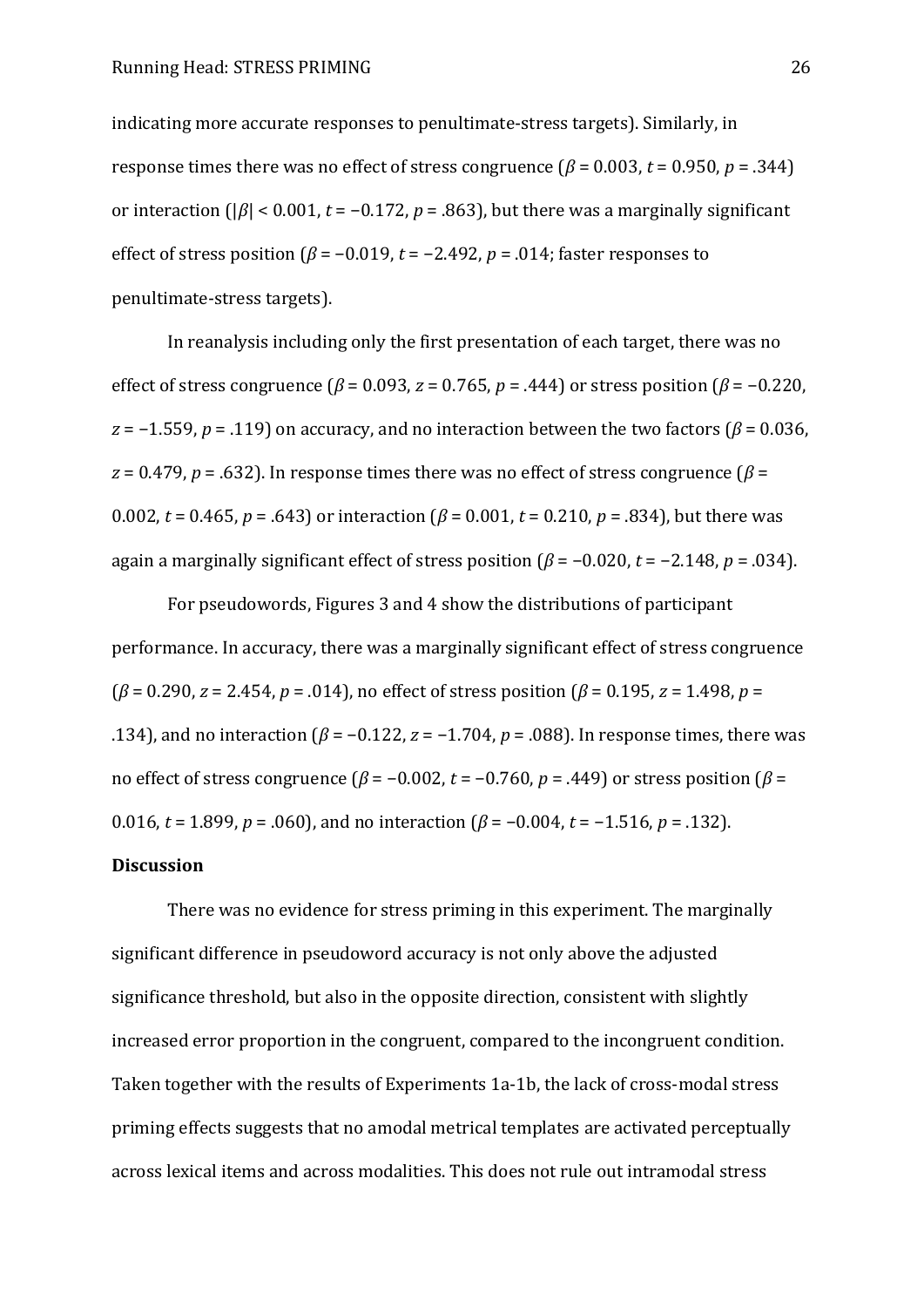congruence effects, which would be consistent with a meter-sensitive mechanism accounting for the "implicit prosody" findings in silent reading experiments (Ashby  $&$ Clifton, 2005; Breen & Clifton, 2011, 2013). To examine this possibility, in Experiment 3 we used visual primes and visual targets.

#### **Experiment 3**

This experiment employed the same materials as before but now both targets and primes were in the visual modality. Although Experiments 1a and 1b produced no evidence for cross-modal stress priming, it is possible that reading involves meter processing mechanisms that include abstract metrical frames shared across words with the same stress pattern. If so, then these frames should be subject to priming.

#### **Method**

#### **Participants**

Data were collected from 65 participants. Five were removed due to inaccuracy (more than 25% errors on word targets or 30% on pseudoword targets), leaving data from 60 participants for further analysis.

#### **Materials**

Visual primes were as in Experiments 1a/1b and visual targets as in Experiment

2.

#### **Procedure**

Each trial began with a mask composed of ten number signs (#), presented in 20 pt black Arial font at the center of the white screen for 500 ms. The prime was then presented visually for 133.3 ms, in 15-pt black Arial font, replacing the mask at the center of the screen without delay. At the prime offset, the visual target was presented immediately at the center of the screen in 20-pt black Arial font until a response was registered. Thus the SOA was 133.3 ms, to match the condition producing a priming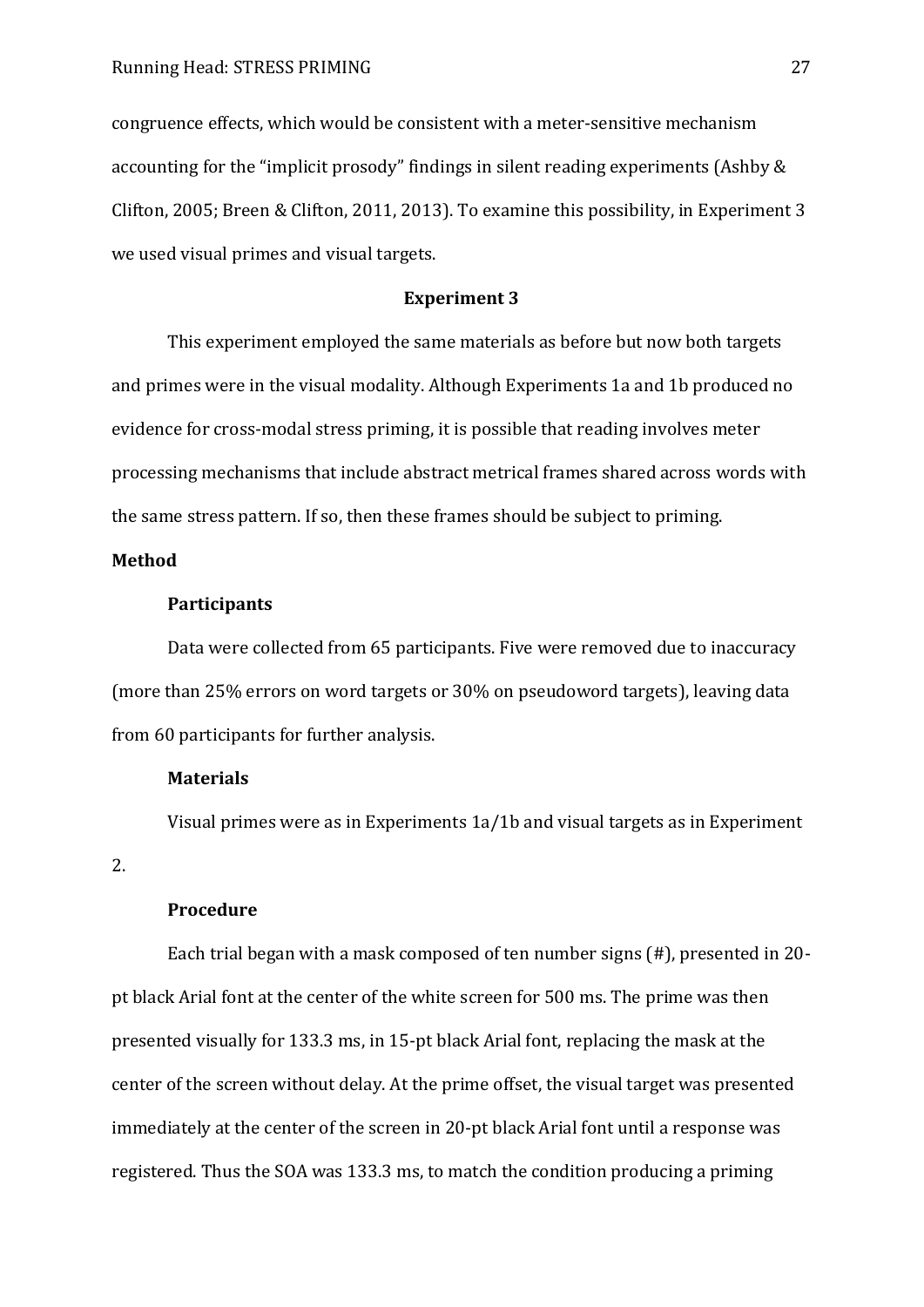effect in Gutiérrez-Palma and Palma-Reyes (2008). Response collection timed out 2000 ms after the appearance of the target. The next trial followed after 1000 ms.

#### **Results**

There were 75 timed out trials (0.8%). The proportion of incorrect trials was 7.9%.

The distributions of participant performance are shown in Figures 1–4. In accuracy, there was no effect of stress congruence  $(\beta = -0.112, z = -1.564, p = .118)$  or interaction between the two factors ( $\beta$  = 0.012,  $z$  = 0.235,  $p$  = .814), but there was a significant effect of stress position ( $\beta$  = -0.321,  $z$  = -2.821,  $p$  = .005, indicating more accurate responses to penultimate-stress targets). Similarly, in response times there was no effect of stress congruence ( $|\beta|$  < 0.001,  $t = -0.040$ ,  $p = .968$ ) or interaction ( $\beta$  = 0.006,  $t = -1.613$ ,  $p = .107$ ), but there was a significant effect of stress position ( $\beta =$  $-0.040$ ,  $t = -5.677$ ,  $p < .001$ , indicating faster responses to penultimate-stress targets).

Similarly, in reanalysis including only the first presentation of each target, for accuracy there was no effect of stress congruence  $(\beta = -0.171, z = -1.598, p = .110)$  or interaction ( $\beta$  = 0.007, z = 0.092, p = .927), but there was a marginally significant effect of stress position ( $\beta$  = -0.306, z = -2.445,  $p$  = .015). In response times there was no effect of stress congruence ( $\beta$  = -0.003, *t* = -0.563, *p* = .575) or interaction ( $\beta$  = 0.005, *t* = 0.945,  $p = 0.345$ , but there was again a significant effect of stress position ( $\beta = -0.042$ ,  $t =$  $-4.667$ ,  $p < .001$ ).

For pseudowords, Figures 3 and 4 show the distributions of participant performance. In accuracy, there was no significant effect of stress congruence  $(\beta =$  $-0.124$ ,  $z = -1.111$ ,  $p = .267$ ) or stress position ( $\beta = 0.162$ ,  $z = 1.204$ ,  $p = .229$ ), and no interaction ( $\beta$  = -0.061,  $z$  = -0.908,  $p$  = .364). In response times, there was no effect of stress congruence ( $\beta = -0.003$ ,  $t = -0.971$ ,  $p = .333$ ) or interaction ( $\beta = 0.001$ ,  $t = 0.239$ , p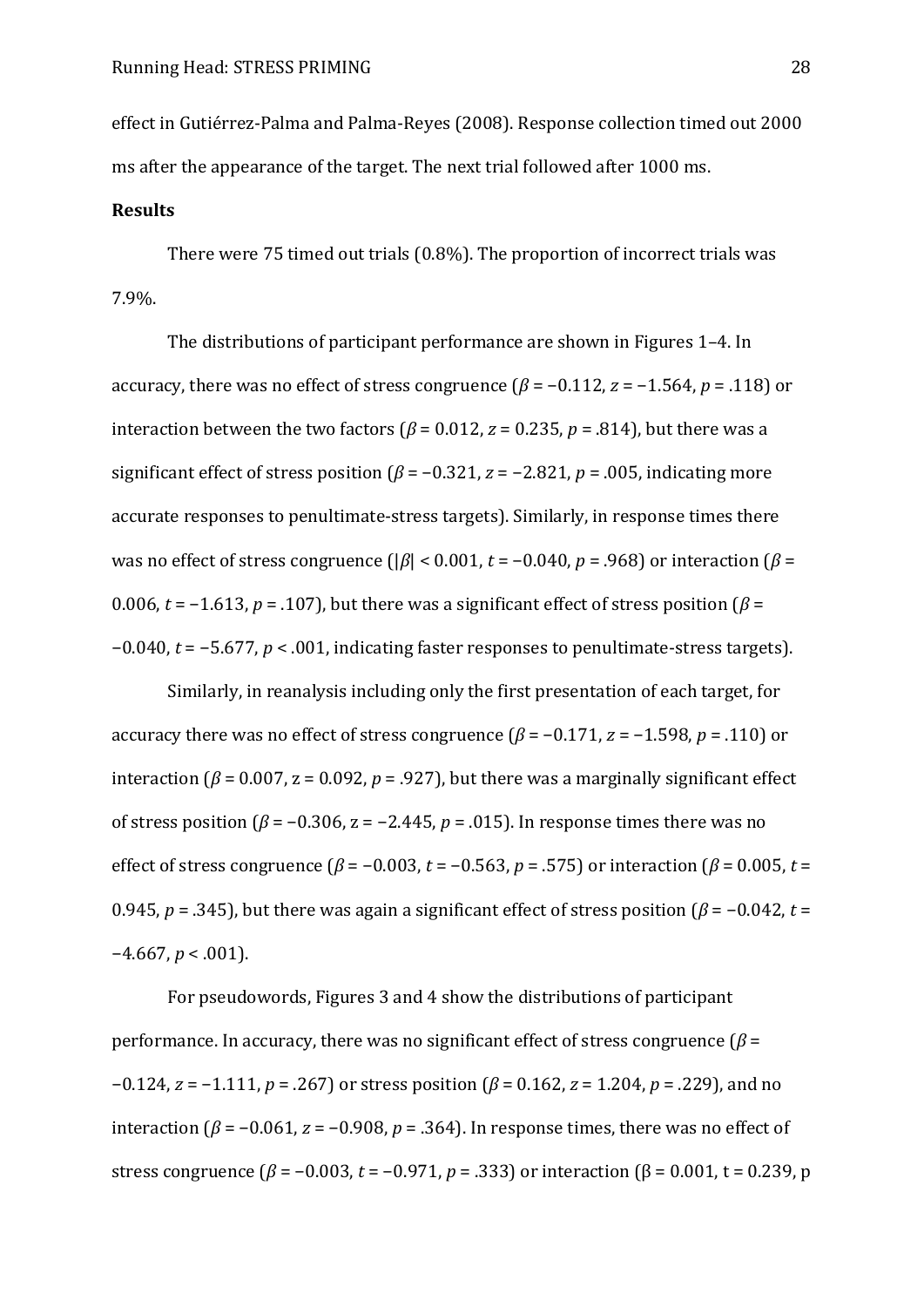$= .812$ ), but there was a marginally significant effect of stress position ( $\beta = 0.017$ , t =

6.234, p = .028, indicating faster responses to antepenultimate-stress targets).

#### **Discussion**

There was no evidence for stress priming in this experiment. There was an effect of stress position, such that words with penultimate-syllable stress were responded to faster than words with antepenultimate-syllable stress, but stress congruence among primes and targets did not affect either the accuracy or the latency of the responses. This result bolsters the conclusion that abstract metrical frames are not involved in visual word recognition. Therefore any prosodic effects observed in reading should be attributed directly to output lexical processing or indirectly to lexically-mediated representations that cannot be detached from the specific lexical items.

One possibility remains to be investigated, concerning the auditory modality. If stress patterns are activated by incoming spoken words, and if these patterns are sufficiently abstract, then intramodal stress priming will be observed with auditory stimuli. Although Slowiaczek et al. (2006) observed no such effect in English, the fact that stress in Greek is not confounded with vowel quality should allow priming effects to emerge provided a large and well controlled stimulus set is employed.

#### **Experiment 4**

In this experiment the same materials as in the previous experiments were presented auditorily, to test whether stress priming occurs with spoken primes and spoken targets.

#### **Method**

#### **Participants**

Data were collected from 79 participants. Five were removed due to inaccuracy (more than 25% errors on word targets or 30% on pseudoword targets), leaving data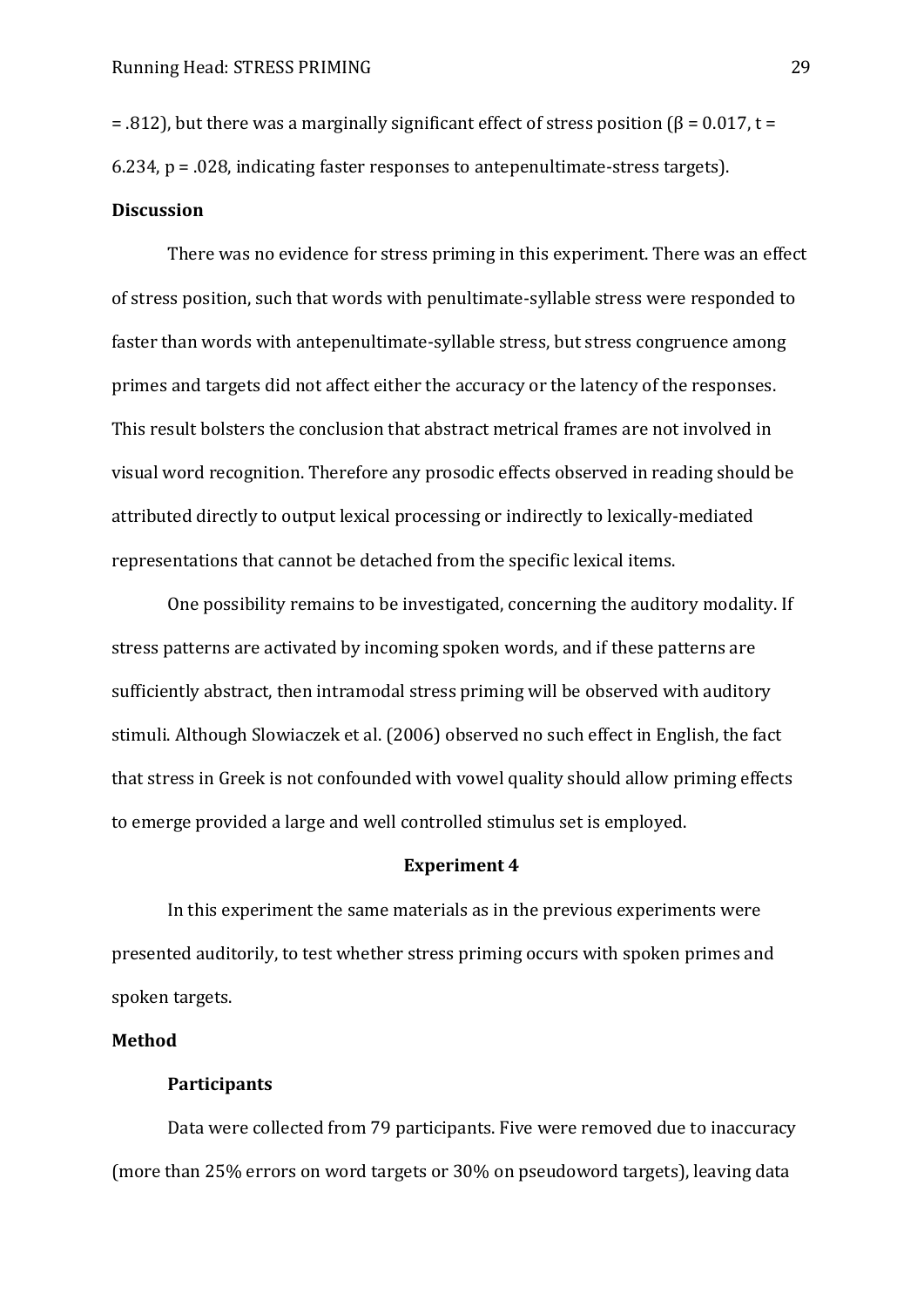from 74 participants for further analysis.

#### **Materials**

Auditory primes were as in Experiment 2.

#### **Procedure**

Each trial began with a fixation cross, presented at the center of the screen for 250 ms, followed by a 250-ms blank screen. A sequence of five dashes (-----) was then presented at the center of the screen, concurrent with auditory presentation of the prime. At the prime offset, the screen was cleared for 100 ms. Subsequently, a number sign (#) was presented concurrent with auditory presentation of the target. Thus the SOA was 100 ms longer than the duration of the auditory prime (see Materials in Experiment 1a). Response collection timed out 2000 ms after the appearance of the target. The next trial followed after 1000 ms.

#### **Results**

There were 82 timed out trials (0.7%). The proportion of incorrect trials was 8.0%.

The distributions of participant performance are shown in Figures 1–4. In accuracy, there was a marginally significant effect of stress congruence ( $\beta$  = -0.142,  $z$  =  $-2.349$ ,  $p = .019$ ; there was no effect of stress position ( $\beta = -0.012$ ,  $z = -0.081$ ,  $p = .935$ ) and no interaction between the two factors ( $\beta$  = -0.025,  $z$  = -0.571,  $p$  = .568). In response times there was no effect of stress congruence  $(\beta = -0.001, t = -0.467, p =$ .641) or stress position ( $\beta = -0.001$ ,  $t = -0.195$ ,  $p = .846$ ) and no interaction ( $\beta = 0.002$ ,  $t = 0.002$  $= -0.920, p = .360$ .

In reanalysis including only the first presentation of each target, for accuracy there was no effect of stress congruence  $(\beta = -0.056, z = -0.723, p = .469)$  or stress position ( $\beta$  = -0.016, z = -0.110, p = .913) and no interaction ( $\beta$  = 0.040, z = 0.702, p =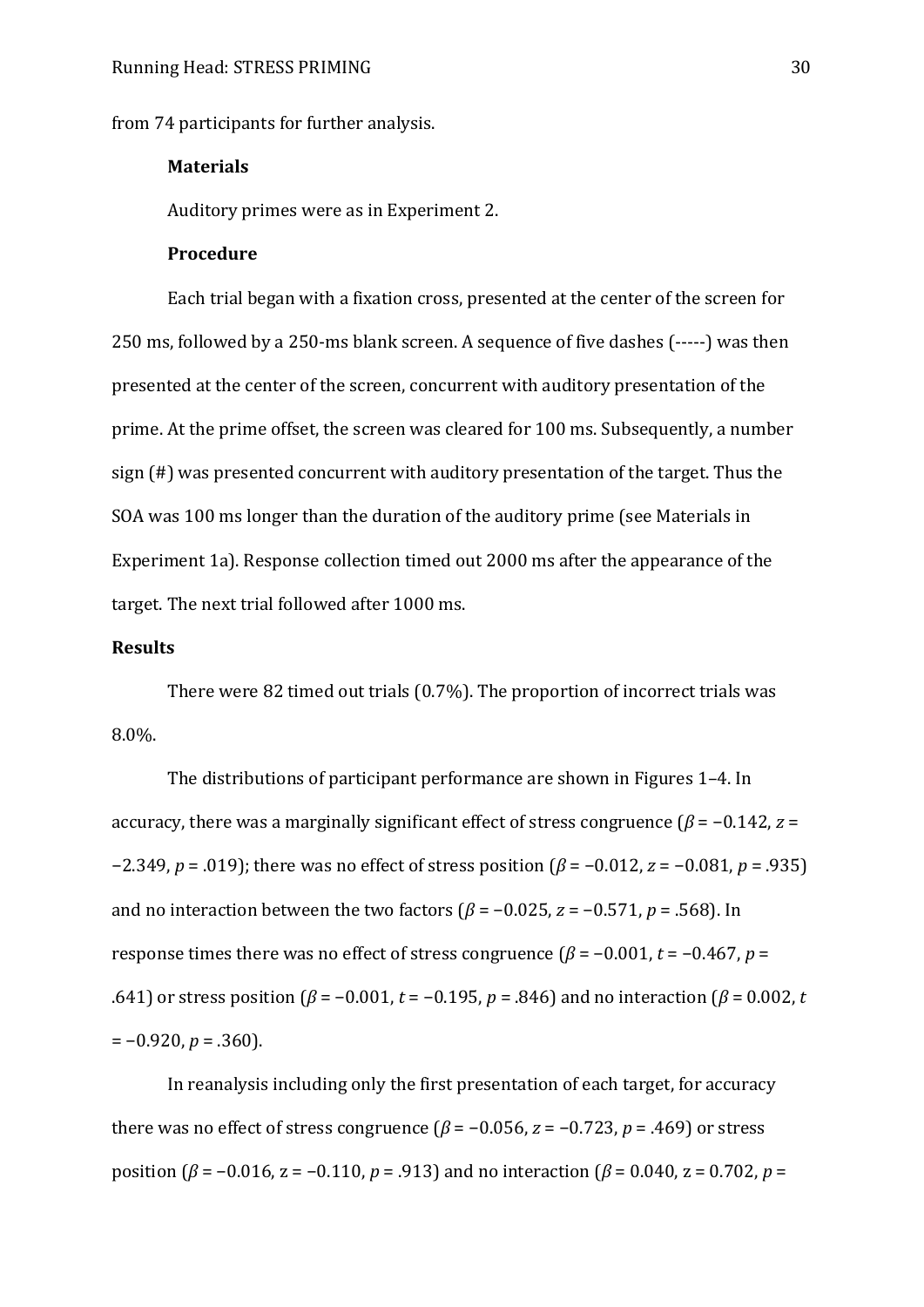.483). In response times there was no effect of stress congruence ( $|\beta|$  < 0.001,  $t$  = 0.038,  $p = .970$ ) or stress position ( $\beta = -0.001$ ,  $t = -0.174$ ,  $p = .862$ ). There was a marginally significant interaction ( $\beta$  = -0.008, t = -2.227, p = .028) but none of the simple effects were significant (broken down by either congruence or stress position).

For pseudowords, Figures 3 and 4 show the distributions of participant performance. In accuracy, there was no significant effect of stress congruence  $(\beta =$  $-0.087$ ,  $z = -0.609$ ,  $p = .542$ ) or stress position ( $\beta = 0.019$ ,  $z = 0.145$ ,  $p = .885$ ). There was a marginally significant interaction ( $\beta$  = -0.180,  $z$  = -2.371,  $p$  = .018) but none of the simple effects were significant (broken down by either congruence or stress position). In response times, there was no effect of stress congruence ( $\beta$  = 0.001, *t* = 0.420, *p* = .675) or interaction  $(\beta = -0.004, t = -1.877, p = .061)$ , but there was a significant effect of stress position  $\beta = 0.016$ , t = 2.959, p = .004, indicating faster responses to antepenultimate-stress targets).

#### **Discussion**

There was no clear evidence for stress priming in this experiment. The marginally significant effect obtained for accuracy in words did not survive correction for second presentation of the target.

Pausing to take stock of the full range of Experiments 1–4, one may wonder whether stress priming effects may be too weak to be detected by our experiments. This appears unlikely due to the rather large number of participants and items in each experiment: There were 60 or more participants in each experiment and a total of 120 words and 120 pseudowords (60 each for each stress pattern), with each participant providing 80 data points in each lexicality condition. Materials were carefully selected and balanced. If priming effects cannot be detected under these conditions then they cannot be very important.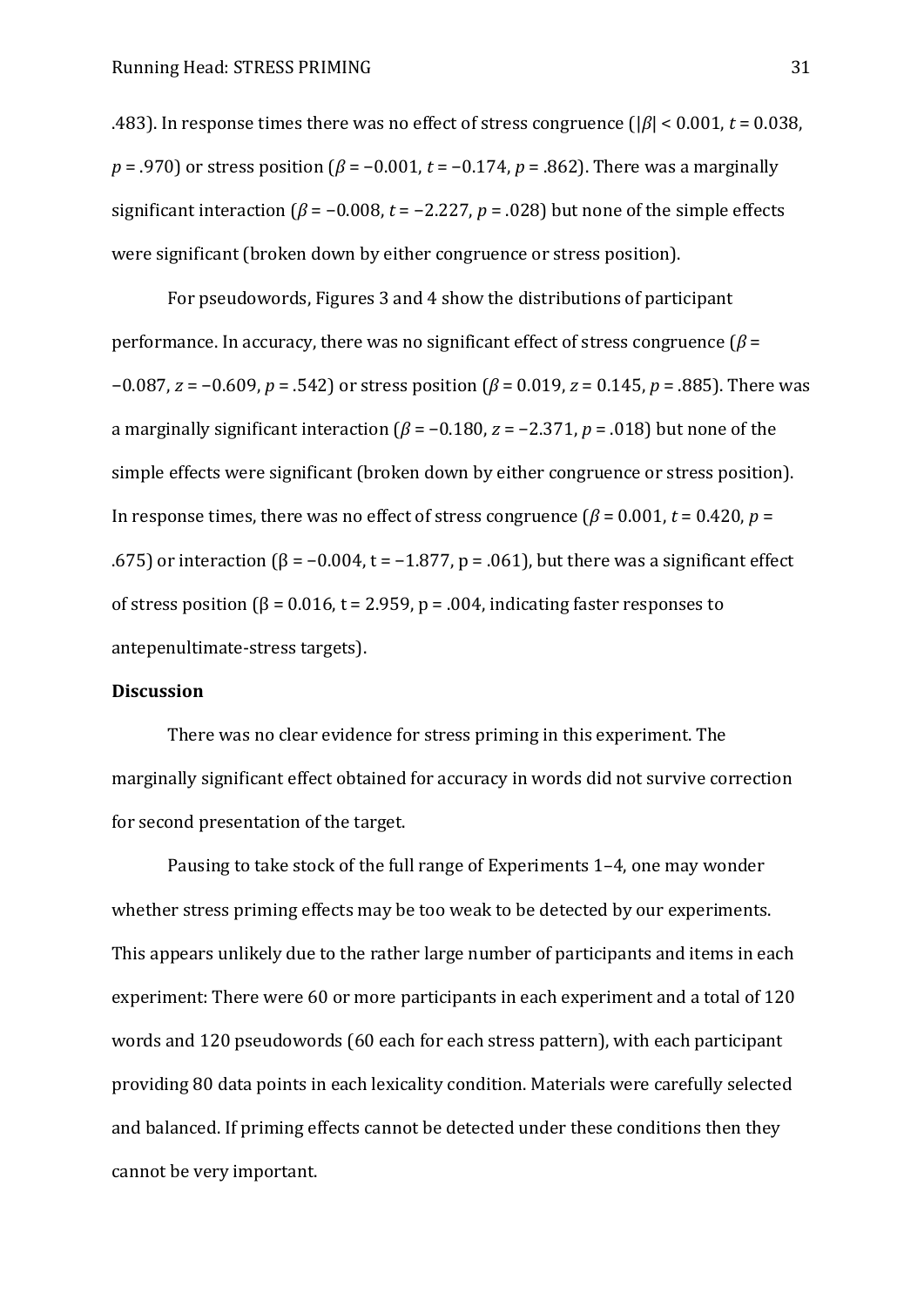$\overline{a}$ 

Still, if power were the major impediment to the discovery of stress priming, we should be able to improve our chances of obtaining a significant result by pooling the results from all four experiments together. To this effect, a four-factor mixed-effects analysis was undertaken, including the two factors in the analyses reported above (congruence and stress position) as well as two additional factors (target modality: auditory for Experiments 1a/1b and 4, and visual for Experiments 2 and 3; and prime modality: auditory for Experiments 2 and 4; and visual for Experiments 1a/1b and 3). All factors were allowed to interact. To avoid conservative tests, no random slopes were included in the model. With a total of 323 participants, model fitting for response times converged and produced a nonsignificant main effect of stress congruence  $(\beta = 0.001, t$ = 0.561, *p* = .575) and no significant interaction of stress congruence with any other factor. The magnitude of this effect ( $\beta$  = 1.053×10<sup>-3</sup>, *SE* = 1.876×10<sup>-3</sup>) over the intercept reference (6.715) corresponds to a difference of less than 1 ms, within a two-standarderror confidence interval of about  $\pm 3$  ms. Under the modest expectation of a stress priming effect of 20 ms, these statistics result in a Bayes factor less than 0.1,<sup>6</sup> interpretable as strong evidence in favor of the null hypothesis (Dienes, 2014). Thus we can be reasonably confident in the lack of stress priming in our experimental paradigm.

Before reaching any final conclusions, in order to rule out the possibility that some oversight invalidated the experiments, causing the null results, it is important to show that the same materials produce priming effects if the effects do not depend on abstract metrical templates. This was the goal of the final experiment.

 $6$  The "predicted" effect was assumed to be uniformly distributed between 0 and 0.047, the upper bound corresponding to about 40 ms over the 825-ms intercept (the natural exponential of 6.715). Calculated using the online Bayes factor calculator at http://www.lifesci.sussex.ac.uk/home/Zoltan\_Dienes/inference/bayes\_factor.swf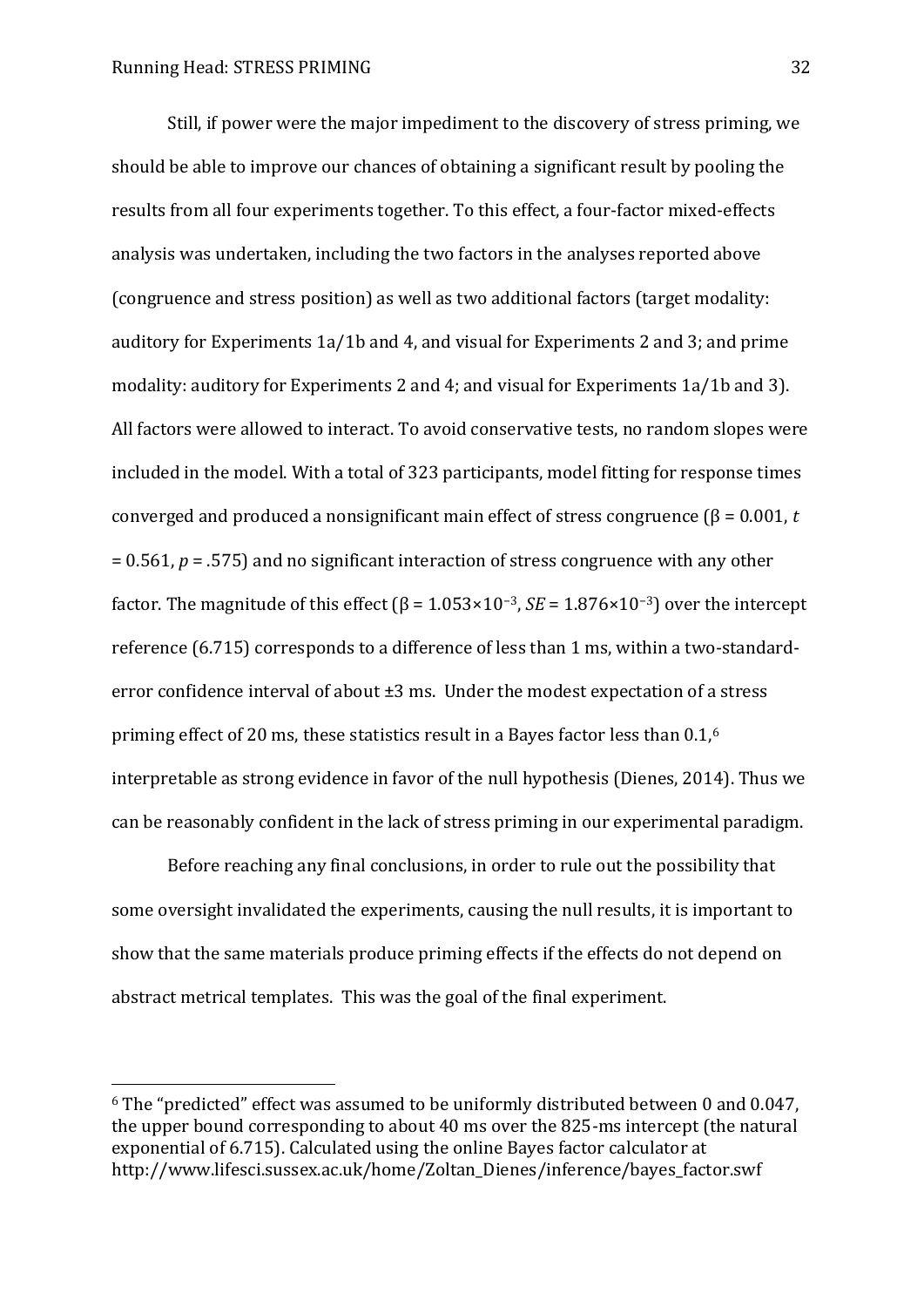#### **Experiment 5**

Although evidence for stress priming based on abstract metrical matching has not been forthcoming, our materials should still produce priming effects that are lexically mediated, as in fragment priming. Referring to Table 2, it may be the case that the visual target φυλάμε (pronounced/filame/, with penultimate-syllable stress) is not recognized faster after hearing /fi $\delta$ aci/ ( $\varphi$ ιδάκι, with penultimate-syllable stress) than after hearing /fiyate/  $(\varphi \psi \gamma \alpha \tau \epsilon, \psi)$  with antepenultimate-syllable stress). But we expect that the same visual target should be recognized faster after hearing the first two syllables /fila/ with the same stress pattern (i.e., /fila/, matching segmentally and metrically the first two syllables of the target) than with a different stress pattern (i.e., /fila/, matching segmentally but mismatching metrically), taken from another word in the set (in this case,  $\varphi(\lambda \alpha \gamma \epsilon / \text{file} / \epsilon)$ .

Because the stimulus set was not designed with fragment priming in mind, there were two issues to solve: First, additional recordings were made, as needed, to obtain missing disyllables (with contrasting stress). Second, in many cases the first two syllables of a word also formed a word. In the above example, both /fila/ and /fila/ are words (inflected forms of the verb "to kiss" or "to guard", differing in spelling). To avoid inhibiting the target, due to activation of the word fully matching the two-syllable fragment, we replaced the third syllable of the source items with noise, resulting in primes /fila\*\*/ and /fila\*\*/ (the asterisks denoting noise). Because the noise could be perceived as having masked an existing final syllable (cf. the phoneme restoration paradigm; Samuel, 1981), this manipulation was intended to allow the activation of matching words to proceed uninhibited.

Other than replacing the auditory primes with corresponding (stress congruent and incongruent) fragments, the experiment was the same as Experiment 2, with one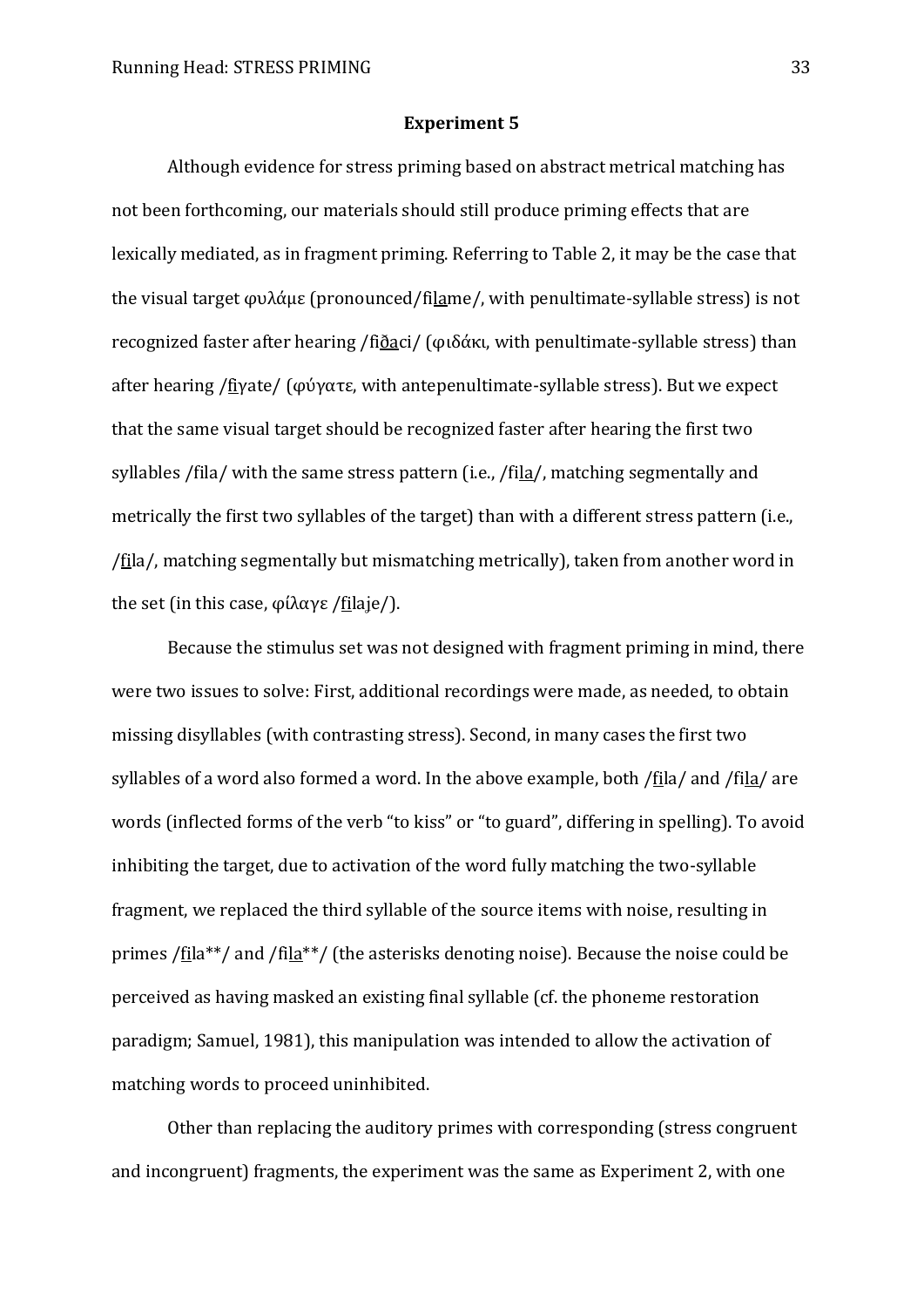exception: Because there was only one fragment in each stress congruence condition (rather than two matching and two mismatching word primes), there were now only three distinct experimental lists instead of six. The total number of participants, however, was matched to that of the previous experiments, by having more participants respond to each list, to maximize comparability of effect sizes.

#### **Method**

#### **Participants**

Data were collected from 77 participants. Sixteen were removed due to inaccuracy (more than 25% errors on word targets or 30% on pseudoword targets), leaving data from 61 participants for further analysis.

#### **Materials**

Visual targets were as in Experiments 2 and 3. Auditory primes were based on those of Experiments 2 and 4. For each target, including every word and pseudoword, there were two primes, both matching the target segmentally in the first two syllables, one of which also matched in stress while the other did not. The stress-matching prime was based on the target itself. The stress-mismatching prime was based on any item in the twelve-item set (six words and six pseudowords) with the appropriate constitution, that is, same segments but different stress pattern. In case no such item existed in the set, new prime items were recorded by the same speaker, who pronounced the target with correct and with incorrect stress. The waveforms of the two prime items were edited using praat (Boersma & Weenink, 2007) and manually marked at the end of the second syllable. Care was taken to exclude coarticulated cues to the following consonant (the third syllable onset) as much as possible, even if this meant placing the mark somewhat earlier than the full extent of the second vowel. The duration of the stimulus from this two-syllable mark through the end was then replaced by noise at a constant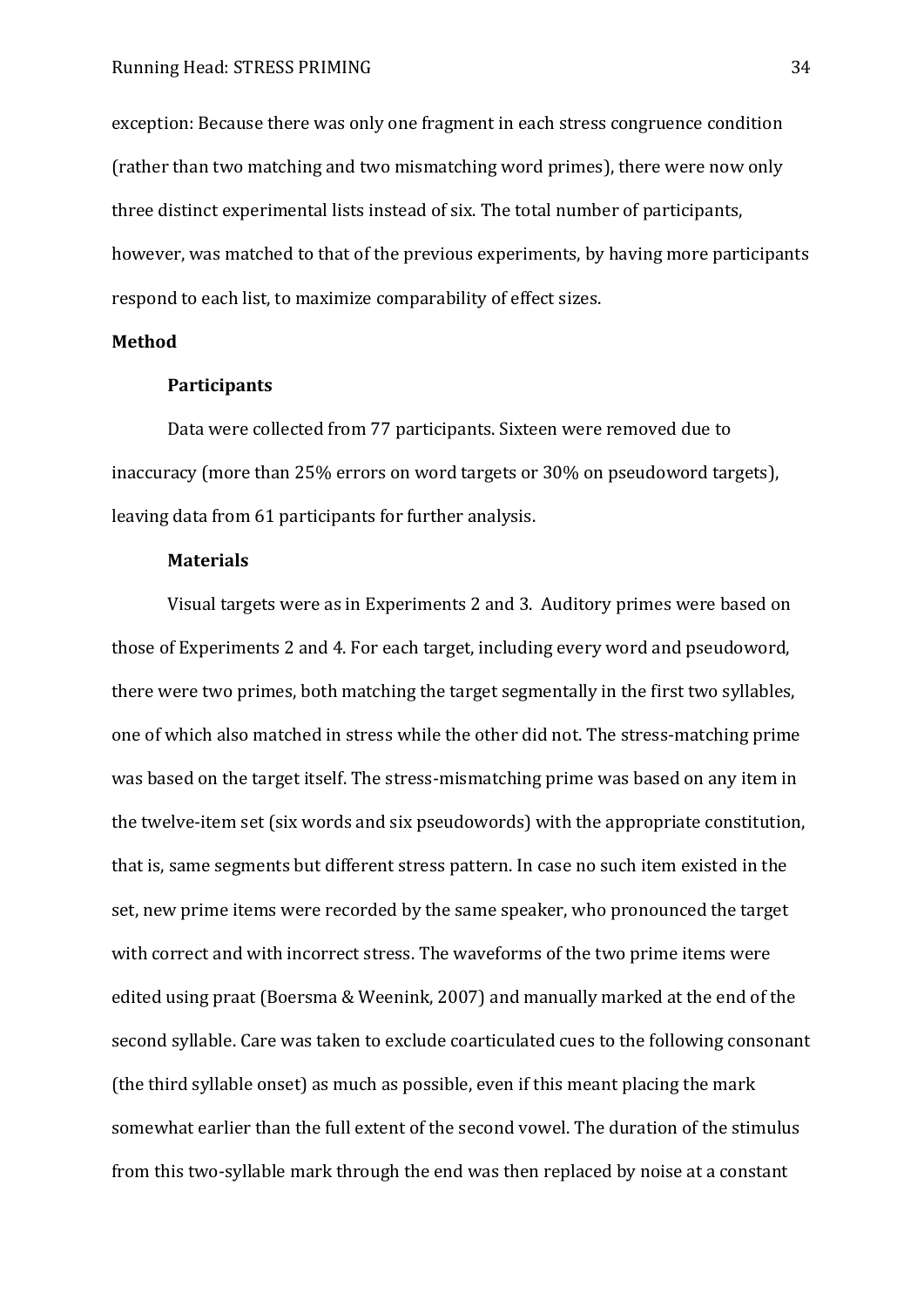intensity matching that of the highest-intensity stressed vowels in the recording set (approximately 83 dB in the file). The noise was deemphasized white noise, approximating an average speech spectrum with a spectral tilt of  $-6$  dB/octave. These noise-augmented fragments replaced the corresponding primes (with the same stress pattern) in the Experiment 2 lists. Because there was only one prime with each stress pattern, this resulted in three unique experimental lists, rather than six. Table 5 lists the duration, pitch, and intensity of each syllable, for fragments priming words and pseudowords.

#### **Procedure**

Each trial began with a fixation cross, presented at the center of the screen for 250 ms, followed by a 250-ms blank screen. A sequence of five dashes (-----) was then presented at the center of the screen, concurrent with auditory presentation of the prime. At the prime offset, that is, immediately after the noise, the visual target was presented at the center of the screen in 20-pt black Arial font on a white screen for 500 ms, followed by a blank screen. Thus the SOA was equal to the duration of the auditory prime (see Materials in Experiment 1a). Response collection timed out 2000 ms after the appearance of the target. The next trial followed after 500 ms.

#### **Results**

There were 50 timed out trials (0.5%). The proportion of incorrect trials was 9.9%.

The distributions of participant performance are shown in Figures 1–4. In accuracy, there were significant main effects of stress congruence ( $\beta$  = -0.252, *z* =  $-3.732$ ,  $p < .001$ , indicating more accurate responses to stress-congruent targets) and stress position ( $\beta$  = -0.341,  $z$  = -3.377,  $p$  = .001, indicating more accurate responses to penultimate-stressed words) and no interaction between the two  $(\beta = -0.010, z =$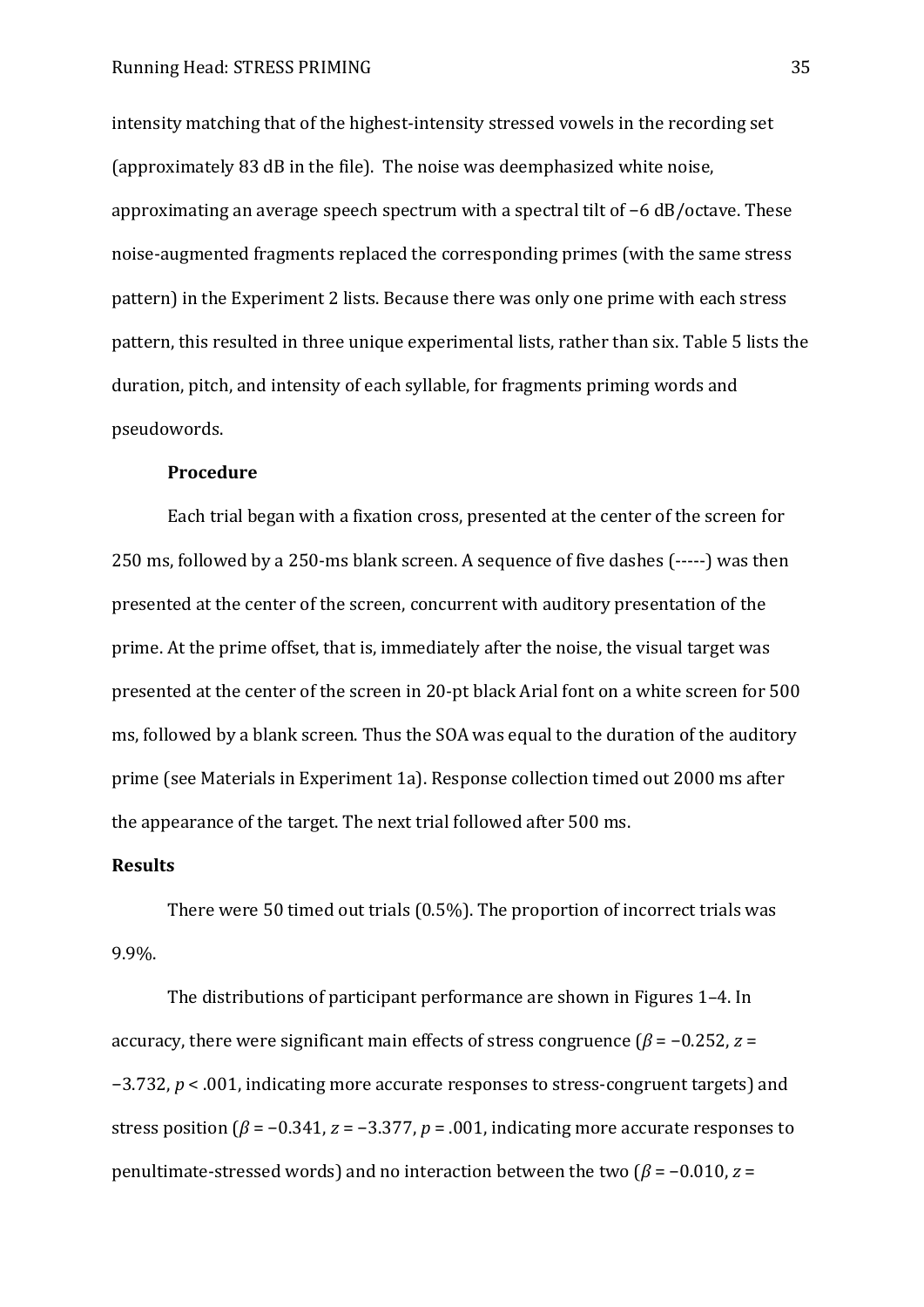$-0.200$ ,  $p = .842$ ). In response times there were also significant main effects of stress congruence  $(\beta = -0.041, t = -11.581, p < .001$ , indicating faster responses to sresscongruent targets) and stress position ( $\beta$  = -0.037, t = -5.258, p < .001, indicating faster responses to penultimate-stressed words) and no interaction  $\beta = 0.001$ ,  $t = 0.310$ ,  $p =$ .757).

In reanalysis including only the first presentation of each target, for accuracy there were significant effect of stress congruence  $(\beta = -0.300, z = -2.942, p = .003)$  and stress position ( $\beta$  = -0.380,  $z$  = -3.271,  $p$  = .001) and no interaction ( $\beta$  = -0.025,  $z$  =  $-0.332$ ,  $p = .740$ ). In response times there were significant effects of stress congruence  $(\beta = -0.039, t = -8.325, p < .001)$  and stress position  $(\beta = -0.040, t = -4.712, p < .001)$ and no interaction  $(\beta = 0.003, t = 0.722, p = .471)$ .

To alleviate any concerns that the significant priming might be attributable to segmental, rather than stress, matching, owing to residual coarticulatory cues in the edited fragments, we reanalyzed the response time data including only targets with prime pairs based on recordings that were segmentally identical to each other through all three syllables (20.8% of the data). The results were the same; specifically, there were significant main effects of stress congruence  $(\beta = -0.031, t = -4.103, p < .001)$  and stress position ( $\beta$  = -0.055, *t* = -2.824, *p* = .011) and no interaction between the two ( $\beta$ )  $= -0.010$ ,  $t = -1.374$ ,  $p = .170$ ). Moreover, the priming effect did not differ significantly between targets with segmentally fully matched prime pairs and targets with prime pairs mismatched at the onset of the third (excised) syllable, as in analysis of all the data together, with segmental prime identity as an additional factor, there was no interaction of this factor with stress congruence  $(\beta = -0.024, t = -1.370, p = .173)$  and no triple interaction ( $\beta$  = 0.025, *t* = 1.388, *p* = .168).

For pseudowords, Figures 3 and 4 show the distributions of participant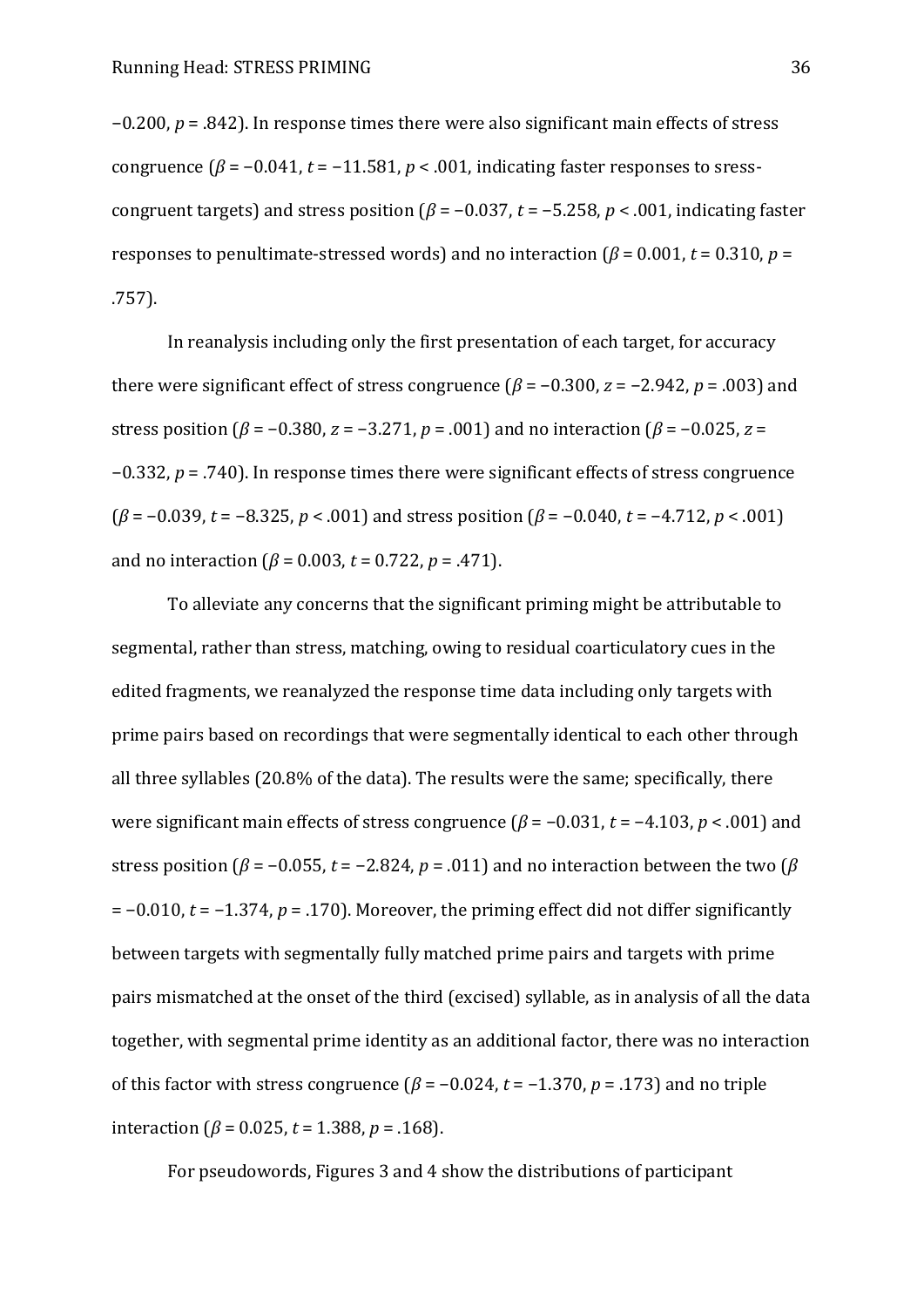performance. In accuracy, there was no significant effect of stress congruence  $(\beta =$ 0.074,  $z = 1.003$ ,  $p = 0.316$ . There was a marginally significant main effect of stress position ( $\beta$  = 0.251,  $z$  = 2.521,  $p$  = .012, consistent with more accurate responses to antepenultimate-stress items) and a marginally significant interaction  $\beta = -0.132$ ,  $z =$  $-2.562$ ,  $p = .010$ ) owing to the effect of stress position being significant for incongruent targets only ( $\beta$  = 0.377, *z* = 2.996, *p* = .003). In response times, there was a marginally significant effect of stress congruence ( $\beta$  = -0.007, t = -2.446, p = .015), a significant effect of stress position ( $\beta$  = 0.025,  $t$  = 3.281,  $p$  = .001, consistent with faster responses to antepenultimate-stress items), and no interaction  $(\beta = -0.001, t = -0.195, p = .845)$ . **Discussion** 

There was clear and unequivocal evidence for "stress" priming in this experiment, in agreement with previous findings in other languages (Cooper et al., 2002; Soto-Faraco et al., 2001; Tagliapietra & Tabossi, 2005; van Donselaar et al., 2005). Although the materials were not designed for this type of experiment, and were not fully controlled in ways that might be relevant for arguments based on fragment priming, these findings demonstrate that our materials did not preclude stress priming due to some inadvertent issue in design or implementation. In conjunction with the preceding experiments, we may conclude that fragment priming is lexically mediated, based on acoustic-phonetic matching between fragment and target, rather than some effect of abstract metrical representations matching or mismatching the target.

To alleviate concerns regarding our adjustment of the significance threshold, Figure 5 shows the estimated coefficients for the stress congruence effects over all experiments. Coefficients for words are plotted against those for pseudowords, along with error bars equal to two standard errors, for convenient comparisons. Clearly,  $\beta$ values for all accuracy tests and for all response time tests except for Experiment 5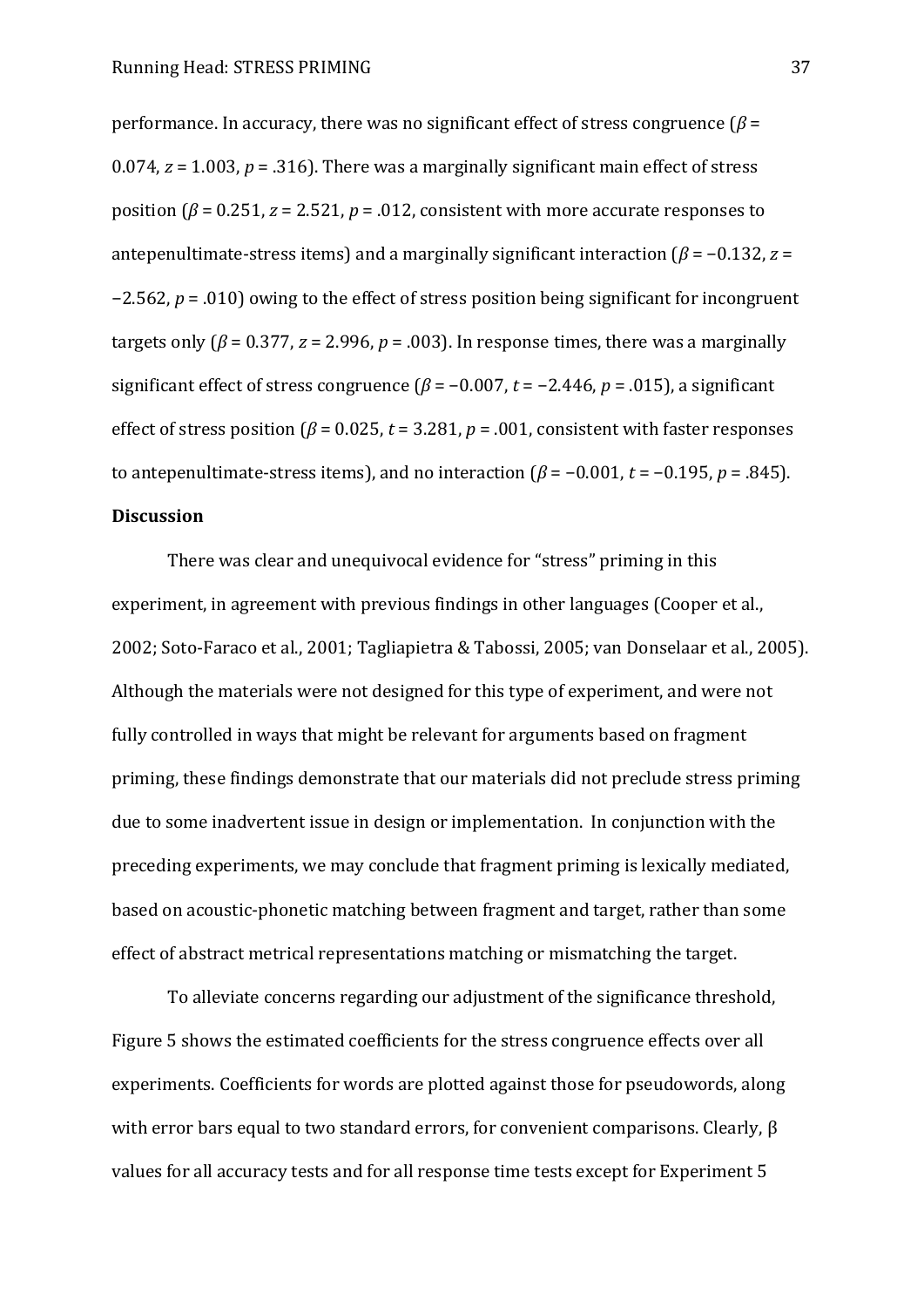hover around zero in a rather uniform cluster, with confidence intervals straddling zero in most cases. In contrast, the coefficient for Experiment 5 response times to word targets is well outside the cluster, reflecting our interpretation for a lexically mediated effect in this experiment only. The occasional slight departure from zero in some tests is best interpretable in terms of random variation, as expected for such coefficients, which is the reason that studywise correction for Type I error probability is typically advised. Thus we are confident in disregarding occasional effects with *p* > .005 without further interpretation.

## **General Discussion**

In a set of five lexical decision experiments using both spoken and written targets as well as intra- and cross-modal primes we have not obtained a stress priming effect. That is, words (or pseudowords) were not responded to faster when preceded by words (or pseudowords, respectively) with the same stress pattern, or more slowly when preceded by items with a contrasting stress pattern. A priming effect emerged only in Experiment 5, in which primes and targets were segmentally matched as well. Therefore, on the whole, these experiments provide no evidence to support the notion of activation of stress templates per se. Instead, we suggest that stress effects in spoken word recognition reflect prosodic property matching and that there are no true (phonological) stress effects in word recognition unless task-related output representations are involved.

Although linguistic analysis demonstrates the theoretical necessity of lexical stress representations, the psycholinguistic nature of these representations remains unclear. Priming offers a way to address this issue: If a stress template is activated in word recognition it should prime the recognition of subsequent stress-matching words, within or across modalities. However, no priming was found in our experiments within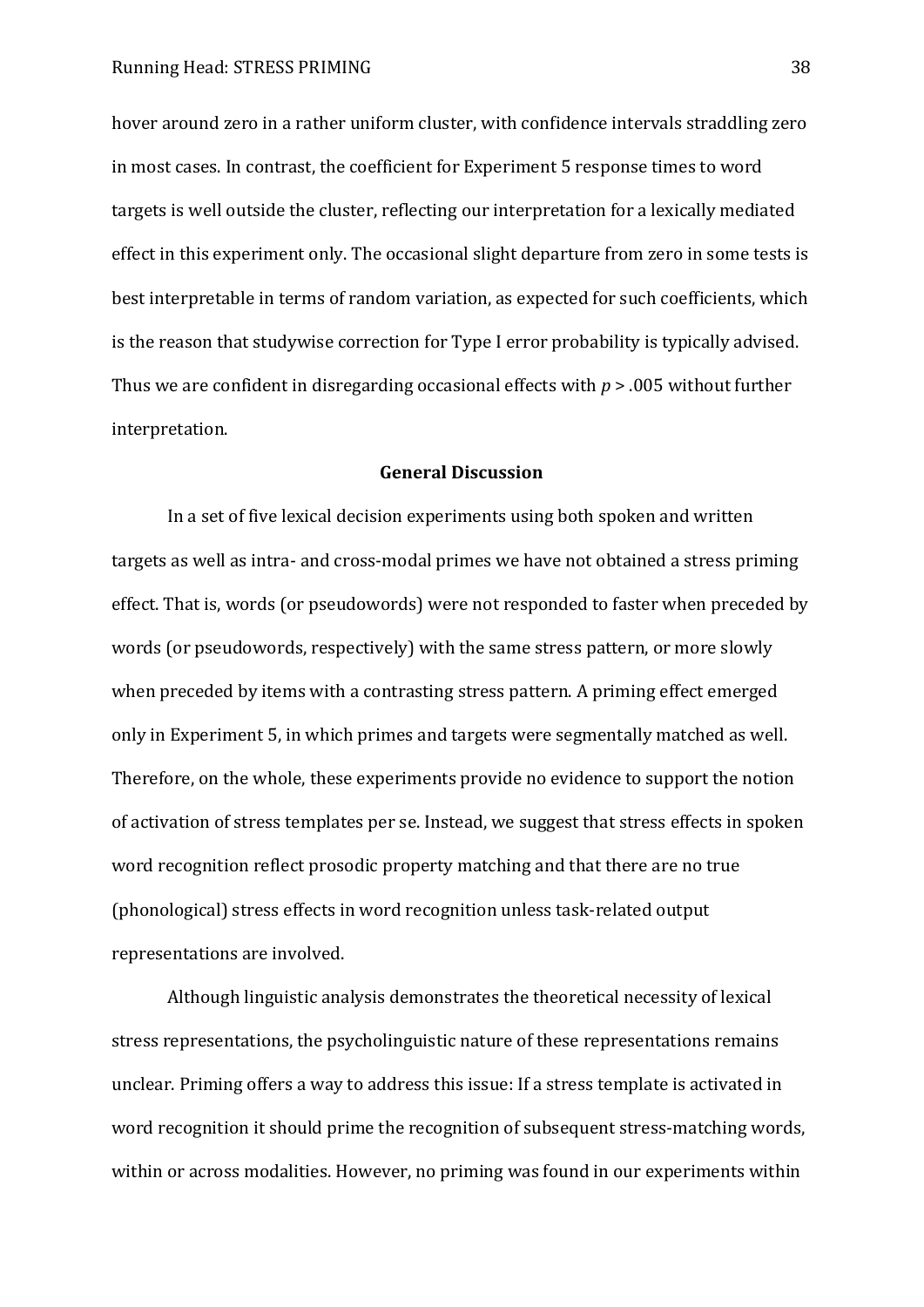either modality (auditory or visual) or across modalities, in either direction. In the following we consider three alternative explanations for these findings, contrasting (a) a process-type account, according to which abstract stress representations are operative in speech production but are not necessarily activated in word recognition; (b) a representational account, according to which lexical stress is an integral part of specific word representations in the mental lexicon and is not represented as abstract metrical templates shared across words; and (c) a task-specific account, according to which lexical decision with onset-matched primes is not appropriate for revealing abstract stress representations. These three accounts are not mutually exclusive.

#### **Processing considerations**

Several studies have produced stress effects using tasks involving speech production (Colombo et al., 2014; Colombo & Zevin, 2009; Sulpizio et al., 2012; Sulpizio & Job, 2015), thereby implicating output processes to account for the findings. Taken together with a sizeable body of literature in which linguistic data are interpreted on the basis of metrical templates (e.g., Hayes, 1995; McCarthy & Prince, 2001), these studies can be taken to imply that abstract stress patterns are operative in speech production. Indeed, stress priming findings in Italian have been attributed to the phonological output stage (Sulpizio et al., 2012; Sulpizio & Job, 2015) and have been explicitly modeled with the CDP++ model of reading aloud (Perry, Ziegler, & Zorzi, 2010, 2013, 2014) at the level of stress output nodes, which receive activation from both the lexical and the sublexical route. Notably, in the study of Colombo and Zevin (2009) stress priming was induced by pseudoword production, indicating an activation of metrical patterns that were not merely abstract but also clearly nonlexical, consistent with the existence and activation of stress nodes in the sublexical route of CDP++. In contrast, there was no such effect with pseudowords in our experiments, consistent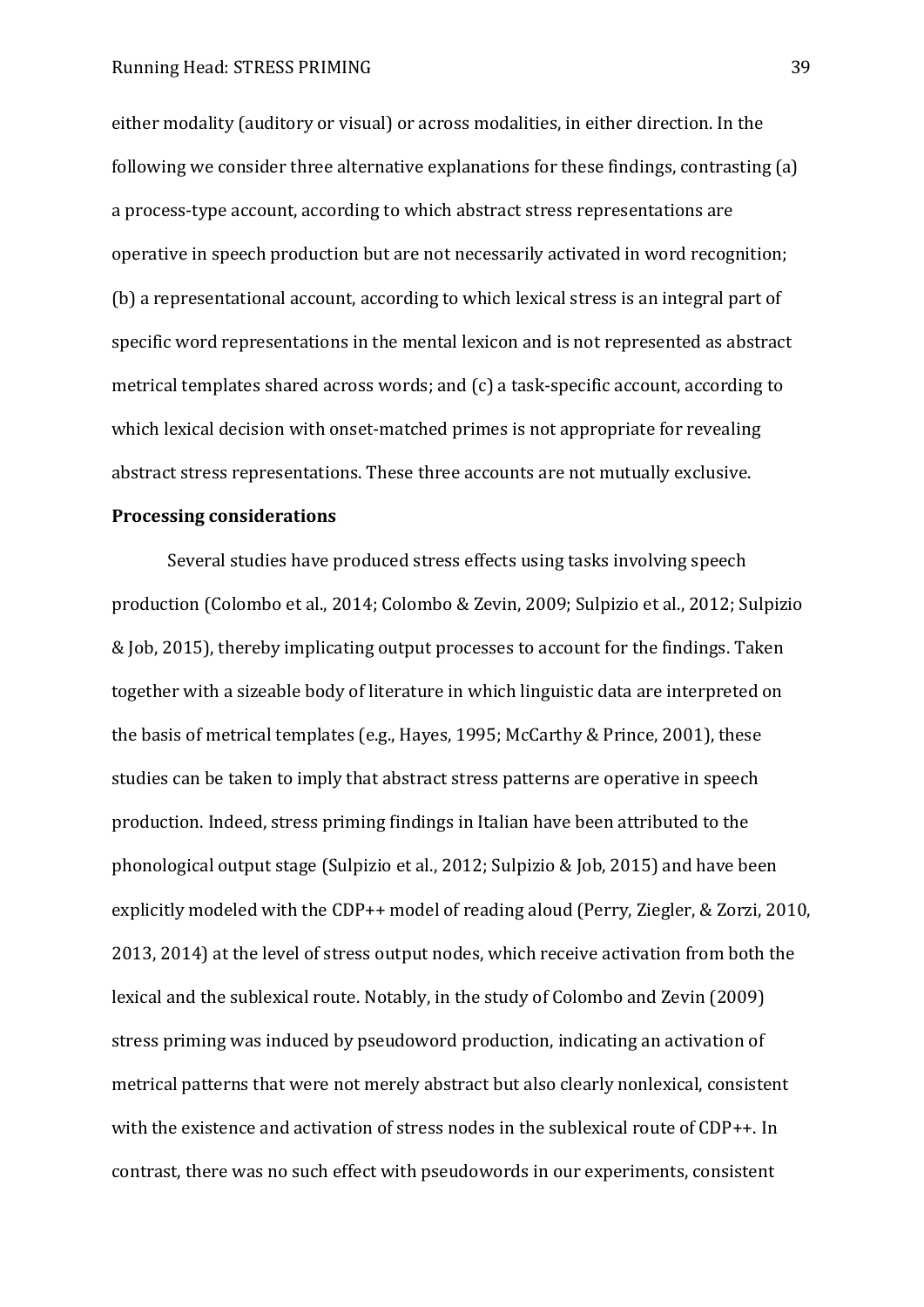with the crucial distinction between lexical and output representations.

Claims about theoretical linguistic representations are not necessarily contiguous, or even compatible, with psycholinguistic concerns over cognitive representations and processes. What is at issue here is the nature of stress representations that are posited to apply in production processes, as found in models such as WEAVER++ (Levelt et al., 1999) and CDP++ (Perry et al., 2010). Although pure metrical priming is not clearly established to occur in speech production (Roelofs & Meyer, 1998; Schiller, Fikkert, & Levelt, 2004), thus complicating the output situation as well, other metrical effects in speech production overall seem well established.

Output processes have been implicated in "implicit prosody" effects found in silent reading using eye movement measures. Specifically, Ashby and Clifton (2005) observed more and longer fixations to words with two stressed syllables compared to words with one stressed syllable, and attributed the difference to "inner speech processes... involv[ing] the assembly and unpacking of phonological information" (p. B96). Breen and Clifton (2011) reported disruptive effects of words with stress patterns that were unanticipated with respect to the local metrical context defined by poetry meter. Moreover, Breen and Clifton (2011, 2013) used garden-path contexts forcing a syntactic reparsing and found longer fixations associated with revisions involving a stress change (e.g., to re-parse the word *abstract* as a verb rather than a noun, compared to a similar re-parse of the word *report*). These effects were attributed to "the creation of an implicit program for subvocalizing" words in silent reading  $(p. 169)$ , explicitly rejecting an alternative explanation based on perceptual, rather than production, processes.

There is nothing remarkable in suggesting that output (i.e., production) representations and processes may be to some extent distinct from input (i.e.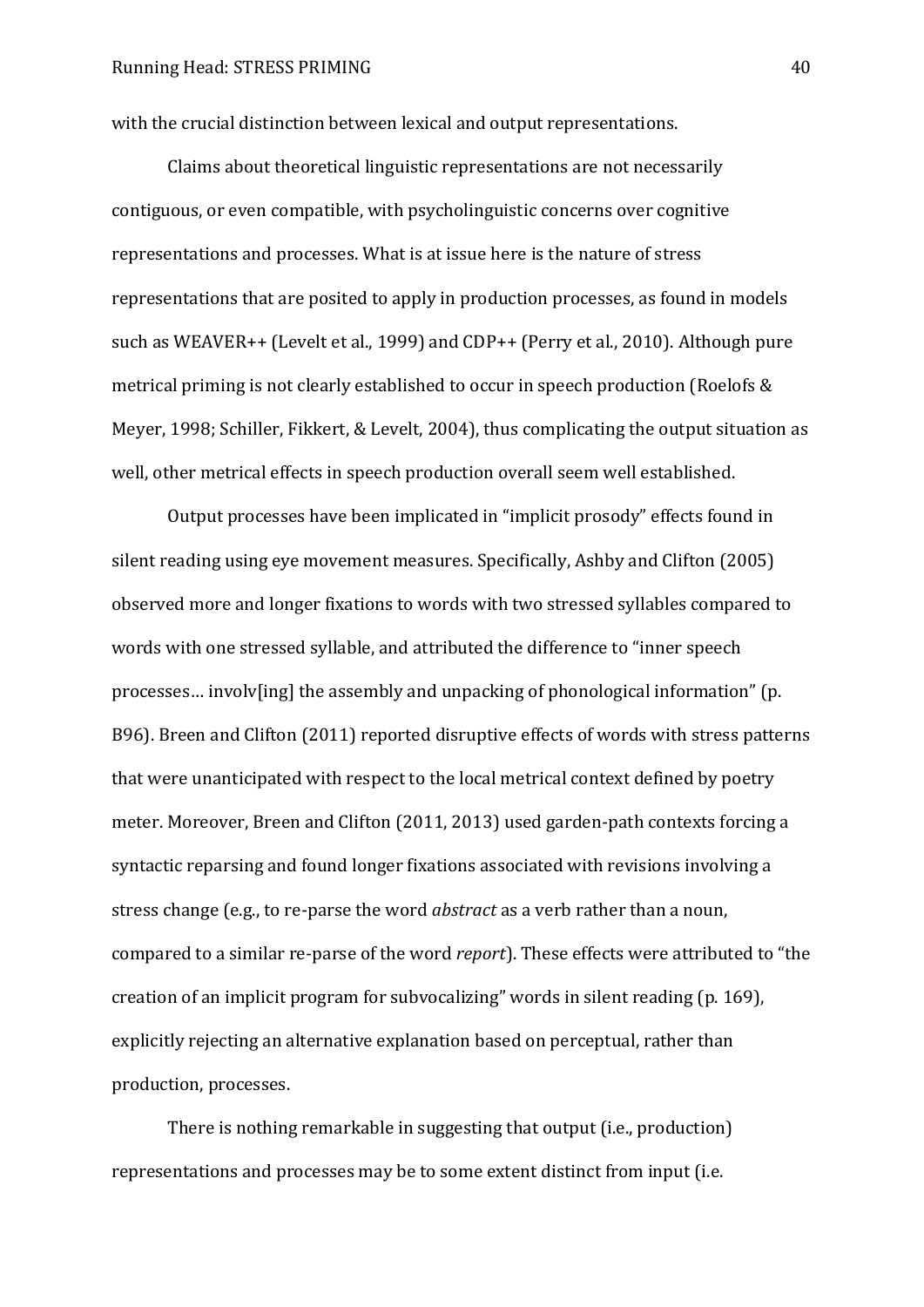perceptual) representations and processes. The distinction between input phonology, related to acoustic coding and involved in speech perception, versus output phonology, related to articulatory coding and involved in speech production, is commonplace in neuropsychology (e.g., Corsten, Mende, Cholewa, & Huber, 2007; Howard & Nickels, 2005; Jacquemot, Dupoux, & Bachoud-Lévi, 2007; Szenkovits & Ramus, 2005) and has gained currency in the neuroimaging literature as well (e.g., Hickok & Poeppel, 2004, 2007; Jacquemot & Scott, 2006). We suggest that the distinct requirements of perceptual processes (namely rapid continuous uptake of incoming information) versus production processes (namely hierarchically structured articulatory planning) may implicate different stress-related representations, that is, prosodic characteristics of segments in the former versus abstract metrical templates in the latter. Because our focus is on the perceptual aspect of lexical access, we will not attempt to elaborate on speech production processes and the representations involved in them, which concern a largely nonoverlapping literature.

#### **Abstract metrical representations**

Previous studies, reviewed in the introduction, have revealed stress effects that may be conceived of as reflecting abstract stress representations. However, as noted, all of the positive findings can be attributed to either lexical or output representations. For example, in the fragment priming studies (as in our Experiment 5) stress-matching fragments were identical with target word onsets. Therefore the simplest explanation for the priming effect is that the fragment activated the target by perfectly matching its onset. In contrast, stress-mismatching fragments are similar but not identical to the target because of (subphonetic) prosodic differences related to the realization of the stressed syllable. In this case the target is activated comparatively less and the priming effect ensues. This interpretation can be applied to studies presenting two-syllable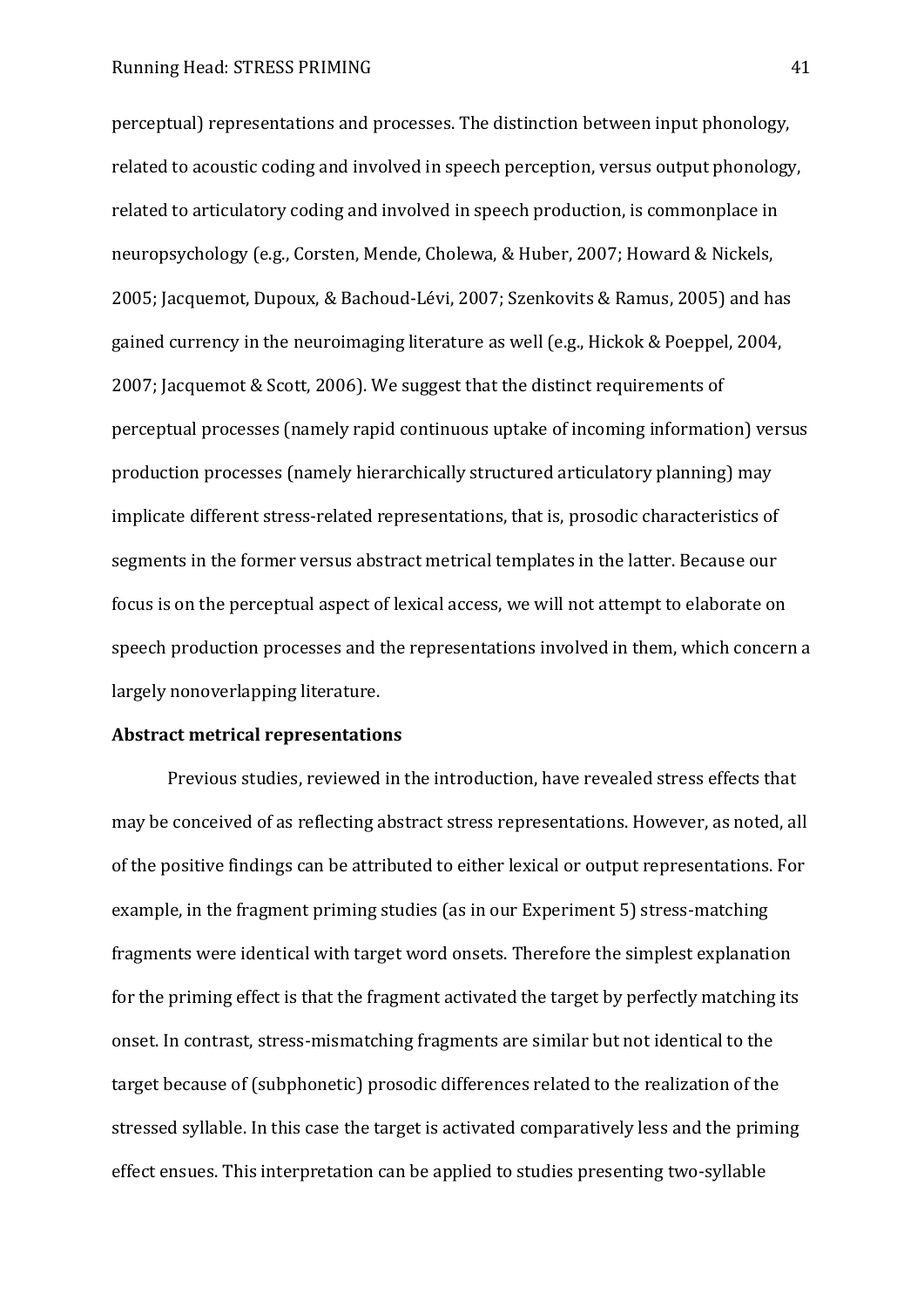$\overline{a}$ 

fragments (Cooper et al., 2002; Soto-Faraco et al., 2001; Tagliapetra & Tabossi, 2005; van Donselaar et al., 2005) or single syllables (Friedrich et al., 2004; Schild et al., 2014a, b) and is supported by eye-movement studies tracking the course of lexical activation during presentation of the prime (Jesse & McQueen, 2014; Reinisch et al., 2009; Sulpizio & McQueen, 2012).

Prima facie, the interpretation of an abstract metrical match for fragment priming experiments appears reasonable for languages such as English or Dutch, where metrical feet are typically aligned to word onsets. However, it is undermined by findings in languages such as Spanish, Italian, or Greek, in which lexical stress falls on one of the last three syllables in a word, regardless of how many syllables may precede it. In these languages stress match or mismatch is relative to the end of the word. This is quite unlike the regular foot structure of English, in which a word-initial trochee is followed by more trochees, in an alternation of strong and weak syllables (Hayes, 1995, ch. 2). In the case of English, a fragment such as  $/æd.m/$  constitutes a trochee and matches the metrical structure at the onset of the word "admiral." However, in Greek, a fragment such as /fi. $\delta a$ / defines a final-syllable stress pattern and therefore does not match the metrical structure of the word "φιδάκι" /fi.<u>ða</u>.ci/ (see Table 2). Rather, it matches the word beginning prosodically in that the first two syllables carry acoustic features that correspond to an unstressed syllable followed by a stressed syllable. This kind of analysis is appropriate for Spanish and Italian as well.<sup>7</sup> A prosodic match is also present in the English and Dutch cases, confounded with the metrical match. For a parsimonious

<sup>7</sup> There is no consensus regarding how such patterns are analyzed. According to Arvaniti (2007), /fi.d̃a/ is composed of an unmetrified first syllable followed by a degenerate foot made up of the stressed syllable alone (but cf. Malikouti-Drachman & Drachman, 1989). This is consistent with analyses for Italian (e.g., D'Imperio & Rosenthal, 1999) and Spanish (Harris, 1983; Hayes, 1995).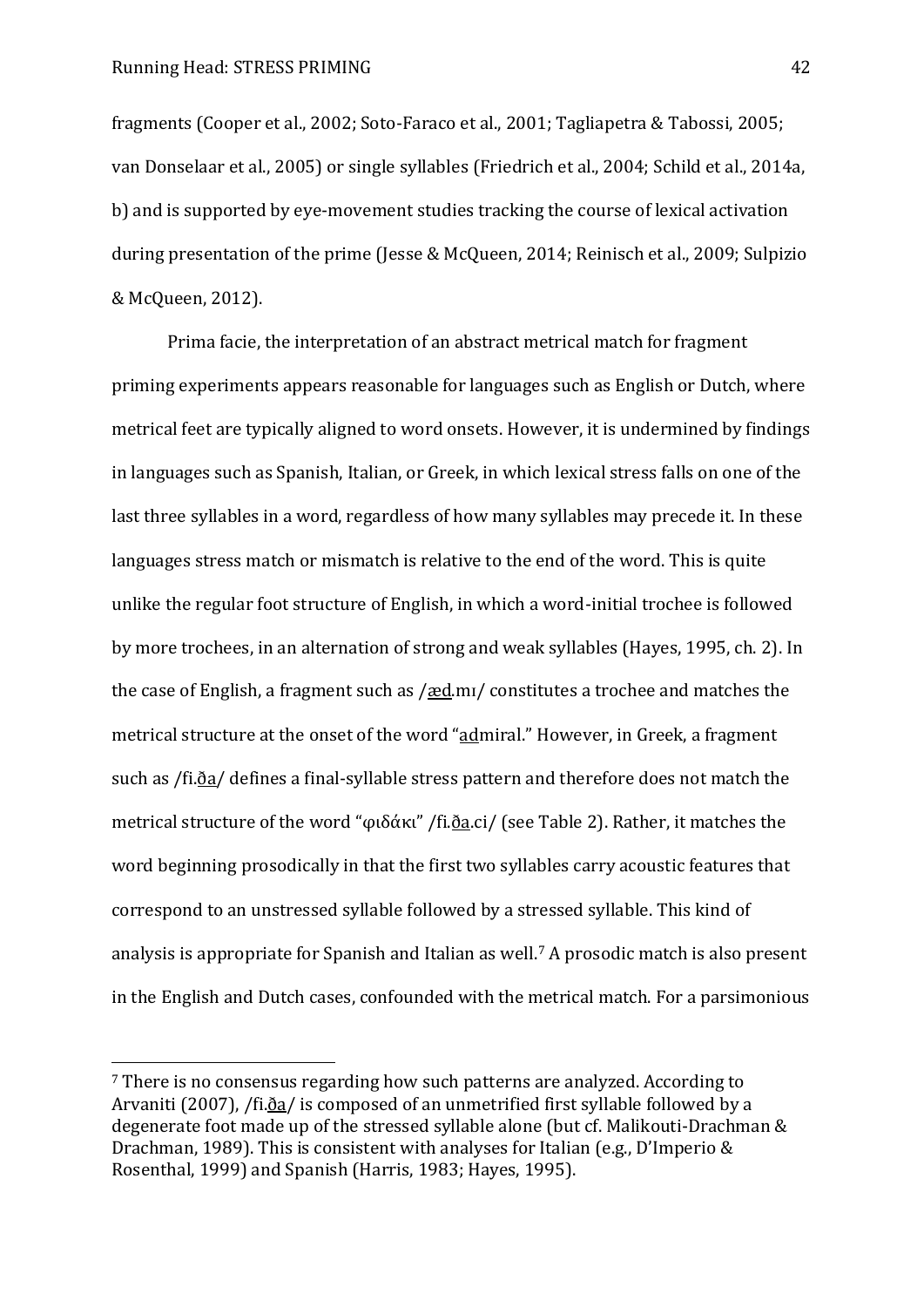cross-linguistic account, fragment priming findings may need to be reevaluated and reinterpreted as indicative of prosodic, rather than metrical, matches.

Similarly, ERP studies of stress violations (e.g., Domahs et al., 2014; Knaus et al., 2007) and metrical expectations in spoken language processing (e.g., Rothermich et al., 2010; Schmidt-Kassow, & Kotz, 2009; Schmidt-Kassow et al., 2011) can be interpreted on the basis of lexical inhibition due to stress cue mismatch, effects of explicit stress judgments, and supralexical rhythmic effects of the acoustic speech signal, none of which involve abstract metrical frames. Moreover, the finding that prosodically matching but segmentally mismatching single syllables produced slight but measurable ERP effects, however inconsistent across studies (Schild et al., 2014a, b), is also easier to reconcile with acoustic (i.e., in these experiments, pitch-based) rather than abstract (metrical) comparisons. Schild et al. used monosyllabic primes, which are, by definition, insufficient to activate, and thereby prime, a stress pattern, because stress patterns are defined as contrasts between two or more syllables within metrical templates (Ladd, 2008; Liberman & Prince, 1977). No contrasts can be defined within single syllables. However, prosodic properties such as pitch may be associated with stress patterns in certain intonational and phrasal contexts (cf. Brown et al., in press) and may be processed online to match or mismatch lexical representations. Thus, despite mention of "stress priming" (esp. in Schild et al., 2014b), the overall conclusion may be recast as reflecting "prosodic processing" (as in Schild et al., 2014a), making neither implicit nor explicit reference to abstract stress patterns. Indeed, the theoretical interpretations considered by Schild et al. (2014a) did not concern abstract metrical templates but "phoneme-free" prosodic representations, that is, representations of prosodic acoustic cues (specifically, pitch) that may contribute to word identification.

Moreover, ERP results are not only variously inconsistent, but also very difficult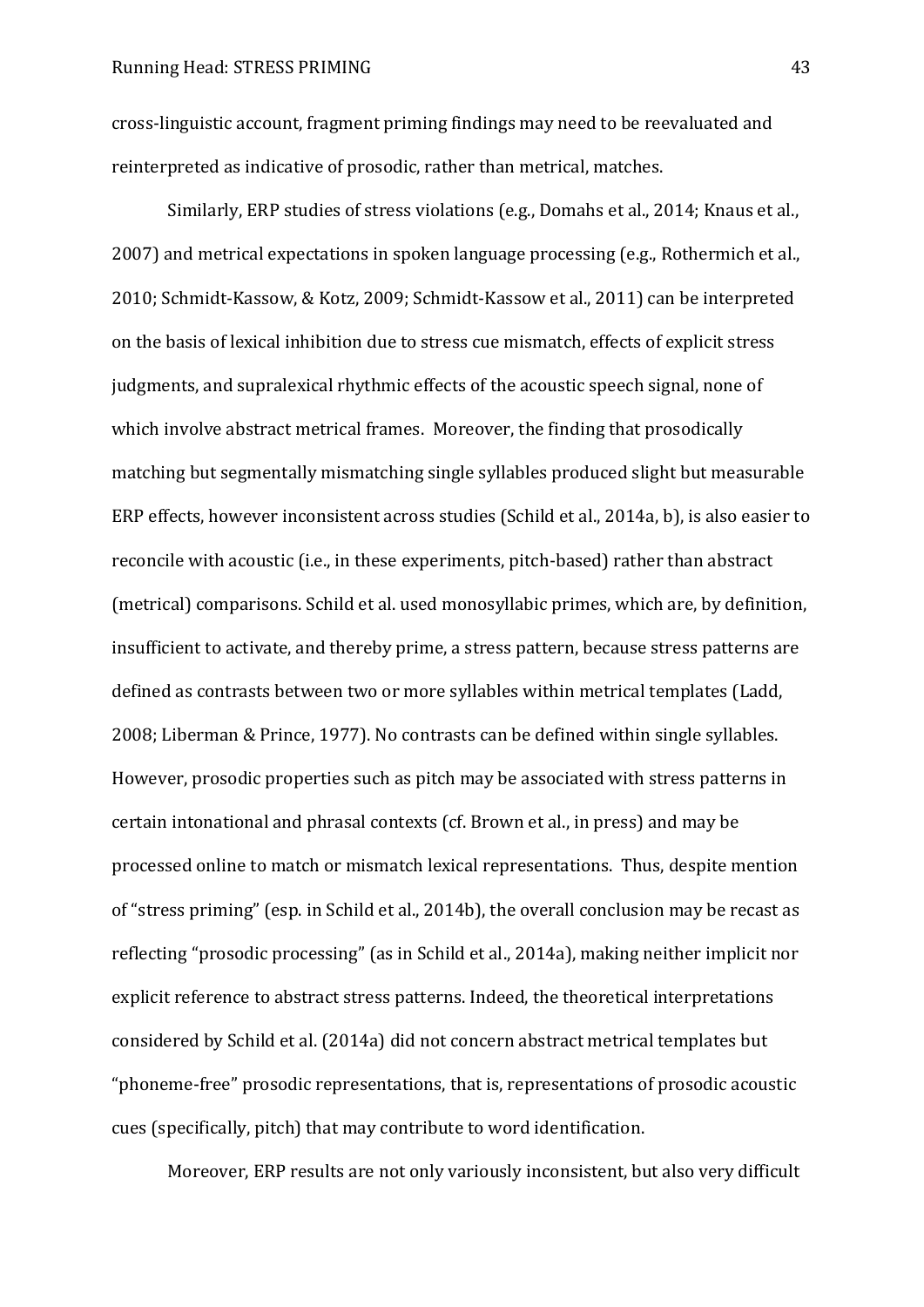to interpret in terms of their functional origin. Even if a purely prosodic ("phonemefree") mismatch effect can be reliably established, there is no guarantee that it reflects processes directly involved in lexical activation or lexical access, in the absence of behavioral effects clearly implicating words. For example, prosodic properties may be evaluated extralexically, for paralinguistic processing. Therefore such findings are not informative regarding the activation or representation of prosodic or stress patterns in the mental lexicon.

The dominance of specific lexical items, rather than abstract templates, in the activation of stress patterns in Greek is also suggested by pseudoword reading experiments with children and adults (Protopapas & Gerakaki, 2009; Protopapas, Gerakaki, & Alexandri, 2006, 2007). Specifically, when faced with a pseudoword that differs minimally from a known word (usually by a single letter), Greek readers from Grade 2 through adulthood preferentially assign the stress pattern of the known word even when it conflicts with the stress diacritic clearly displayed on the pseudoword. The purported "default" penultimate-syllable stress pattern applies only in the absence of both lexical and orthographic information, that is, when the pseudoword neither resembles a specific word nor bears a diacritic. In this light one can reinterpret the stress assignment data from Italian reading studies, which typically show strong effects of stress neighborhoods rather than of a dominant pattern (e.g., Burani & Arduino, 2004; Burani, Paizi, & Sulpizio, 2014; Colombo & Sulpizio, 2015; Colombo et al., 2014; Giraudo & Montermini, 2010; Sulpizio, Arduino, Paizi, & Burani, 2013; Sulpizio & Colombo, 2013; see Sulpizio, Burani, & Colombo, 2015, for a review). Specifically, these results can be seen as arising from cumulative lexical activation due to similarity in word endings rather than as a result of abstract stress patterns. Alternatively, they may be attributed to sublexical assembly affecting output processes, as in the CDP++ model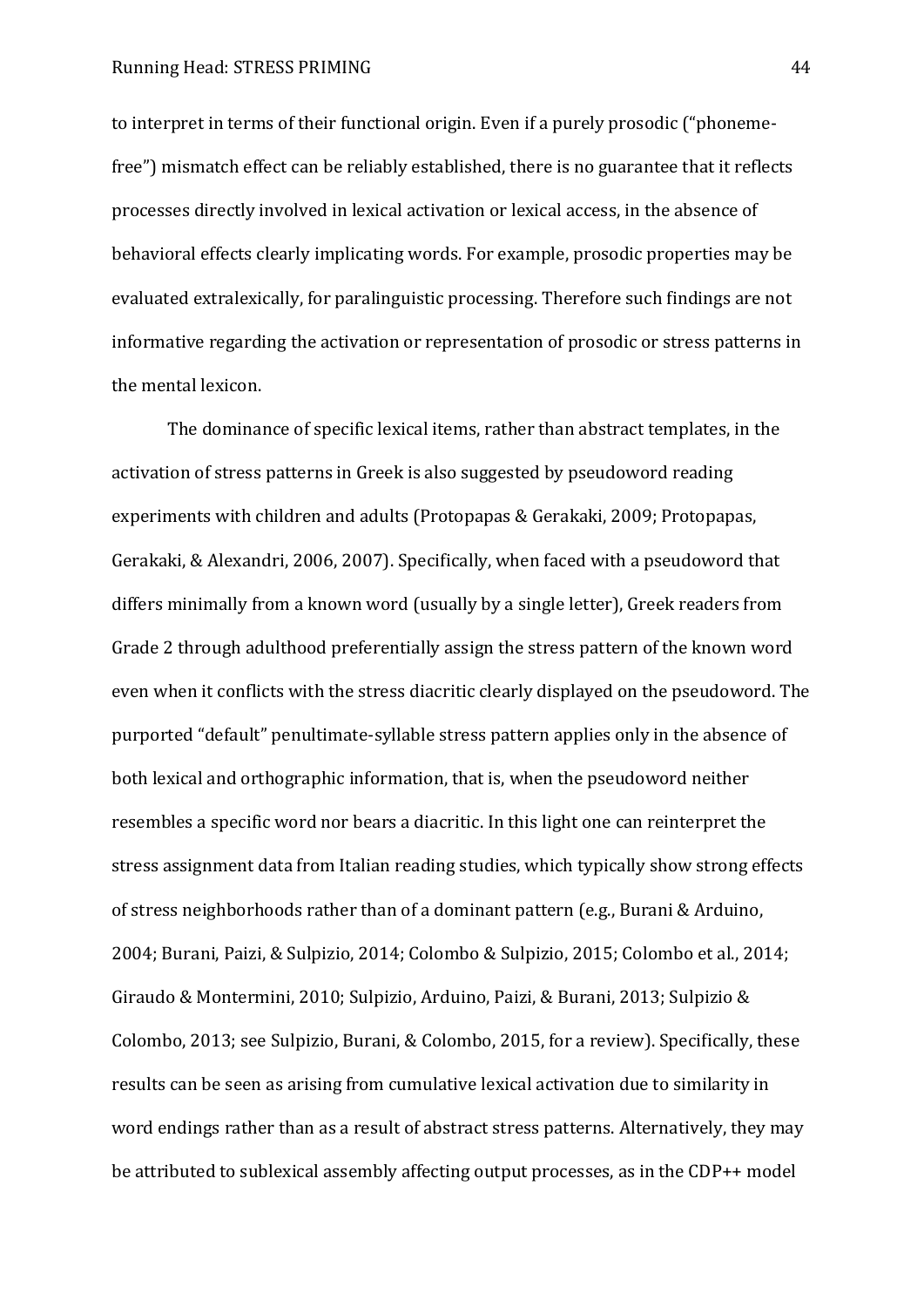(Perry et al., 2014). Notably, effects of dominance, rather than consistency, were observed in lexical decision (Colombo & Sulpizio, 2015), underscoring the distinction between tasks involving production and tasks that do not.

The word-specific, rather than abstract metrical, representation of lexical stress may also account for an effect observed with Greek children in the elementary grades, namely that words carrying an inappropriate diacritic (on the vowel of an unstressed, rather than the stressed, syllable) were read more slowly than words with the diacritic appropriately placed, but words without a diacritic were read equally fast (Protopapas & Gerakaki, 2009). The omission of the diacritic is a frank spelling error and arguably deprives the printed word of its stress information, if we assume that a metrical frame must be constructed based on the position of the diacritic. However, this does not seem to be the case; instead, the patterns of stress assignment findings in Greek reading have been interpreted as consistent with the dominance of a lexical source (Protopapas, 2016; cf. Revithiadou, 1999). That is, words are mainly recognized on the basis of the letter sequence and stress is assigned in the mental lexicon. This processing route obviates the need for abstract metrical frames to be built and applied over syllabified segmental templates. It also means that the role of the diacritic is limited to being a minor orthographic cue to word identity, jointly with the letters, and not a critical cue specific to stress assignment. Absence of the cue does not hamper processing as long as no ambiguities arise (as in the reported experiment). However, a misplaced cue conflicts with the lexical orthographic representation, causing a small delay. According to this interpretation, the diacritic is relatively ineffective in the sublexical processing route. Thus, in the context of word reading models such as the CDP++ we would expect the stress output nodes to be only minimally affected by the diacritic and primarily driven by the lexical route.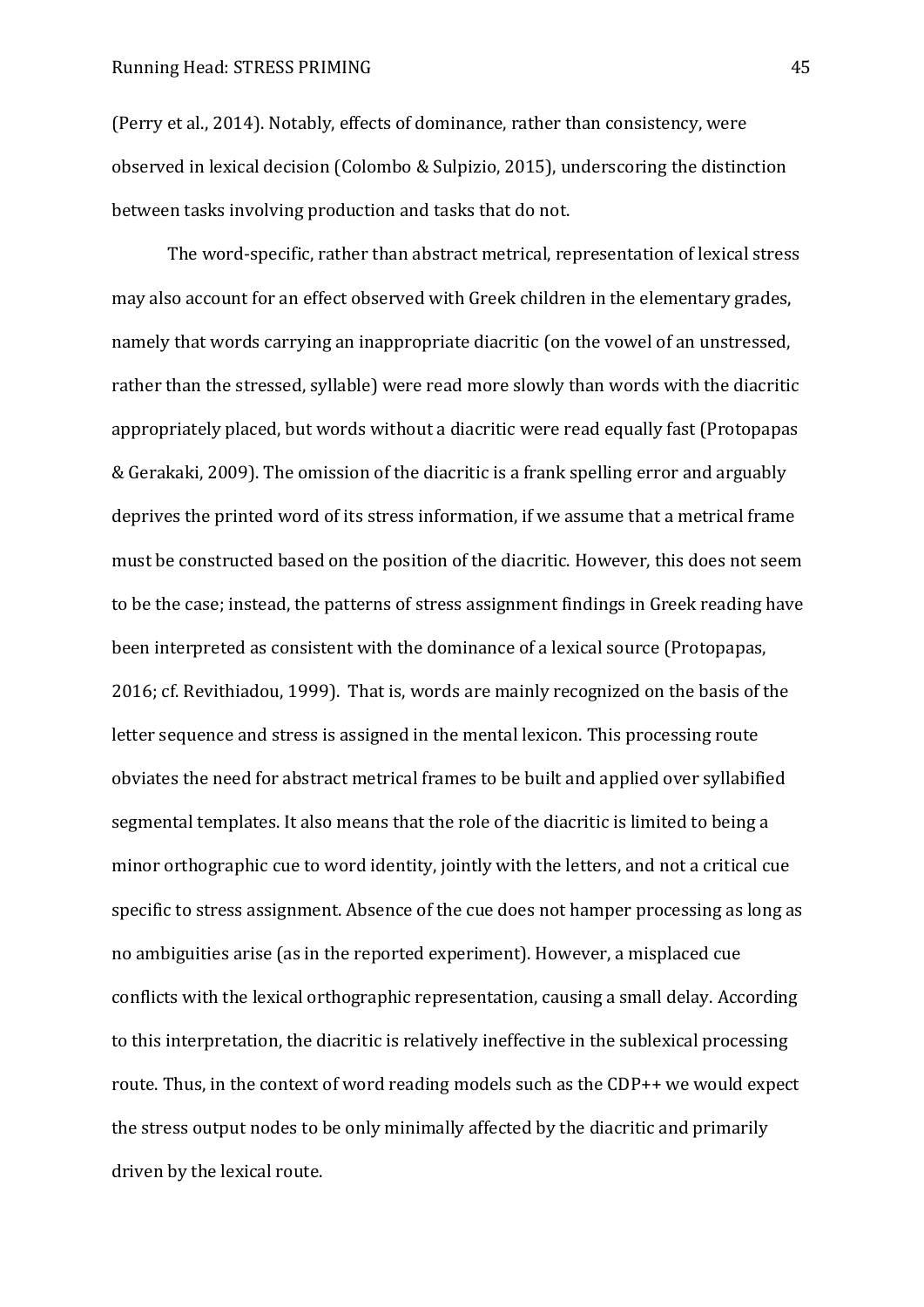In conclusion, the issue of lexical stress representations is far from resolved. In the domain of visual and spoken word recognition no existing data seem to compel an interpretation involving abstract metrical templates. There is no evidence that metrical representations, computed from either visual or auditory input, are abstracted away from specific prosodic cues and specific lexical items. That is, no entities of the form  $\lceil$  ' $\sigma$   $\sigma$   $\rceil$  seem to be involved in accessing the mental lexicon. Rather, our review of the literature indicates that it is prosodic property matching that mediates the observed "stress" effects in online processing, across languages, regardless of the number of syllables. It remains unclear whether prosodic representations in perceptual processing are tied to segmental specification (e.g., [long a] vs. [short a]) or can operate somewhat independently (e.g., [+long]). Certain findings from ERP seem consistent with the latter option, but so far they have not formed a coherently interpretable body of evidence across studies and modalities.

## **Methodological issues**

Before concluding against the involvement of abstract metrical templates in word recognition, additional methodological scrutiny is warranted. Specifically, is priming strongly expected to arise in a lexical decision task on the basis of shared stress representations? Priming studies are ubiquitous in psycholinguistics and constitute a frontline of evidence concerning shared or associated representations. Lexical decision tasks, in particular, are preferred over alternatives such as naming when the burden of articulatory planning and associated output processes is to be avoided. Lexical decision has long been successfully employed to reveal shared representational elements, such as morphemes, under conditions of priming (Diependaele, Grainger, & Sandra, 2012; Goldinger, 1996; Marslen-Wilson, 2007). If abstract metrical templates are part of lexical representations and can be activated in word recognition then we expect them to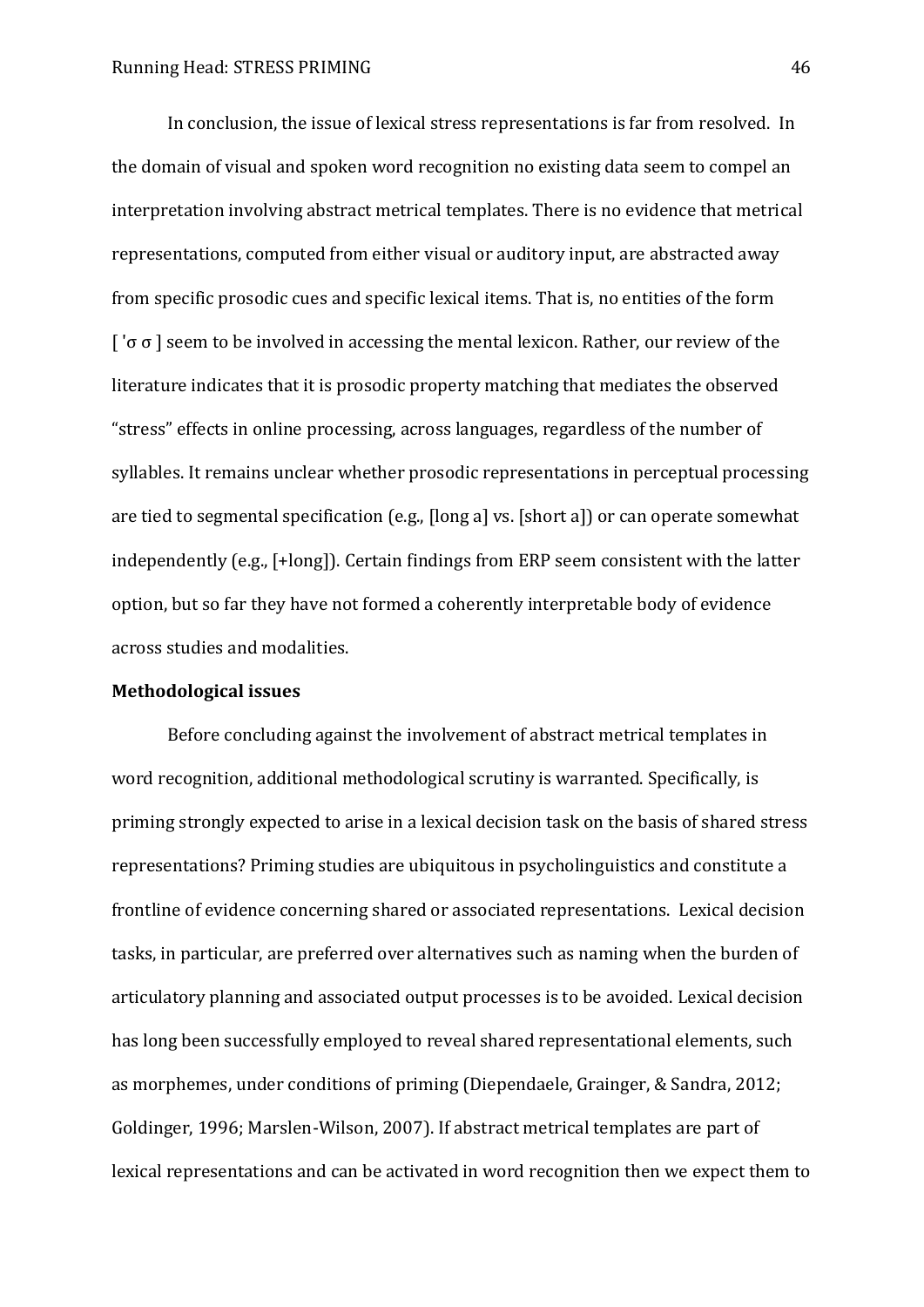be subject to priming within the context of a lexical decision task. The additional decision-related overhead of lexical decision that can be a cause for concern in certain theoretical situations (Gomez, 2012) does not affect the plain rationale of our study, which capitalizes on the notion of shared representations among primes and targets. Other tasks, such as rhyming judgments, might be possibly used but would not be unambiguously interpretable because stress is an inherent component of rhyming in Greek and the explicit attention to rhymes could arguably cause the formation and conscious manipulation of task-induced representations that may not be naturally activated in implicit word recognition.

An important aspect of our study is that it did not include only a single experiment, which might be criticized for too long or too short SOA or some other parametric choice. Instead, over five experiments, within and across modalities, there was no hint of stress priming, including auditory-prime conditions in which it is established in the literature that stressed-syllable information affects lexical access as soon as it arrives. Focusing on Experiment 4, in particular, it seems compelling to accept that stress representations may not be necessarily activated in word recognition.

A concern that might arise in the interpretation of our findings relates to the potential effects of lexical inhibition. Specifically, the possibility remains that abstract metrical templates were activated and primed but this was not observed because the target words were inhibited by the primes due to competition at the lexical level. If the prime effectively inhibits the target, due to the shared onset but mismatching ensuing segments, before (or more strongly than) the shared stress pattern can facilitate target processing, then stress priming cannot occur. Such an interpretation, primarily concerning Experiments 2 and 4 (with auditory primes), would be consistent with a view of incremental spoken word recognition involving rapid inhibition of segmentally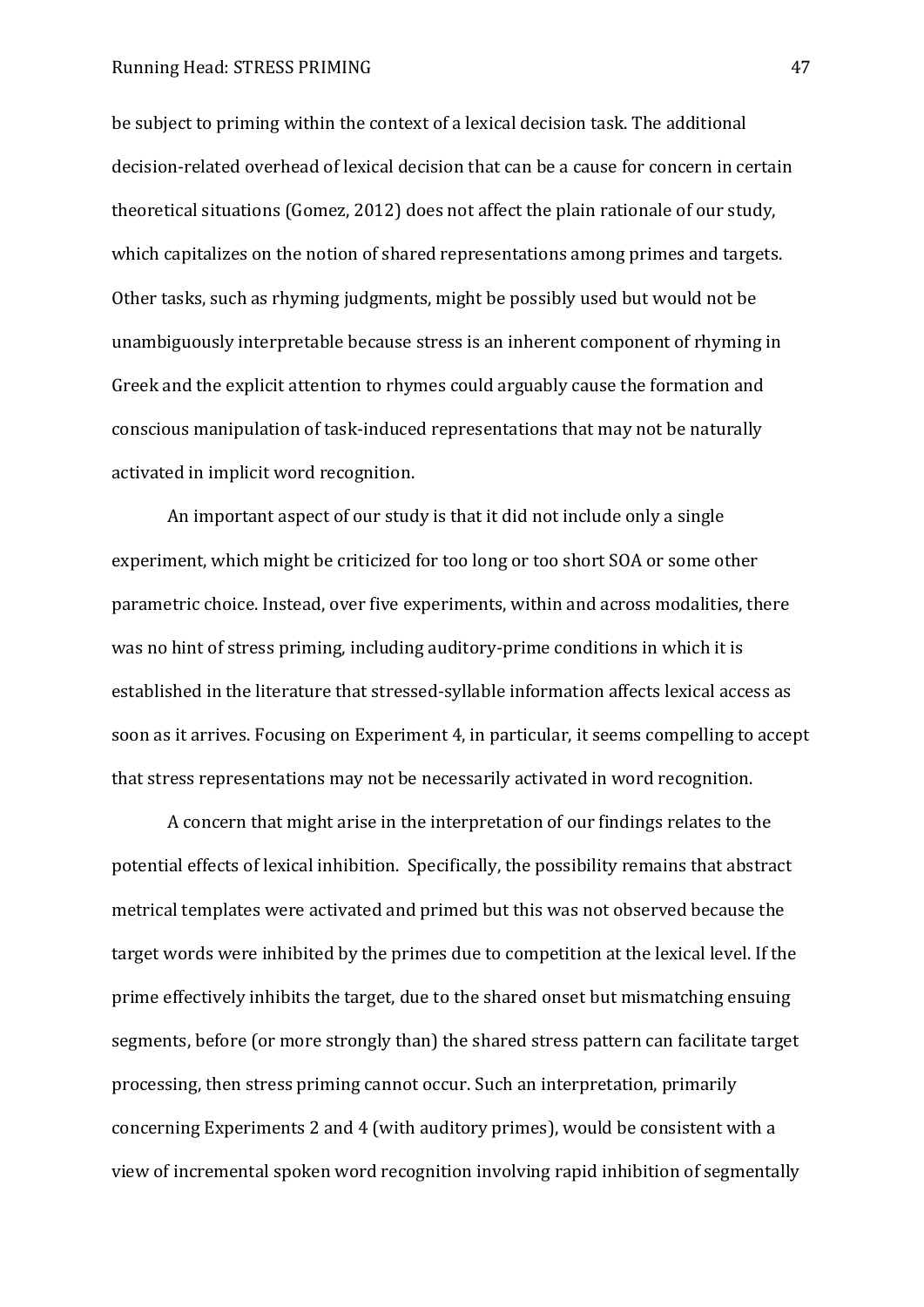mismatching candidates (see McQueen, 2007, for review and discussion). The plausibility of this suggestion seems limited in light of the strong priming effects obtained in other cases of shared representations, despite common word onsets, such as in semantic or morphological priming (e.g., Rastle & Davis, 2008; Rastle, Davis, Marslen-Wilson, & Tyler, 2000; cf. Gonnerman, Seidenberg, & Andersen, 2007). The timing of stimuli in our experiments, at least for visual primes (effective SOA around 100 ms in Experiment 1b and fixed SOA of 133 ms in Experiment 3) was arguably too long for orthographic facilitation to occur and too short for inhibition to arise, providing a potentially clear temporal window for stress priming effects to be observed. Moreover, the availability of cohort neighbors (such as our target stimuli) for further consideration in spoken word recognition, including the possibility of stress pattern priming past the point of segmental mismatch, is consistent with rhyme activation (Allopenna, Magnuson, & Tanenhaus, 1998) and with recent ERP data interpreted as indicative of "extended parallel processing" (Friedrich, Felder, Lahiri, & Eulitz, 2013).

More specifically regarding auditory word recognition, Dufour (2008) reviewed the literature and noted that phonological facilitation may occur with a small initial overlap (1‒2 phonemes) between prime and target words and inhibition when all except the last phoneme overlap (3-4 phonemes for single-syllable words). For our word stimuli, most prime-target pairs had a 2-phoneme overlap (*M* = 2.48, *SD* = 0.67), on average making up only 37.9% of the target length (6‒7 phonemes over 3 syllables). Thus our stimuli are closer to "initial phonemes" than to "most phonemes" and, according to this review, no inhibition should be expected in Experiment 4. At any rate, because all words in each group had the same first syllable, equal inhibition should occur in the stress-congruent and stress-incongruent conditions in each experiment. If there were any differential facilitation on the basis of the stress pattern it could have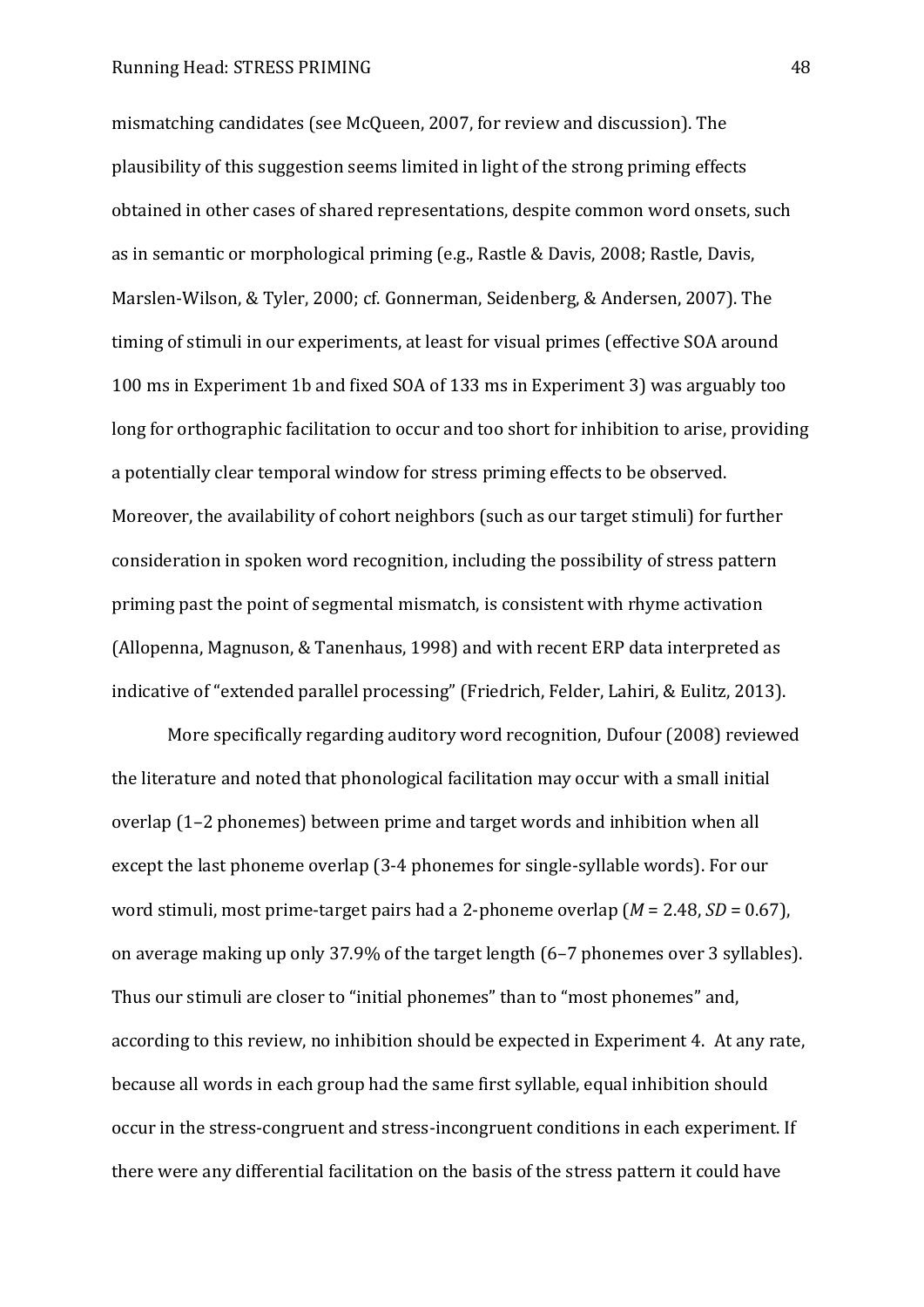surfaced over the common baseline of inhibition.

Moreover, the explanation implicating lexical inhibition must involve lexically represented stress patterns and not abstract supra-lexical frames because there was no stress effect for the pseudowords in our experiments. In other words, if lexical inhibition is invoked as an explanation for the lack of stress priming with word stimuli, we are left without an explanation for the lack of stress priming with pseudoword stimuli, in which lexical inhibition is out of the question. Arguably, if abstract stress patterns are computed on the basis of input features, then they should also be operative in the case of pseudowords. Indeed, Colombo and Zevin (2009) documented stress priming effects in word production arising by pseudoword primes. That is, pseudoword production can induce activation of stress patterns that affect word production. This cannot be explained by recourse to lexical representations. Therefore, the interpretation dismissing our null findings as due to masking of stress priming by lexical inhibition fails to achieve explanatory parsimony with previous studies. Instead, attribution of stress effects to output representations seems to account more parsimoniously for the data, and has been successfully implemented in modeling such effects in Italian with the CDP++ (Perry et al., 2014; Sulpizio & Job, 2015).

Logically, absence of evidence does not constitute evidence of absence. Therefore, the possibility cannot be conclusively refuted that methodological factors related to the administered tasks (such as lexical inhibition) may have precluded or masked the emergence of stress priming effects. However, this would constitute idle criticism in the absence of positive evidence from other tasks, or tasks with different parameter settings, consistent with the activation of abstract metrical templates in word recognition—not attributable to lexical activation or to speech production processes. As we have argued above, no such evidence can be found in the literature.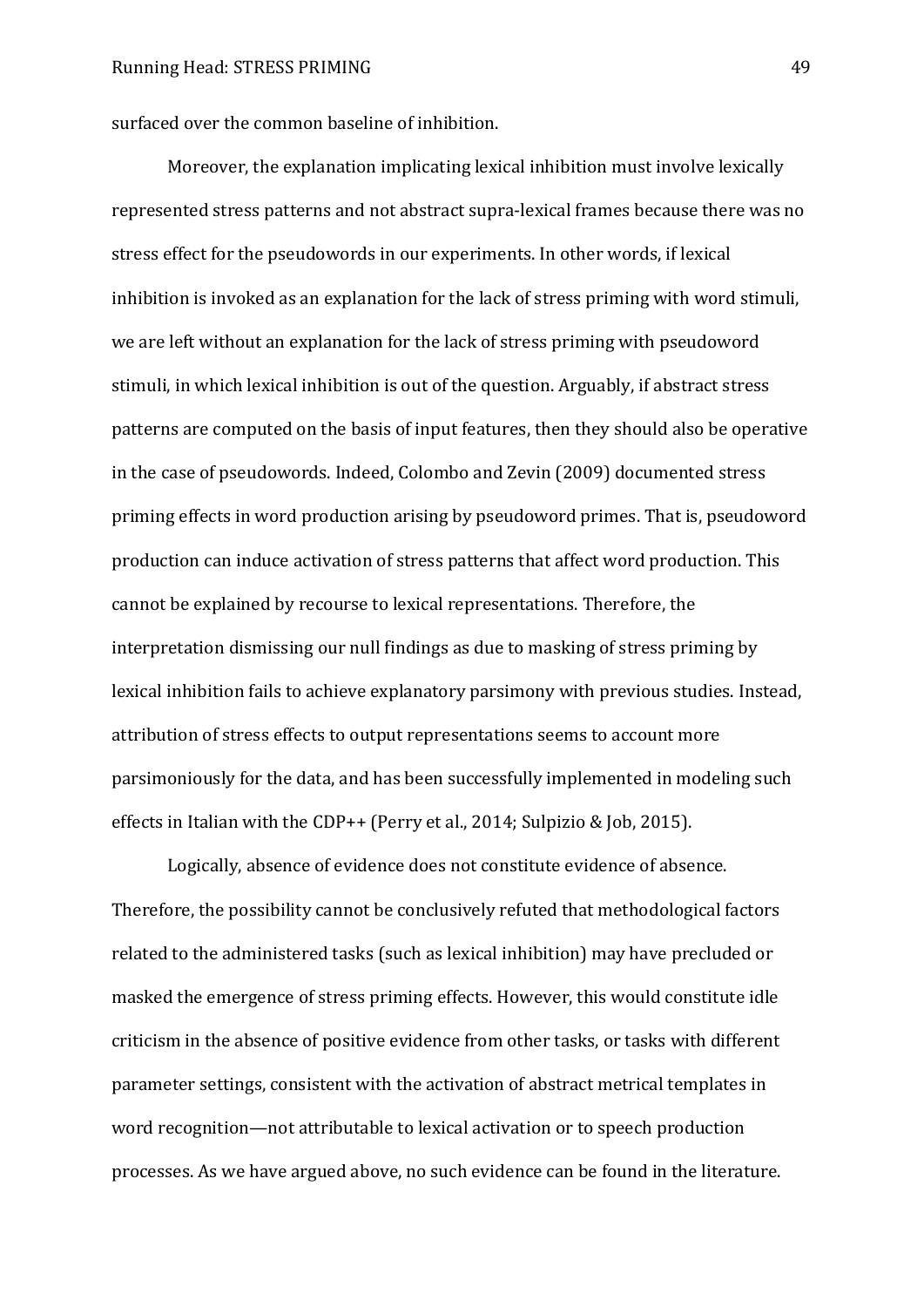Therefore, given the prima facie plausibility of the priming rationale offered in the introduction, we contend that the relegation of the lack of stress priming effects to trivial methodological failures may be premature.

## **Limitations and Conclusion**

It may be recalled that effects of stress position were obtained in Experiments 2 (marginally), 3, 5, in which targets were presented visually. Specifically, words with penultimate-syllable stress were responded to faster and more accurately than words with antepenultimate-syllable stress. In addition, in Experiments 3 (marginally) and 5, pseudowords with penultimate-syllable stress were responded to more slowly than words with antepenultimate-syllable stress. This effect occurred for visual targets only, but was obtained across priming conditions and even in the presence of (lexically mediated) stress priming (in Experiment 5), therefore it seems to be a robust effect pertaining to this stimulus set. We have chosen not to discuss this effect above because it was a post-hoc observation that does not relate to our research question (which specifically concerns the involvement of abstract stress templates in word recognition, to be revealed with stress priming). Both penultimate- and antepenultimate-stress targets were included in the experiments, in order to test whether stress priming effects would occur regardless of stress position, with potential implications regarding stress representations. In this context, a main effect of stress position is irrelevant and uninformative. However, it did emerge as a consistent finding, perhaps interpretable as a default (or dominant) stress effect. Colombo and Sulpizio (2015) reported a similar finding for lexical decision in Italian, and attributed the effect to cumulative activation in the phonological lexicon, driven both by faster access to lexical phonological representations and by feedback activation from sublexical contributions. Although there is some evidence for the operation of a default stress pattern in Greek naming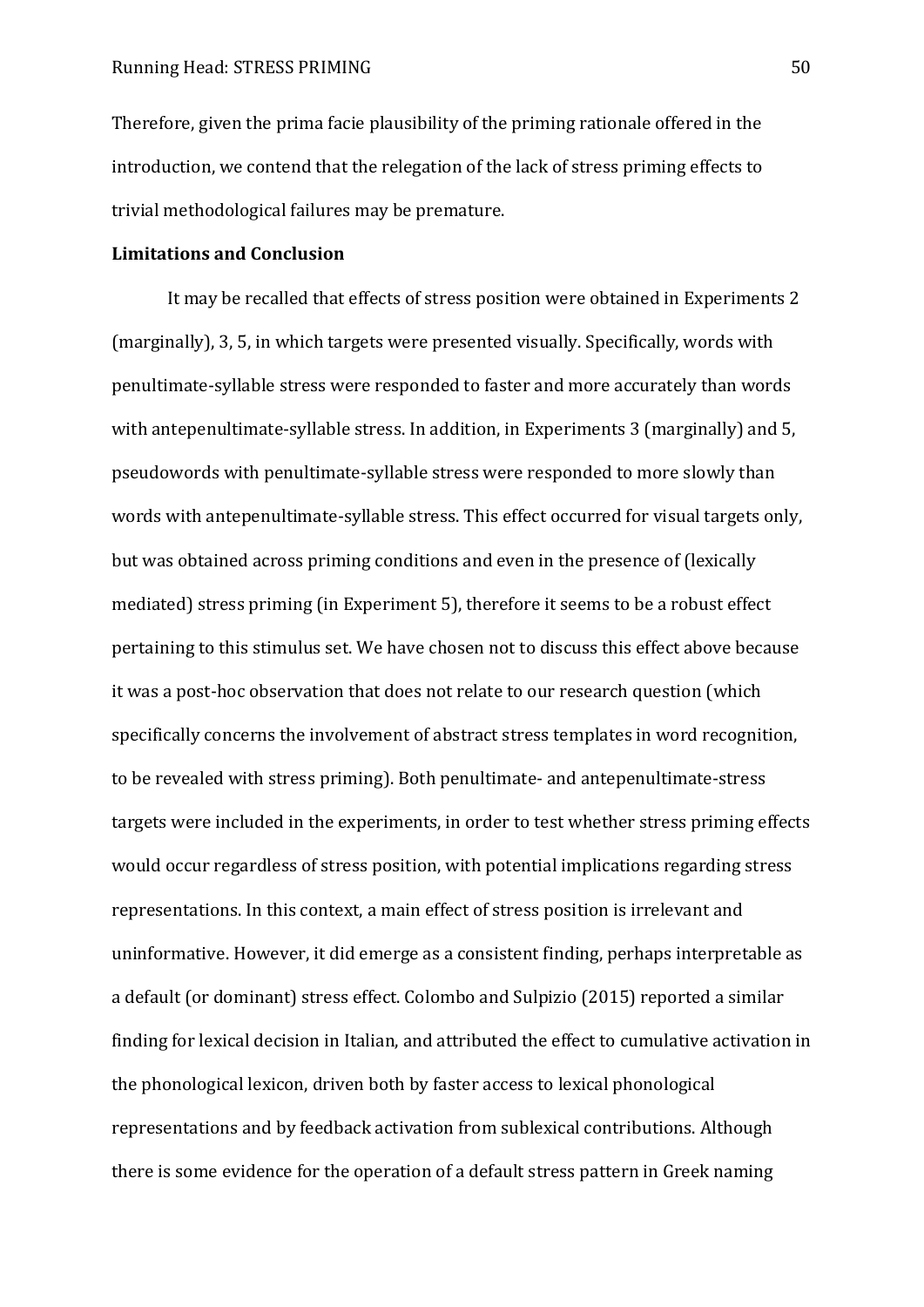tasks, noted previously, to our knowledge this is the first finding consistent with a default pattern in a task not involving speech production. Further research is required to examine the origin and nature of this effect.

A potential objection might be raised concerning our choice of language, to the effect that our results may not generalize across languages. Indeed, the specific phonetic and phonological properties of stress vary substantially across languages, so that universal conclusions may be strictly impossible. Findings from the psycholinguistically dominant English language, in particular, may be especially unsuitable for crosslinguistic comparisons and generalizations, due to the confound between segmental and prosodic cues in terms of vowel quality. Nevertheless, our findings are in line with the cross-linguistic situation as reviewed in the introduction and argued above. In our view, Greek possesses features that make it uniquely appropriate for studies of lexical stress without obvious causes for concern regarding generalizability.

In conclusion, we did not observe stress effects in a series of priming experiments, disconfirming predictions arising from a hypothesis of abstract metrical templates. This does not prove that metrical templates do not exist, or even that they do not participate in lexical access, but it does transfer the onus to proponents of linguistic theories positing such templates as underlying lexical stress distinctions in word recognition to produce relevant psycholinguistic evidence, through priming or other means. Other functions of lexical stress in word processing, such as lexical segmentation (e.g., Mattys, 2004; Mattys, White, & Melhorn, 2005), are compatible with the suggestion of nonabstract representations insofar as they can be attributed to prosodic acoustic cues in the signal or word-specific properties of representations in the mental lexicon. The contemporary view of online uptake of prosodic cues rapidly contributing to lexical activation and competition (e.g., Brown et al., in press; Reinisch et al., 2009; Schild et al.,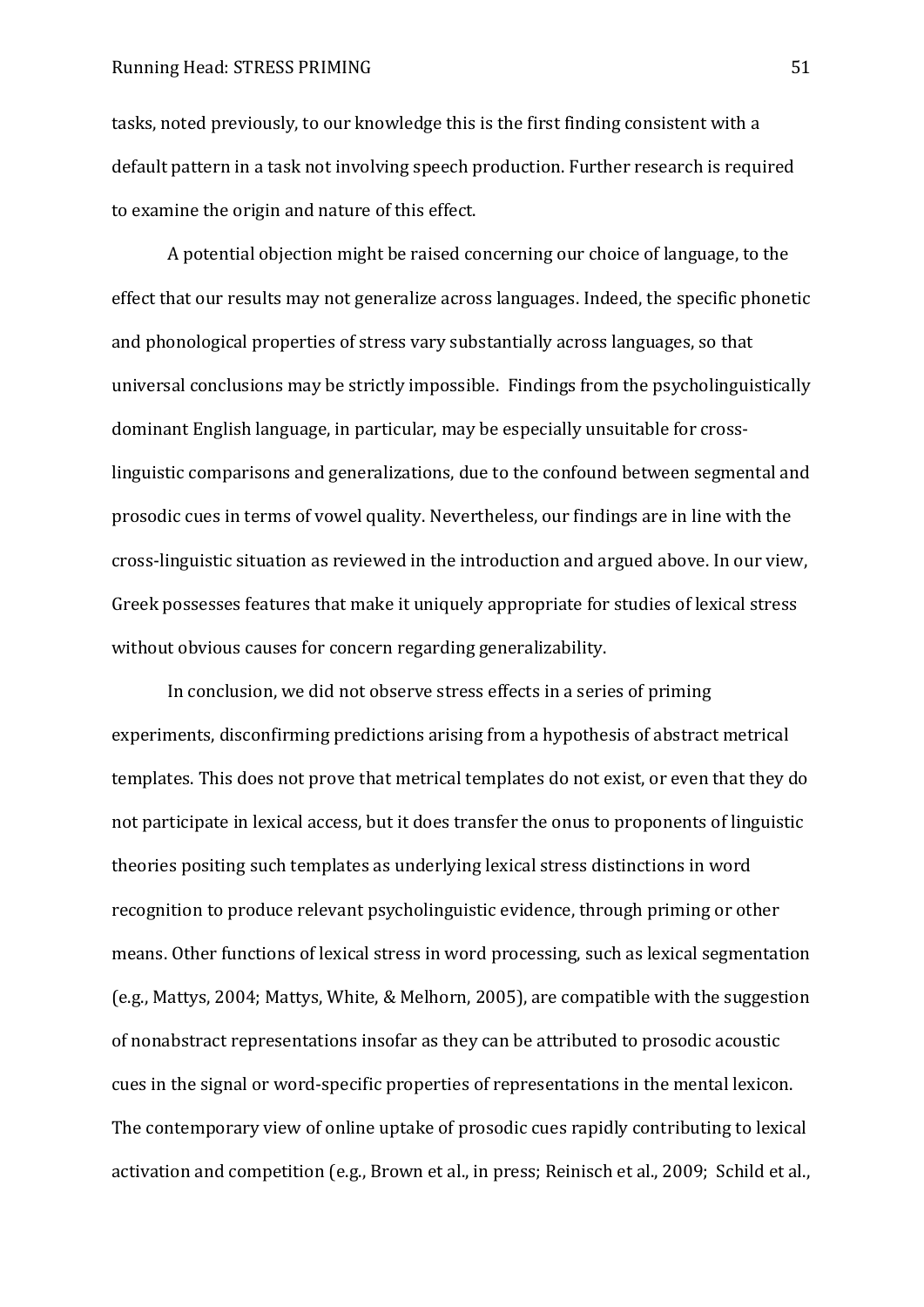2014a; Sulpizio & McQueen, 2012) is also entirely consistent with our findings. The psycholinguistic question regarding the nature of lexical stress representations in word recognition remains to be addressed.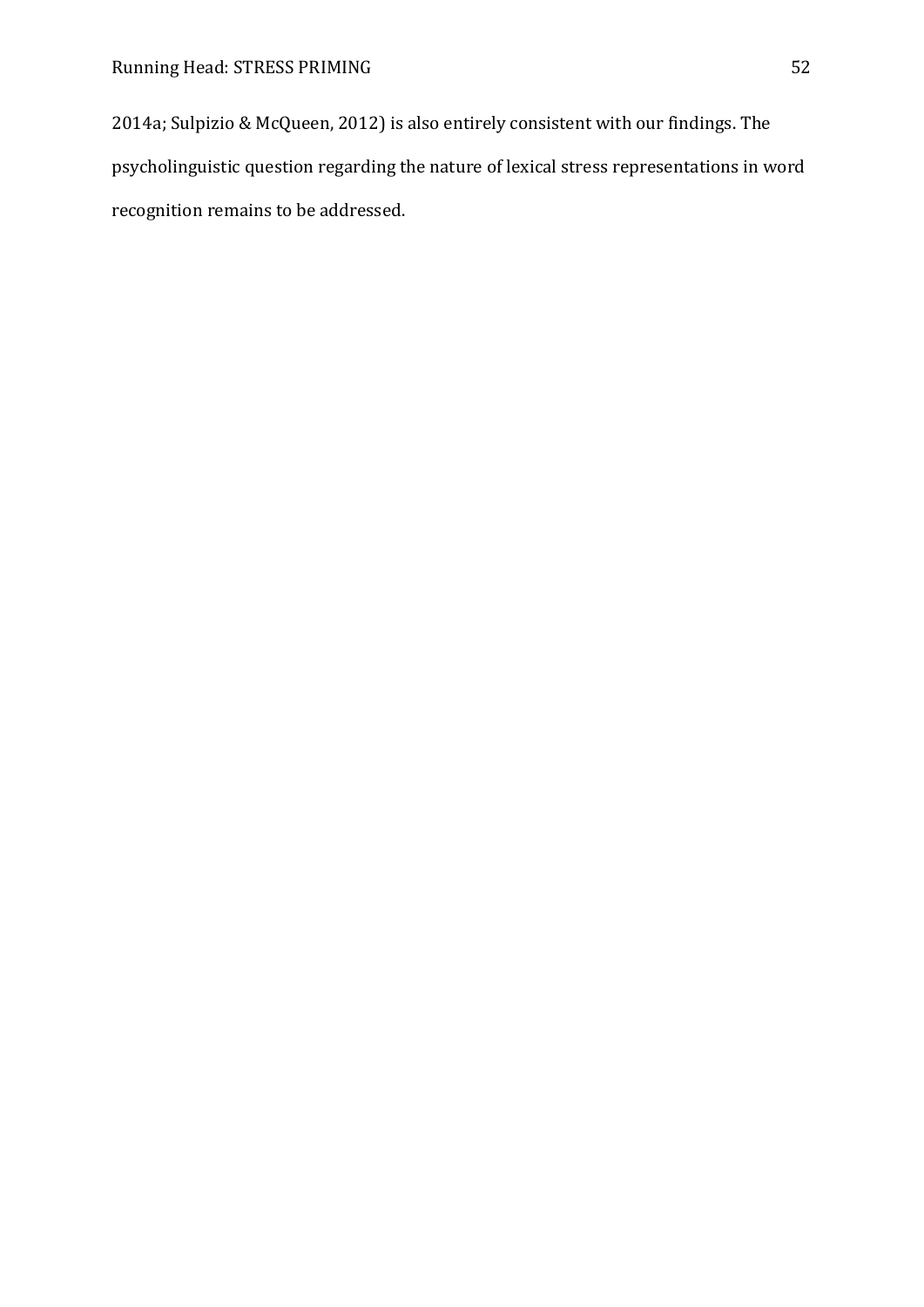#### **References**

- Allopenna, P. D., Magnuson, J. S., & Tanenhaus, M. K. (1998). Tracking the time course of spoken word recognition using eye movements: Evidence for continuous mapping models. *Journal of Memory and Language, 38, 419-439*.
- Anastasiou, D., & Protopapas, A. (2014). Difficulties in lexical stress versus difficulties in segmental phonology among adolescents with dyslexia. *Scientific Studies of Reading.* doi: 10.1080/10888438.2014.934452
- Arvaniti, A. (2000). The phonetics of stress in Greek. *Journal of Greek Linguistics*, 1, 9–38.
- Arvaniti, A., (2007). Greek phonetics: The state of the art. *Journal of Greek Linguistics, 8,* 97‒208.
- Ashby, J., & Clifton, C. (2005). The prosodic property of lexical stress affects eye movements during silent reading. *Cognition, 96,* B89‒B100.

Baayen, R. H. (2008). *Analyzing linguistic data.* Cambridge University Press.

- Baayen, R. H., Davidson, D. J., & Bates, D. M. (2008). Mixed-effects modeling with crossed random effects for subjects and items. *Journal of Memory and Language*, 59, 390– 412.
- Barr, D. J., Levy, R., Scheepers, C., & Tily, H. J. (2013). Random effects structure for confirmatory hypothesis testing: Keep it maximal. *Journal of Memory and Language*, *68,* 255‒278.
- Bates, D., Maechler, M., Bolker, B., & Walker, S. (2014). lme4: Linear mixed-effects models using S4 classes. R package v. 1.1-7. http://CRAN.Rproject.org/package=lme4.

Beckman, M. E. (1986). *Stress and mon-stress accent.* Dordrecht: Foris.

Beckman, M. E., & Edwards, J. (1994). Articulatory evidence for differentiating stress categories. In P. A. Keating (Ed.), *Phonological structure and phonetic form:*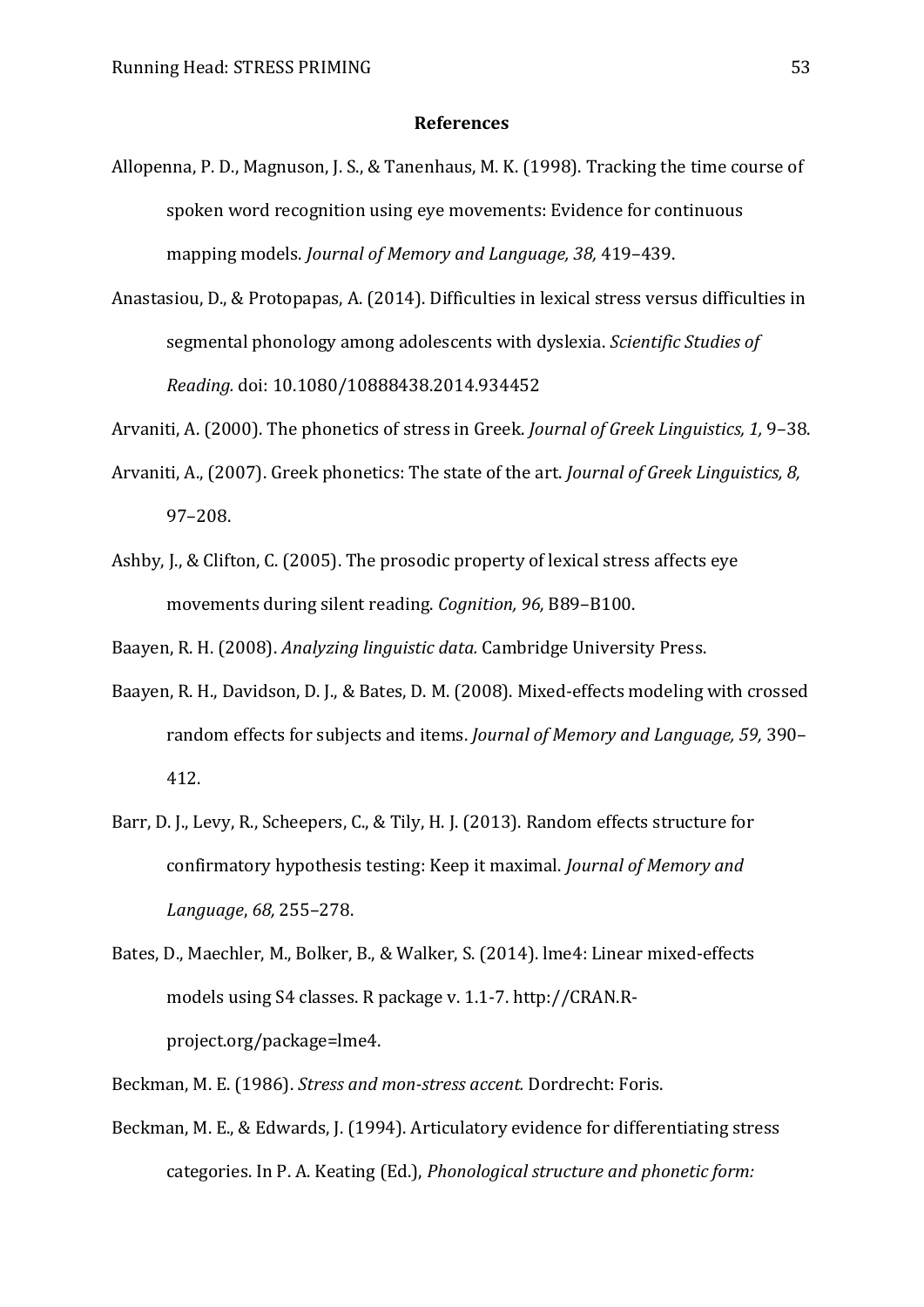*Papers in laboratory phonology III* (pp. 7–33). Cambridge University Press.

- Boersma, P., & Weenink, D. (2007). PRAAT, a system for doing phonetics by computer (version 5.1.32) [computer program]. Retrieved from http://www.praat.org
- Brown, M., Salverda, A. P., Dilley, L. C., & Tanenhaus, M. K. (in press). Metrical expectations from preceding prosody influence perception of lexical stress. *Journal of Experimental Psychology: Human Perception and Performance.* doi:10.1037/a0038689
- Breen, M., & Clifton, C. (2011). Stress matters: Effects of anticipated lexical stress on silent reading. *Journal of Memory and Language*, 64, 53-170.
- Breen, M., & Clifton Jr, C. (2013). Stress matters revisited: A boundary change experiment. The Quarterly Journal of Experimental Psychology, 66, 1896–1909.
- Burani, C., & Arduino, L. S. (2004). Stress regularity or consistency? Reading aloud Italian polysyllables with different stress patterns. *Brain and Language*, 90, 318– 325.
- Burani, C., Paizi, D., & Sulpizio, S. (2014). Stress assignment in reading Italian: Friendship outweighs dominance. *Memory & Cognition, 42, 662–675.*
- Cho, T., McQueen, J. M., & Cox, E. A. (2007). Prosodically-driven phonetic detail in speech processing: The case of domain-initial strengthening in English. *Journal of Phonetics, 35,* 210‒243.
- Colombo, L. (1992) Lexical stress effect and its interaction with frequency in word pronunciation. *Journal of Experimental Psychology: Human Perception and Performance, 18,* 987‒1003.
- Colombo, L., Deguchi, C., & Boureux, M. (2014). Stress priming and statistical learning in Italian nonword reading: Evidence from children. *Reading and Writing, 27, 923*-943.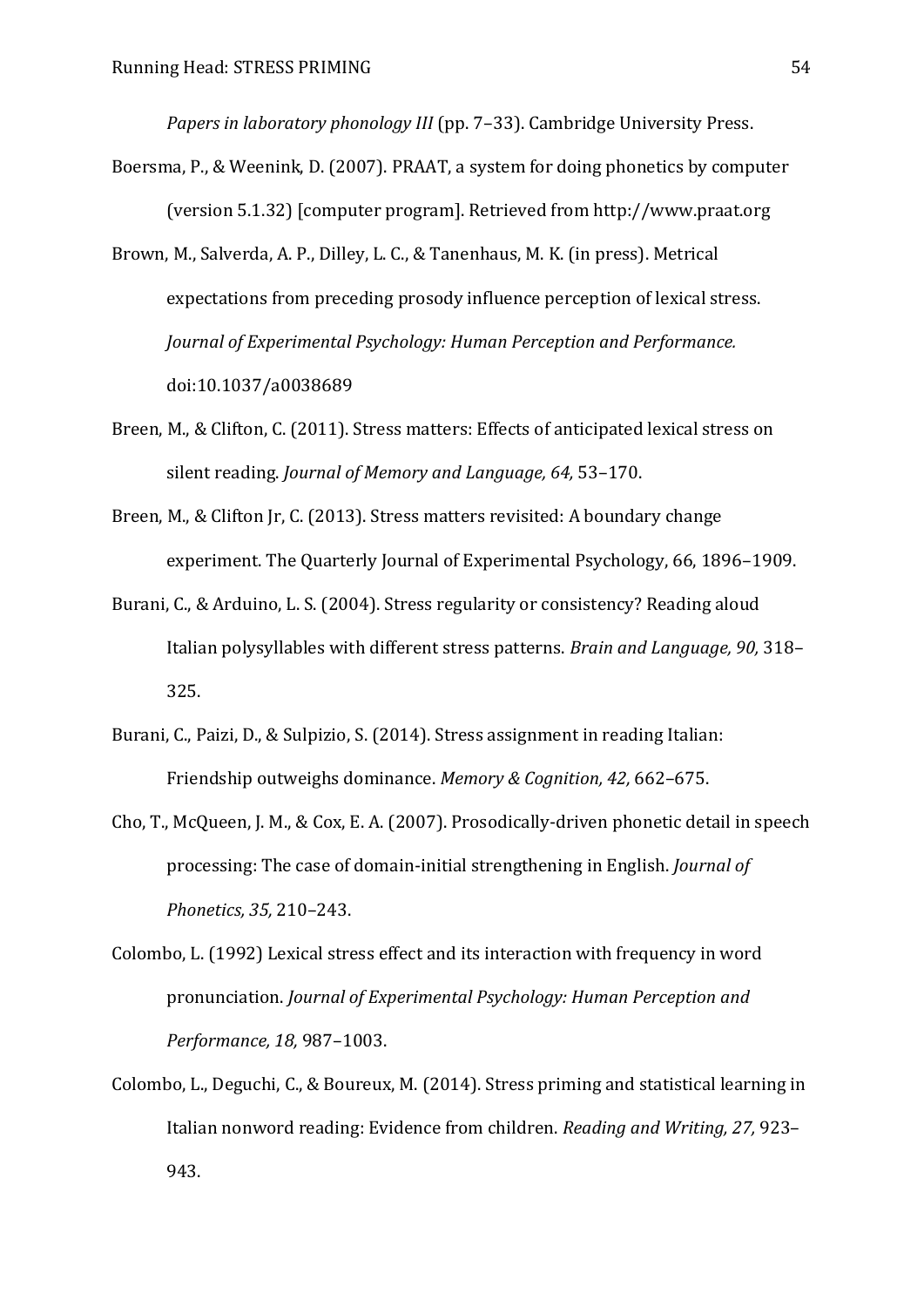- Colombo, L., & Sulpizio, S. (2015). When orthography is not enough: The effect of lexical stress in lexical decision. *Memory & Cognition*, 43, 811-824.
- Colombo L., & Zevin, J. (2009) Stress priming in reading and the selective modulation of lexical and sub-lexical pathways. *PLoS ONE, 4,* e7219.
- Cooper, N., Cutler, A., & Wales, R. (2002). Constraints of lexical stress on lexical access in English: Evidence from native and non-native listeners. *Language and Speech, 45,* 207‒228.
- Corsten, S., Mende, M., Cholewa, J., & Huber, W. (2007). Treatment of input and output phonology in aphasia: A single case study. Aphasiology, 21, 587-603.
- Cubelli, R., & Beschin, N. (2005). The processing of the right-sided accent mark in left neglect dyslexia. *Brain and Language, 95,* 319‒326.
- Cutler, A. (1986). Forbear is a homophone: Lexical prosody does not constrain lexical access. *Language and Speech, 29,* 201‒220.
- Cutler, A., & Van Donselaar, W. (2001). Voornaam is not (really) a homophone: Lexical prosody and lexical access in Dutch. *Language and Speech, 44,* 171-195.
- Dienes, Z. (2014). Using Bayes to get the most out of non-significant results. *Frontiers in Psychology, 5,* 781.
- Diependaele, K., Grainger, J., & Sandra, D. (2012). Derivational morphology and skilled reading. In M. J. Spivey, K. McRae, & M. F. Joanisse (Eds.), *The Cambridge handbook of psycholinguistics* (pp. 311‒332). Cambridge University Press.
- D'Imperio, M., & Rosenthal, S. (1999). Phonetics and phonology of main stress in Italian. *Phonology, 16,* 1‒28.
- Dixon, P. (2008). Models of accuracy in repeated-measures designs. *Journal of Memory and Language, 59,* 447‒456.

Domahs, U., Knaus, J. A., El Shanawany, H., & Wiese, R. (2014). The role of predictability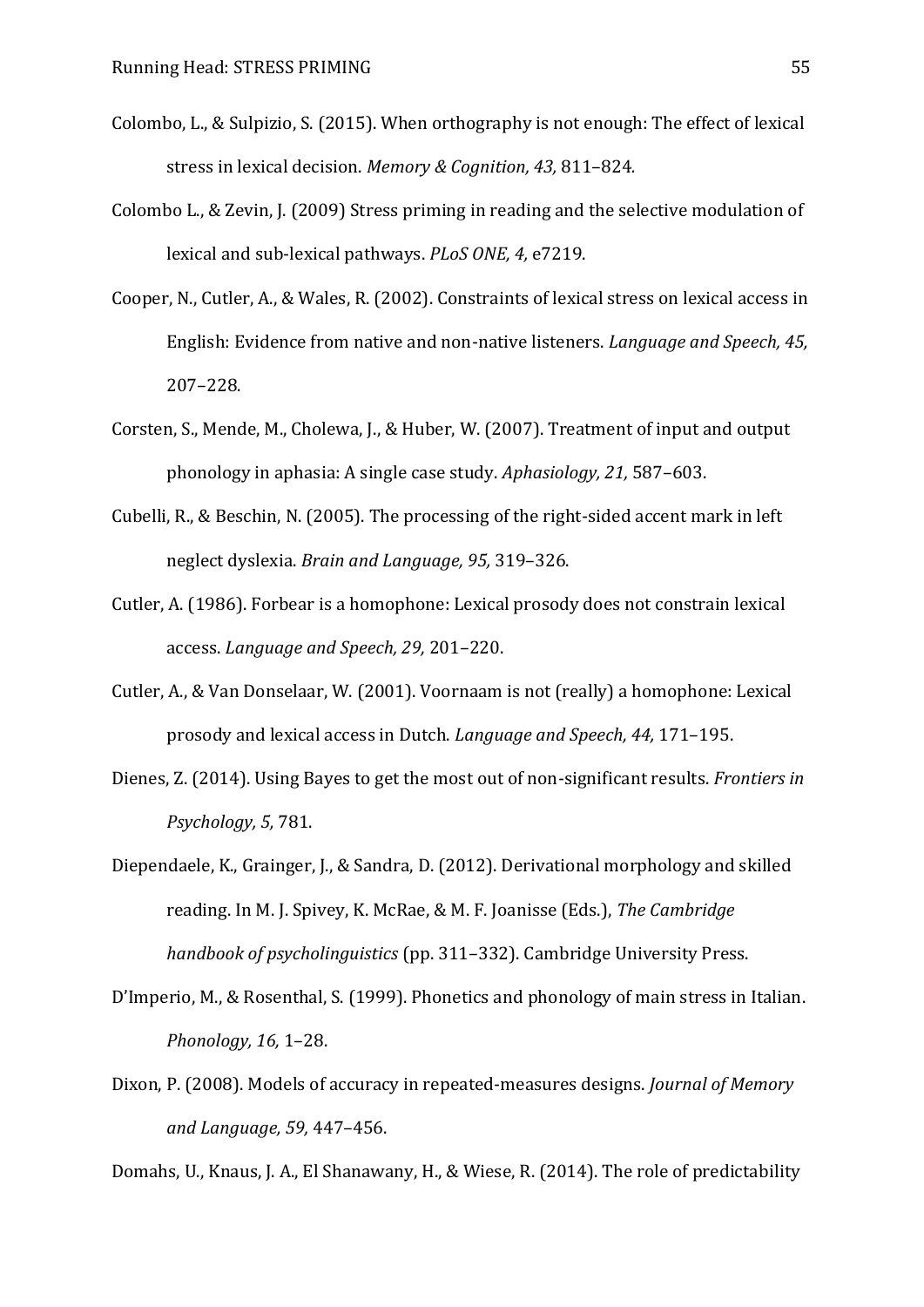and structure in word stress processing: an ERP study on Cairene Arabic and a cross-linguistic comparison. *Frontiers in Psychology, 5,* 1151.

- Dufour, S. (2008). Phonological priming in auditory word recognition: When both controlled and automatic processes are responsible for the effects. *Canadian Journal of Experimental Psychology, 62, 33-41.*
- Forster, K. I., & Forster, J. C. (2003). DMDX: A Windows display program with millisecond accuracy. *Behavior Research Methods, Instruments & Computers, 35,* 116‒124.
- Fourakis, M., Botinis, A., & Katsaiti, M. (1999). Acoustic characteristics of Greek vowels. *Phonetica, 56,* 28‒43.
- Friedrich, C. K., Felder, V., Lahiri, A., & Eulitz, C. (2013). Activation of words with phonological overlap. *Frontiers in Psychology, 4,* 556.
- Friedrich, C. K., Kotz, S. A., Friederici, A. D., & Alter, K. (2004). Pitch modulates lexical identification in spoken word recognition: ERP and behavioral evidence. *Cognitive Brain Research, 20,* 300‒308.
- Gay, T. (1978). Physiological and acoustic correlates of perceived stress. *Language and Speech, 21,* 347‒353.
- Giraudo, H., & Montermini, F. (2010). Primary stress assignment in Italian: Linguistic and experimental issues. *Lingue e Linguaggio*, 2, 113-129.
- Goldinger, S. D. (1996). Auditory lexical decision. *Language and Cognitive Processes, 11,* 559‒567.
- Gomez, P. (2012). Mathematical models of the lexical decision task. In J. S. Adelman (Ed.), *Visual word recognition, vol. 1: Models and methods, orthography and phonology* (pp. 70‒89). London, UK: Psychology Press.

Gonnerman, L. M., Seidenberg, M. S., & Andersen, E. S. (2007). Graded semantic and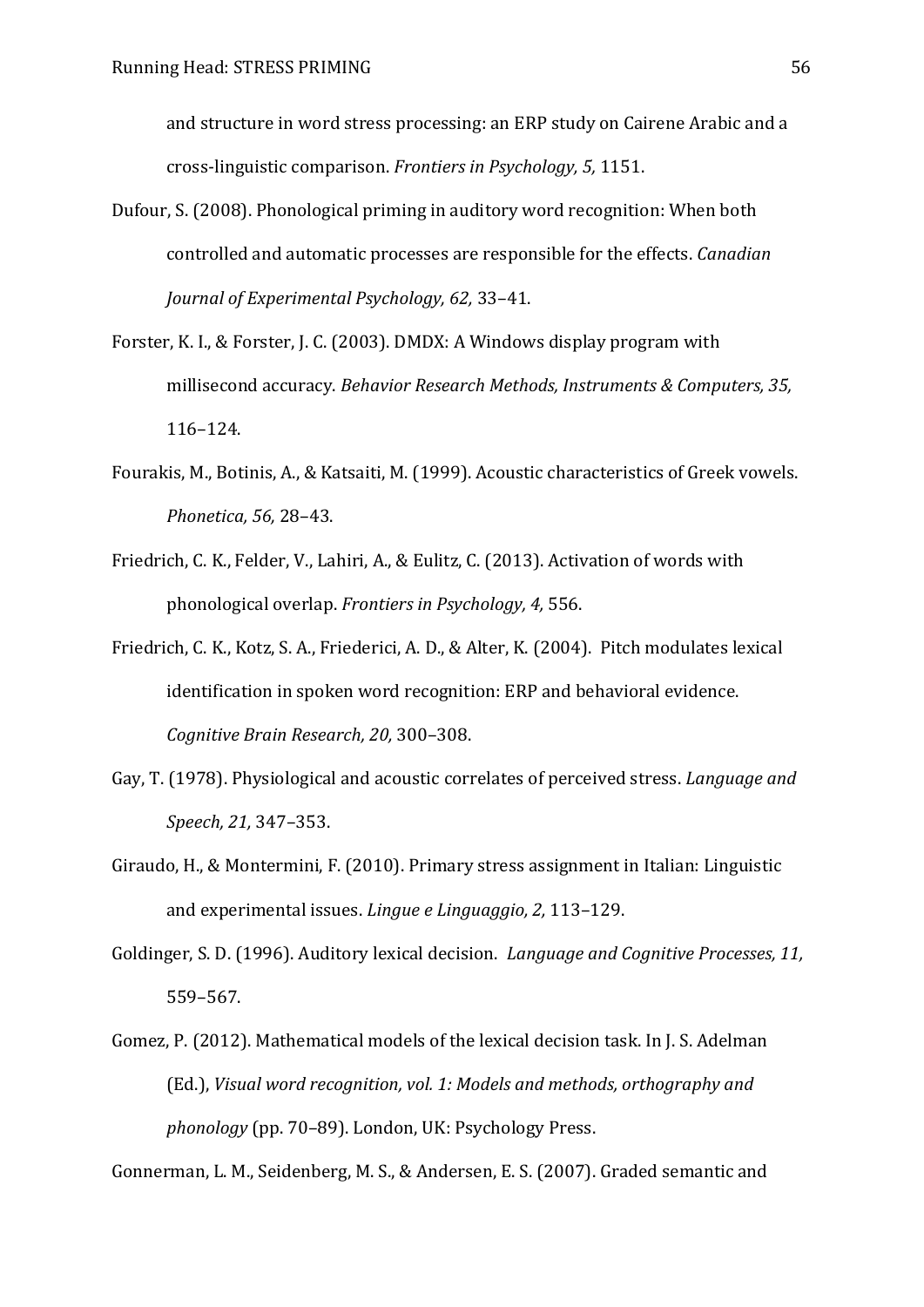phonological similarity effects in priming: Evidence for a distributed connectionist approach to morphology. *Journal of Experimental Psychology: General, 136,* 323‒345.

- Grimani, A., & Protopapas, A. (2009, June). Derivational suffixes as cues to stress position in reading Greek. Presented at the 16th Annual Meeting of the Society for the Scientific Study of Reading. Boston, MA.
- Gutierrez-Palma, N., & Palma-Reyes, A. (2008). On the use of lexical stress in reading Spanish. *Reading and Writing, 21, 645-660*.
- Hayes, B. (1995). *Metrical stress theory: Principles and case studies.* The University of Chicago Press.
- Harris, J. W. (1983). *Syllable structure and stress in Spanish: A nonlinear analysis.* Cambridge, MA: The MIT Press.
- Hickok, G., & Poeppel, D. (2004). Dorsal and ventral streams: A framework for understanding aspects of the functional anatomy of language. *Cognition*, 92, 67-99.
- Hickok, G., & Poeppel, D. (2007). The cortical organization of speech processing. *Nature Reviews Neuroscience, 8,* 393‒402.
- Howard, D., & Nickels, L. (2005). Separating input and output phonology: Semantic, phonological, and orthographic effects in short-term memory impairment. *Cognitive Neuropsychology, 22,* 42‒77.
- Jacquemot, C., Dupoux, E., & Bachoud-Lévi, A. C. (2007). Breaking the mirror: Asymmetrical disconnection between the phonological input and output codes. *Cognitive Neuropsychology, 24,* 3‒22.
- Jacquemot, C., & Scott, S. K. (2006). What is the relationship between phonological short-term memory and speech processing? *Trends in Cognitive Sciences, 10,*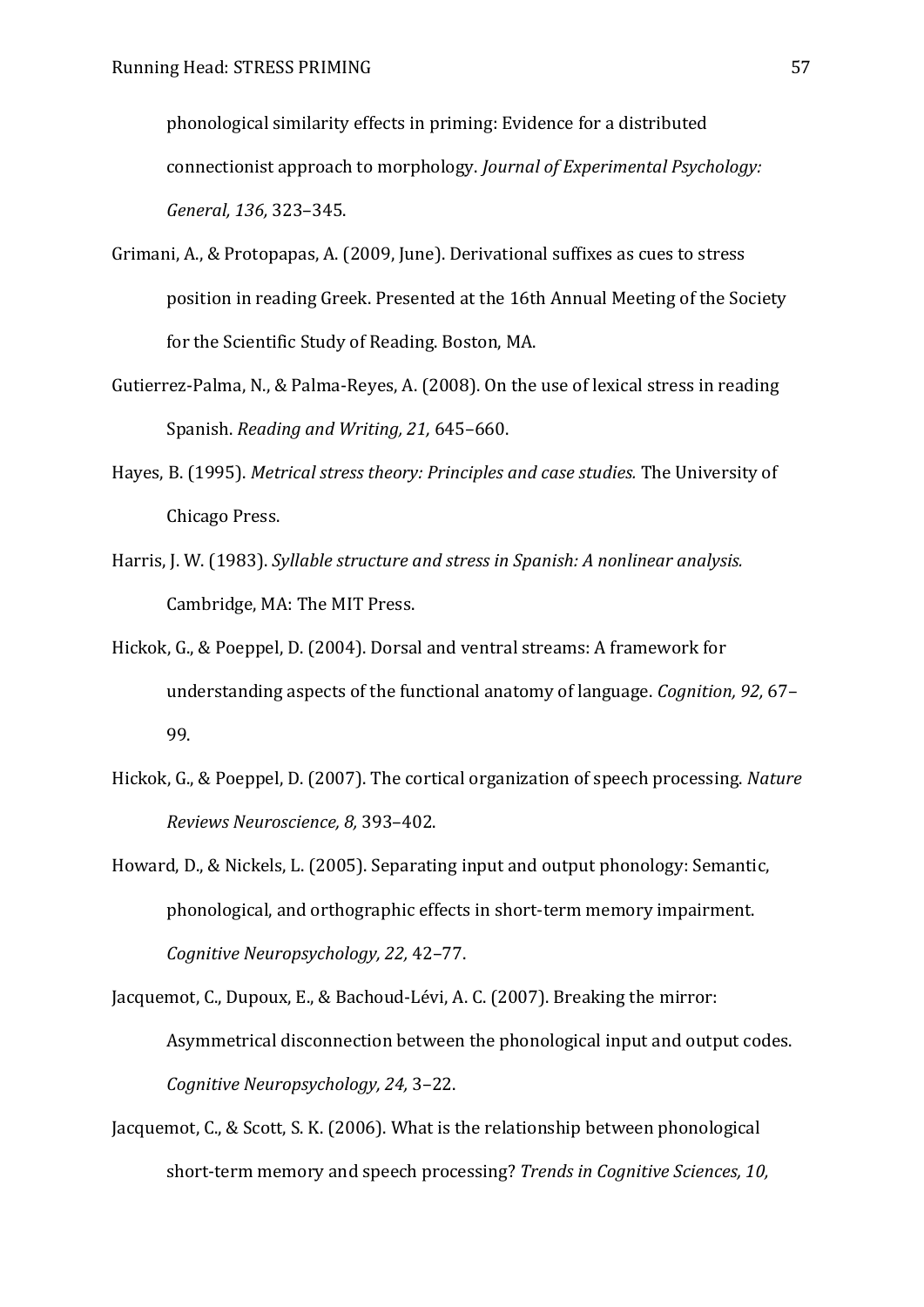480‒486.

- Jaeger, T. F. (2008). Categorical data analysis: Away from ANOVAs (transformation or not) and towards logit mixed models. *Journal of Memory and Language, 59,* 434‒ 446.
- Jesse, A., & McQueen, J. M. (2014). Suprasegmental lexical stress cues in visual speech can guide spoken-word recognition. *The Quarterly Journal of Experimental Psychology, 67,* 793‒808.
- Kappa, I. (2002). On the acquisition of syllabic structure in Greek. Journal of Greek Linguistics,  $3, 1-52$ .
- Knaus, J., Wiese, R., & Janßen, U. (2007). The processing of word stress: EEG studies on task-related components. In J. Trouvain & W. J. Barry (Eds.), *Proceedings of the*  16<sup>th</sup> International Congress of Phonetic Sciences (pp. 709-712). Saarbrücken, Germany.
- Kuznetsova, A., Brockhoff, P. B., & Christensen, R. H. B. (2013). lmerTest: Tests for random and fixed effects for linear mixed effect models. R package version 2.0- 11. http://CRAN.R-project.org/package=lmerTest
- Ladd, D. R. (2008). *Intonational phonology* (2nd ed.). Cambridge University Press.
- Laver, J. (1994). *Principles of phonetics.* Cambridge University Press.
- Levelt, W. J. M., Roelofs, A., & Meyer, A. S. (1999). A theory of lexical access in speech production. *Behavioral and Brain Sciences, 22,* 1‒75.
- Liberman, M. & Prince, A. (1977). On stress and linguistic rhythm. *Linguistic Inquiry, 8,* 249‒336.
- Malikouti-Drachman, A., & Drachman, G. (1989). Tonismós sta elliniká [Stress in Greek]. *Studies in Greek Linguistics, 9, 127-143.*

Marslen-Wilson, W. D. (2007). Morphological processes in language comprehension. In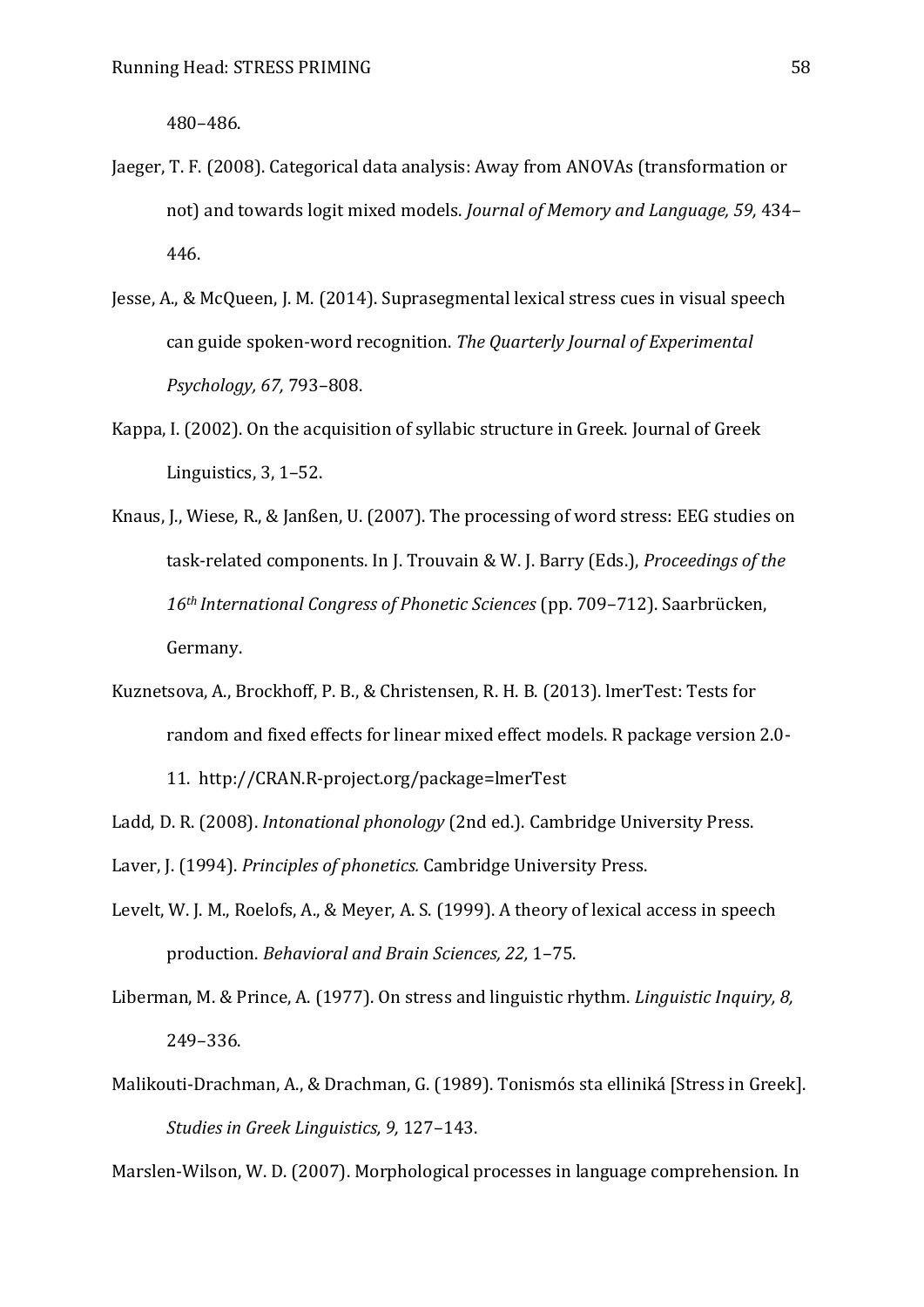M. G. Gaskell (Ed.), *The Oxford handbook of psycholinguistics* (pp. 175–193). Oxford University Press.

- Mattys, S. L. (2004). Stress versus coarticulation: toward an integrated approach to explicit speech segmentation. *Journal of Experimental Psychology: Human Perception and Performance, 30, 397-408.*
- Mattys, S. L., White, L., & Melhorn, J. F. (2005). Integration of multiple speech segmentation cues: A hierarchical framework. *Journal of Experimental Psychology: General, 134,* 477‒500.
- McCarthy, J. J., & Prince, A. (2001). Prosodic morphology: Constraint interaction and satisfaction. Rutgers Optimality Archive #482; available from http://roa.rutgers.edu/article/view/492
- McQueen, J. M. (2007). Eight questions about spoken word recognition. In M. G. Gaskell (Ed.), *The Oxford handbook of psycholinguistics* (pp. 37–54). Oxford University Press.
- Monaghan, P., Arciuli, J. & Seva, N. (in press). Cross-linguistic evidence for probabilistic orthographic cues to lexical stress. In J. Thomson & L. Jarmulowicz (Eds.), *Linguistic rhythm and literacy*. Amsterdam: John Benjamins.
- Ortega-Llebaria, M. & Prieto, P. (2007). Disentangling stress from accent in Spanish: Production patterns of the stress contrast in deaccented syllables. In P. Prieto, J. Mascaró, & M.-J. Solé (Eds.), Segmental and prosodic issues in romance phonology (pp. 155‒176). Amsterdam: John Benjamins.
- Perry, C., Ziegler, J. C., & Zorzi, M. (2010). Beyond single syllables: Large-scale modeling of reading aloud with the Connectionist Dual Process (CDP++) model. *Cognitive Psychology, 61,* 106‒151.

Perry, C., Ziegler, J. C., & Zorzi, M. (2013). A computational and empirical investigation of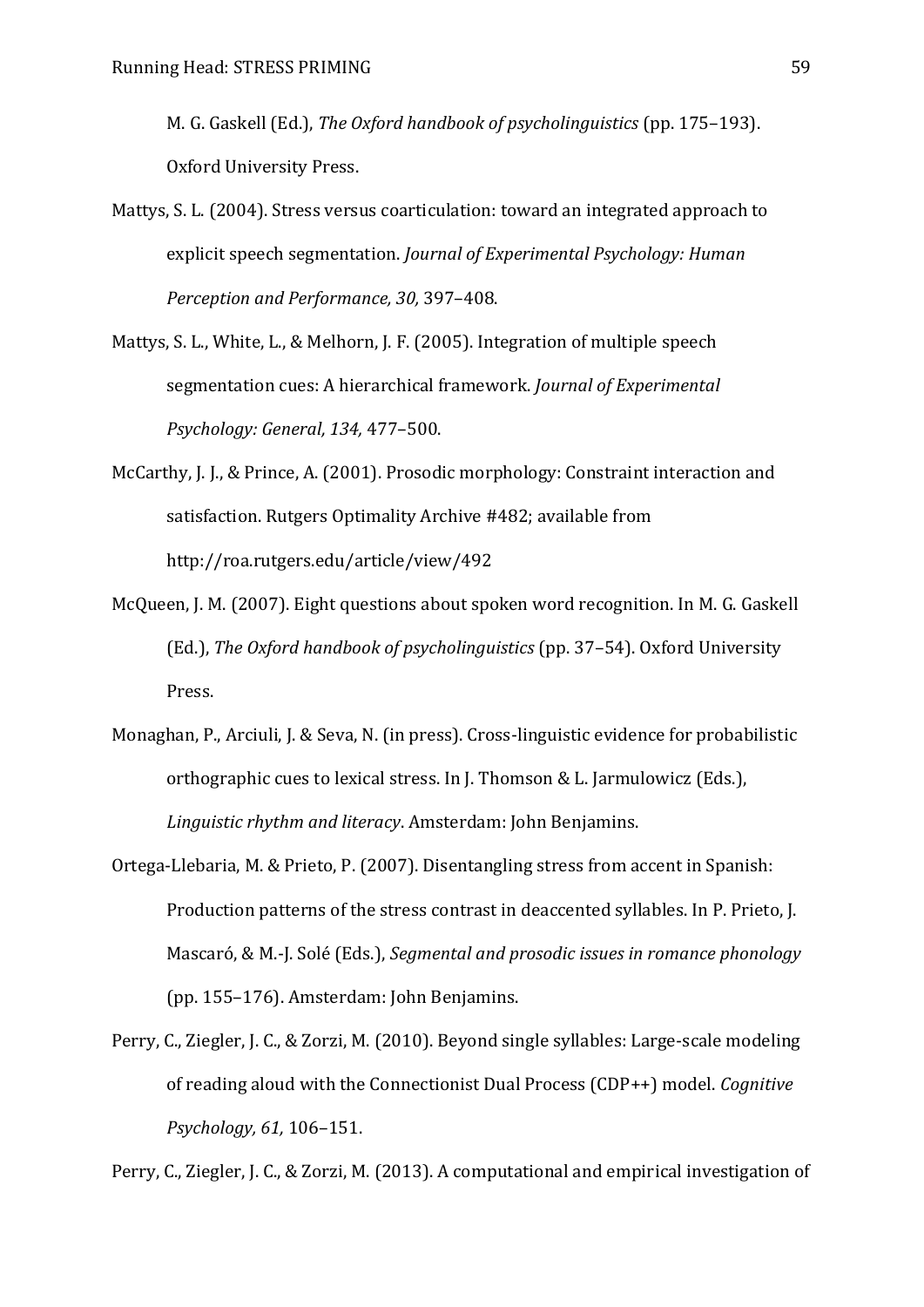graphemes in reading. *Cognitive Science, 37,* 800‒828.

- Perry, C., Ziegler, J. C., & Zorzi, M. (2014). CDP++. Italian: Modelling sublexical and supralexical inconsistency in a shallow orthography. *PLoS ONE, 9,* e94291.
- Protopapas, A. (2016). From diacritics to the mental lexicon: Where is the stress? In J. Thomson & L. Jarmulowics (Eds.), *Linguistic rhythm and literacy* (pp. 237–264). John Benjamins.
- Protopapas, A. (2006). On the use and usefulness of stress diacritics in reading Greek. *Reading &Writing: An Interdisciplinary Journal, 19,* 171‒198.
- Protopapas, A., & Gerakaki, S. (2009). Development of processing stress diacritics in reading Greek. Scientific Studies of Reading, 13, 453-483.
- Protopapas, A., Tzakosta, M., Chalamandaris, A., & Tsiakoulis, P. (2012). IPLR: An online resource for Greek word-level and sublexical information. *Language Resources & Evaluation, 46,* 449‒459.
- Protopapas, A., & Vlahou, E. L. (2009). A comparative quantitative analysis of Greek orthographic transparency. *Behavior Research Methods, 41, 991-1008*.
- R Core Team (2013). R: A language and environment for statistical computing. R Foundation for Statistical Computing, Vienna, Austria. http://www.Rproject.org/
- Rastle, K., & Davis, M. H. (2008). Morphological decomposition based on the analysis of orthography. *Language and Cognitive Processes, 23, 942-971*.
- Rastle, K., Davis, M. H., Marslen-Wilson, W. D., & Tyler, L. K. (2000). Morphological and semantic effects in visual word recognition: A time-course study. *Language and Cognitive Processes, 15,* 507‒537.
- Reinisch, E., Jesse, A., & McQueen, J. M. (2009). Early use of phonetic information in spoken word recognition: Lexical stress drives eye movements immediately. *The*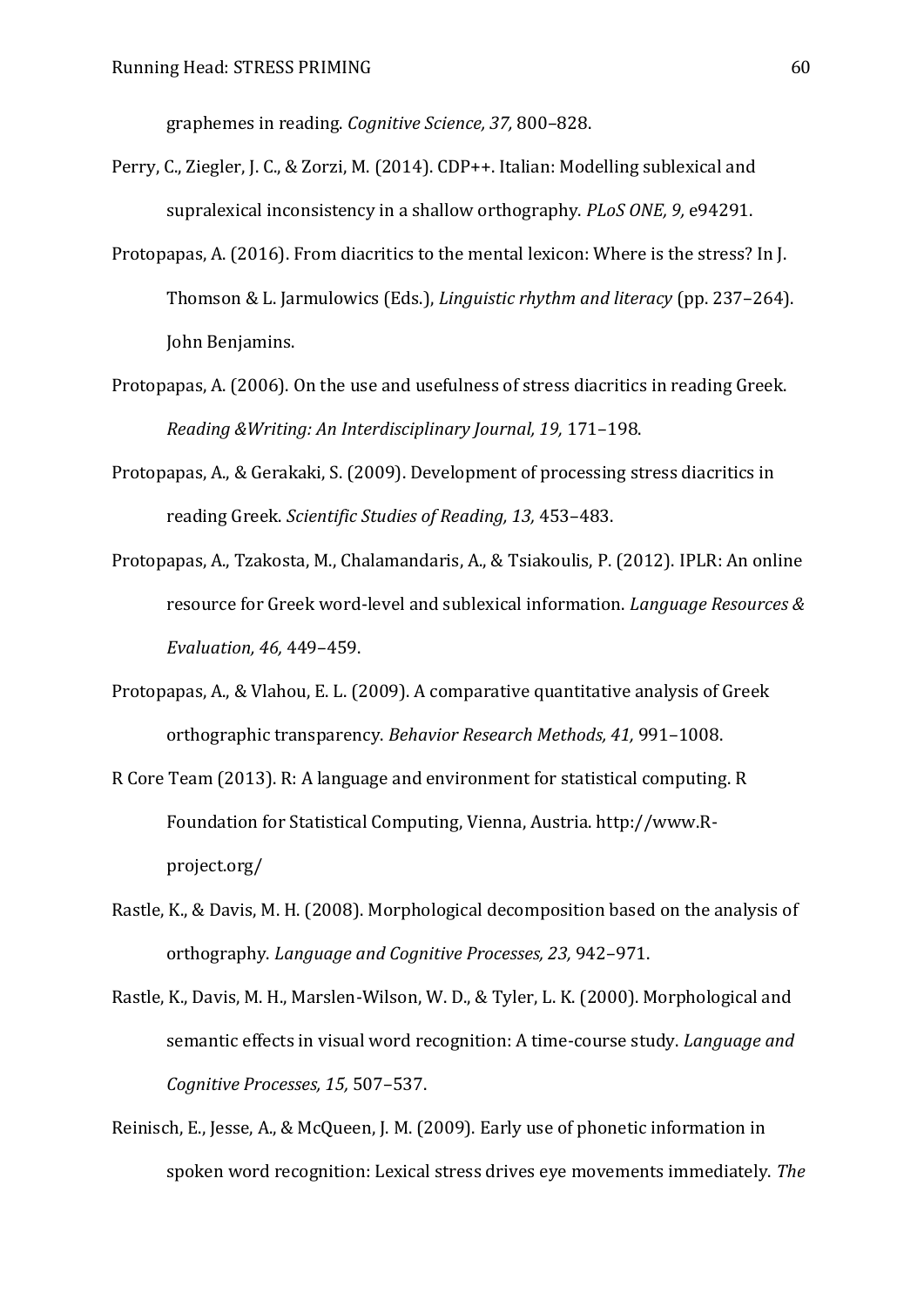*Quarterly Journal of Experimental Psychology, 63,* 772‒783.

- Revithiadou, A. (1999). *Headmost accent wins: Head dominance and ideal prosodic form in lexical accent systems* (LOT Dissertation Series 15, HIL/Leiden University). The Hague: Holland Academic Graphics.
- Roelofs, A. P. A., & Meyer, A. S. (1998). Metrical structure in planning the production of spoken words. *Journal of Experimental Psychology: Learning, Memory, and Cognition, 24,* 922‒939.
- Rothermich, K., Schmidt-Kassow, M., Schwartze, M., & Kotz, S. A. (2010). Event-related potential responses to metric violations: rules versus meaning. *Neuroreport, 21,* 580‒584.
- Samuel, A. G. (1981). Phonemic restoration: Insights from a new methodology. *Journal of Experimental Psychology: General, 110,* 474‒494.
- Schild, U., Becker, A. B. C., & Friedrich, C. K. (2014a). Phoneme-free prosodic representations are involved in pre-lexical and lexical neurobiological mechanisms underlying spoken word processing. *Brain & Language, 136,* 31‒43.
- Schild, U., Becker, A. B. C., & Friedrich, C. K. (2014b). Processing of syllable stress is functionally different from phoneme processing and does not profit from literacy acquisition. *Frontiers in Psychology, 5,* 530.
- Schiller, N. O., Fikkert, P., & Levelt, C. C. (2004). Stress priming in picture naming: An SOA study. *Brain and Language, 90,* 231‒240.
- Schmidt-Kassow, M., & Kotz, S. A. (2009). Event-related brain potentials suggest a late interaction of meter and syntax in the P600. *Journal of Cognitive Neuroscience, 21,* 1693‒1708.
- Schmidt-Kassow, M., Roncaglia-Denissen, M. P., & Kotz, S. A. (2011). Why pitch sensitivity matters: Event-related potential evidence of metric and syntactic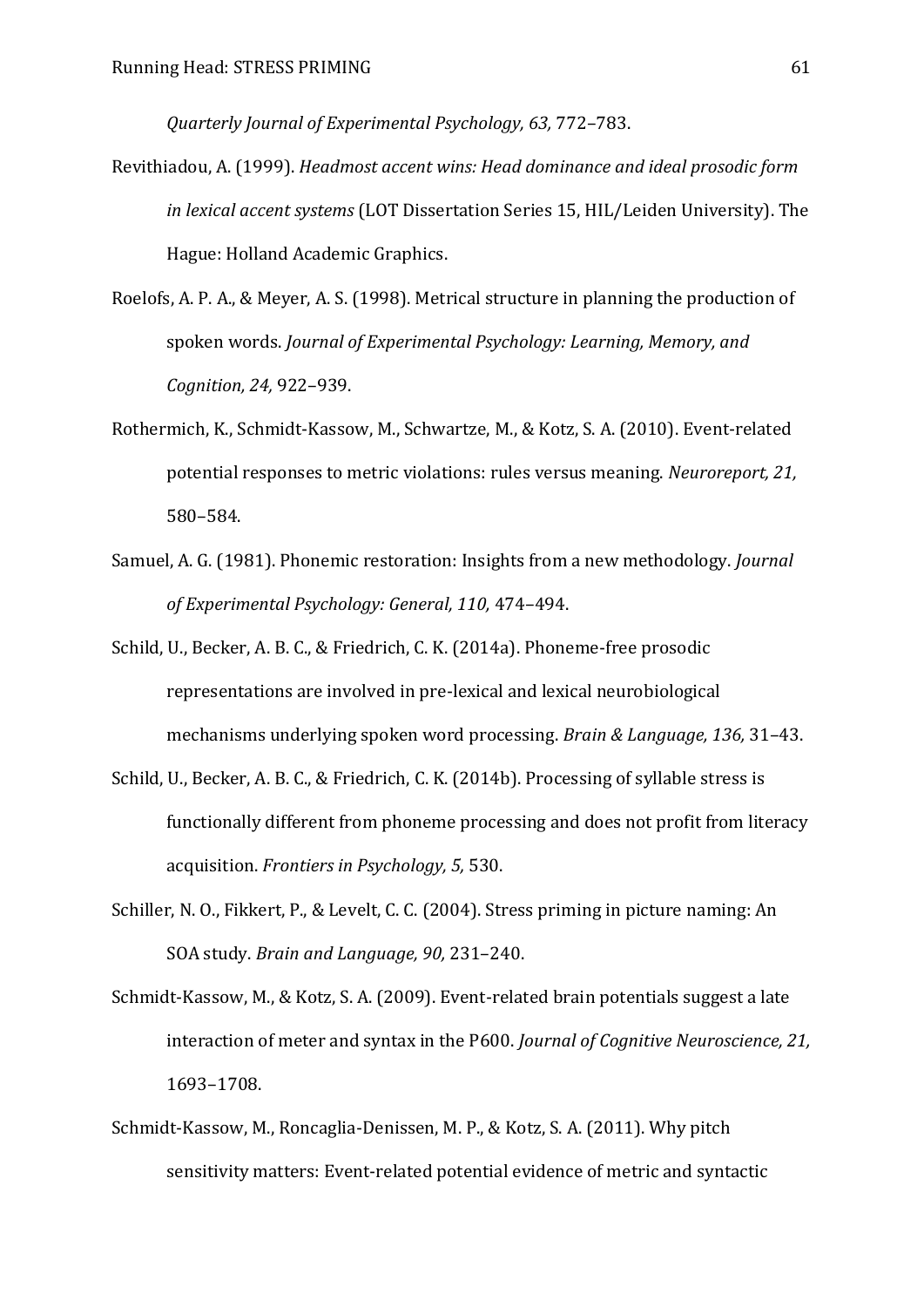violation detection among Spanish late learners of German. *Frontiers in Psychology, 2,* 131.

- Slowiaczek, L. M., Soltano, E. G., & Bernstein, H. L. (2006). Lexical and metrical stress in word recognition: Lexical or pre-lexical influences? *Journal of Psycholinguistic Research, 35,* 491‒512.
- Soto-Faraco, S., Sebastian-Gallés, N., & Cutler, A. (2001). Segmental and suprasegmental mismatch in lexical access. *Journal of Memory and Language*, 45, 412-432.
- Sulpizio, S., Arduino, L. S., Paizi, D., & Burani, C. (2013). Stress assignment in reading Italian polysyllabic pseudowords. *Journal of Experimental Psychology: Learning, Memory, and Cognition, 39,* 51‒68.
- Sulpizio, S., Burani, C., & Colombo, L. (2015). The process of stress assignment in reading aloud: Critical issues from studies on Italian. *Scientific Studies of Reading, 19,* 5‒20.
- Sulpizio, S., & Colombo, L. (2013). Lexical stress, frequency, and stress neighbourhood effects in the early stages of Italian reading development. *The Quarterly Journal of Experimental Psychology, 66, 2073-2084.*
- Sulpizio, S., & Job, R. (2015). The segment-to-frame association in word reading: Early effects of the interaction between segmental and suprasegmental information. *Frontiers in Psychology, 6,* 1612.
- Sulpizio, S., Job, R., & Burani, C. (2012). Priming lexical stress in reading Italian aloud. *Language and Cognitive Processes, 27,* 808‒820.
- Sulpizio, S., & McQueen, J. M. (2012). Italians use abstract knowledge about lexical stress during spoken-word recognition. *Journal of Memory and Language*, 66, 177–193.
- Szenkovits, G., & Ramus, F. (2005). Exploring dyslexics' phonological deficit I: Lexical vs sub-lexical and input vs output processes. Dyslexia, 11, 253-268.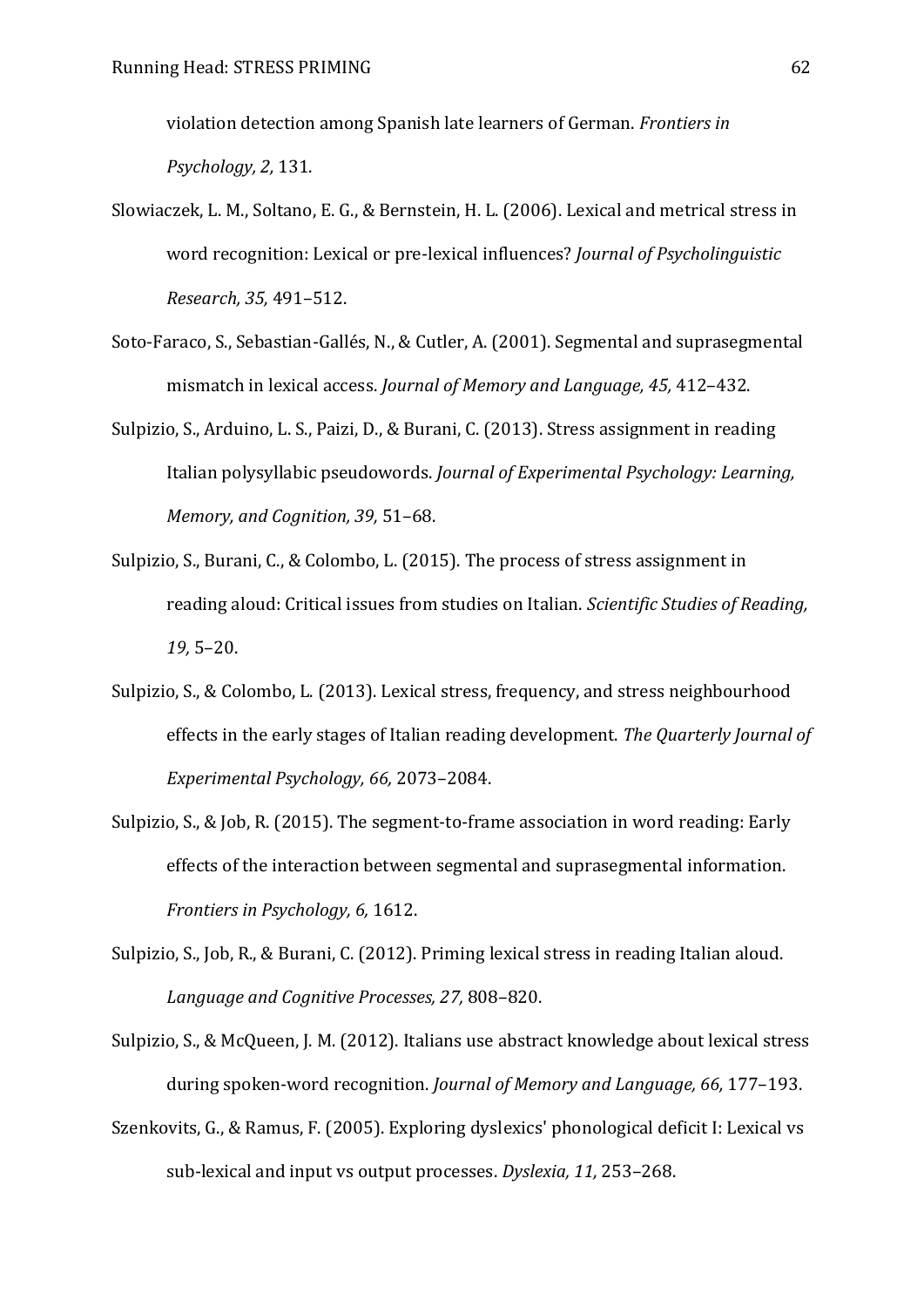- Tagliapietra, L., & Tabossi, P. (2005). Lexical stress effects in Italian spoken word recognition. In B. G. Bara, L. Barsalou, & M. Bucciarelli (Eds.), *Proceedings of the XXVII Annual Conference of the Cognitive Science Society* (pp. 2140‒2144). Mahwah, NJ: Erlbaum.
- van Donselaar, W., Koster, M., & Cutler, A. (2005). Exploring the role of lexical stress in lexical recognition. *Quarterly Journal of Experimental Psychology, 58A, 251-273.*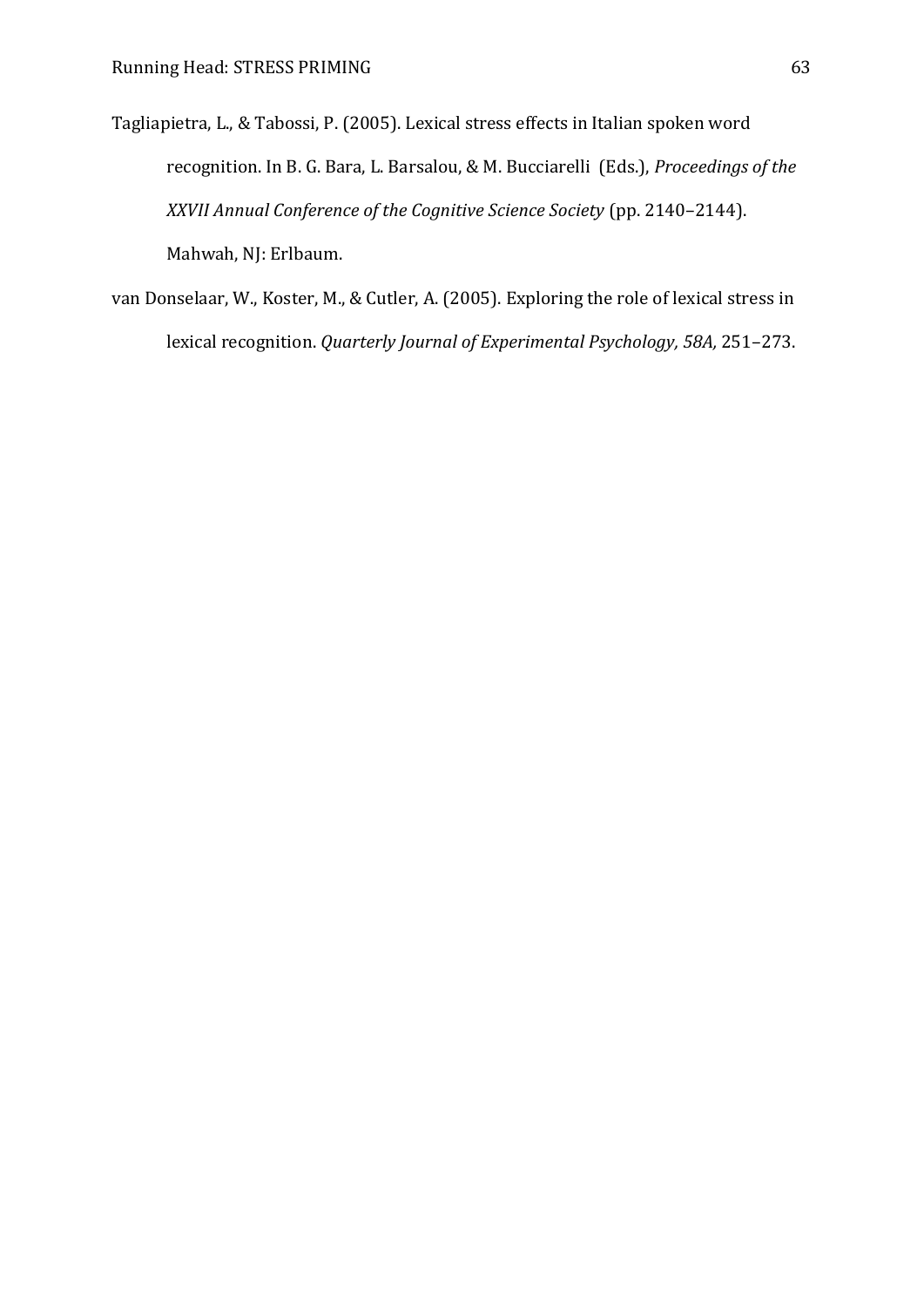## Table 1

*Mean values for lexical and sublexical variables characterizing the stimuli and comparisons between words vs. pseudowords and between* 

|                    | Words         |         |               |          |         | Pseudowords   |      |               |      | Words vs. Pseudowords |         |          |         |         |      |         |
|--------------------|---------------|---------|---------------|----------|---------|---------------|------|---------------|------|-----------------------|---------|----------|---------|---------|------|---------|
|                    | Stressed syl. |         | Pen. vs. Ant. |          |         | Stressed syl. |      | Pen. vs. Ant. |      | Pen.                  |         |          | Ant.    |         |      |         |
|                    | Pen.          | Ant.    |               |          | d       | Pen.          | Ant. |               |      |                       |         |          |         |         |      |         |
| Log frequency      | $-1.52$       | $-1.63$ | 0.53          | .60      | 0.10    |               |      |               |      |                       |         |          |         |         |      |         |
| N letters          | 6.75          | 6.75    | 0.00          | $1.00\,$ | 0.00    | 6.77          | 6.75 | 0.13          | .90  | 0.02                  | 0.13    | .90      | 0.02    | 0.13    | .90  | 0.02    |
| N phonemes         | 6.55          | 6.55    | 0.00          | $1.00\,$ | 0.00    | 6.55          | 6.55 | 0.00          | 1.00 | 0.00                  | 0.00    | 1.00     | 0.00    | 0.00    | 1.00 | 0.00    |
| Bigram frequency   | 1.03          | 1.04    | $-0.14$       | .89      | $-0.03$ | 1.04          | 1.04 | $-0.02$       | .99  | 0.00                  | $-0.02$ | .99      | 0.00    | $-0.02$ | .99  | 0.00    |
| Syllable frequency | 8.94          | 7.92    | 1.34          | .18      | 0.24    | 7.97          | 8.63 | $-0.79$       | .43  | $-0.14$               | $-0.79$ | .43      | $-0.14$ | $-0.79$ | .43  | $-0.14$ |
| Ph. neighbors      | 4.13          | 3.98    | 0.29          | .77      | 0.05    | 2.37          | 2.62 | $-0.56$       | .58  | $-0.10$               | $-0.56$ | .58      | $-0.10$ | $-0.56$ | .58  | $-0.10$ |
| Or. neighbors      | 2.02          | 1.98    | 0.11          | .91      | 0.02    | 0.95          | 0.95 | 0.00          | 0.01 | 0.00                  | 0.00    | $1.00\,$ | 0.00    | 0.00    | 1.00 | 0.00    |
| Hi-F ph. neighbors | 2.28          | 2.53    | $-0.67$       | .50      | $-0.12$ | 2.37          | 2.62 | $-0.56$       | .58  | $-0.10$               | $-0.56$ | .58      | $-0.10$ | $-0.56$ | .58  | $-0.10$ |
| Hi-F or. neighbors | 1.17          | 1.17    | 0.00          | $1.00\,$ | 0.00    | 0.95          | 0.95 | 0.00          | 0.01 | 0.00                  | 0.00    | 1.00     | 0.00    | 0.00    | 1.00 | 0.00    |
| OLD <sub>20</sub>  | 1.98          | 1.98    | $-0.02$       | .99      | 0.00    | 2.29          | 2.34 | $-0.63$       | .53  | $-0.11$               | $-0.63$ | .53      | $-0.11$ | $-0.63$ | .53  | $-0.11$ |
| OLD20(bf)          | 3.33          | 3.43    | $-1.22$       | 22       | $-0.22$ | 3.50          | 3.36 | 1.56          | .12  | 0.28                  | 1.56    | .12      | 0.28    | 1.56    | .12  | 0.28    |

*items stressed on the penultimate vs. on the antepenultimate syllable.* 

*Note.* Syl. = syllable; Pen. = penultimate syllable stress; Ant. = antepenultimate syllable stress; N = number; Ph. = phonological ; Or. =

orthographic; Hi-F = high frequency; OLD = orthographic Levenshtein distance; bf = base forms only; *d* is Cohen's index of effect size.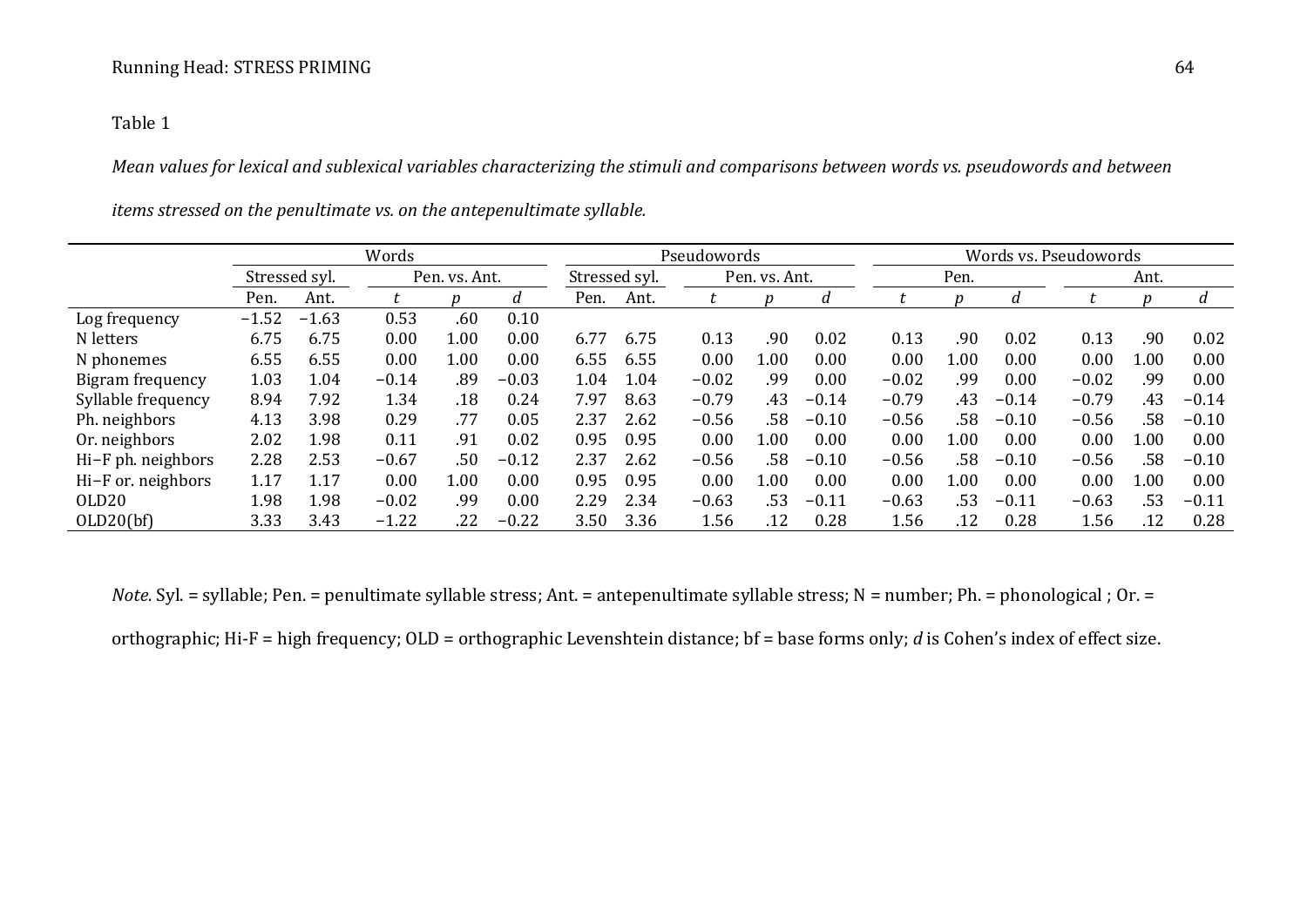## Table 2

*An example matched word-pseudoword set including a six-word group and a six-pseudoword group, with associated properties.* 

| Item           | Orth   | Lex | Phon   | Gloss                        | <b>StrPos</b> | Freq  | <b>BigrF</b> | <b>SylF</b> | OLD <sub>20</sub> |
|----------------|--------|-----|--------|------------------------------|---------------|-------|--------------|-------------|-------------------|
| W1             | φιδάκι | W   | fiðaci | little snake                 | Pen           | 0.372 | 0.254        | 2.777       | 2.35              |
| W <sub>2</sub> | φυλάμε | W   | filame | we guard                     | Pen           | 0.338 | 0.447        | 7.761       | 1.80              |
| W <sub>3</sub> | φυσάμε | W   | fisame | we blow                      | Pen           | 0.101 | 0.340        | 6.778       | 2.10              |
| W4             | φίλαγε | W   | filaje | s/he was kissing             | Ant           | 0.135 | 0.363        | 2.356       | 1.90              |
| W <sub>5</sub> | φίμωση | W   | fimosi | muzzling                     | Ant           | 0.372 | 0.375        | 9.740       | 2.05              |
| W <sub>6</sub> | φύγατε | W   | fiγate | you <sub>pl</sub> left       | Ant           | 0.981 | 0.420        | 4.840       | 1.75              |
| P <sub>1</sub> | φιλέγα | P   | fileya | -                            | Pen           |       | 0.355        | 1.739       | 2.40              |
| P <sub>2</sub> | φιμώγα | P   | fimoγa | $\qquad \qquad \blacksquare$ | Pen           | -     | 0.158        | 1.725       | 3.00              |
| P <sub>3</sub> | φυτάση | P   | fitasi | -                            | Pen           | -     | 0.643        | 10.106      | 2.60              |
| P <sub>4</sub> | φίσακι | P   | fisaci | $\overline{\phantom{0}}$     | Ant           | -     | 0.500        | 3.212       | 2.85              |
| P <sub>5</sub> | φύμελα | P   | fimela | $\overline{\phantom{0}}$     | Ant           | -     | 0.545        | 7.624       | 2.65              |
| P <sub>6</sub> | φίδαμε | P   | fiðame |                              | Ant           |       | 0.471        | 6.928       | 2.00              |

*Note.* All items in this set begin with a /fi/ syllable and have a CV.CV.CV structure with six phonemes spelled with six letters. Orth = orthographic spelling; Lex = lexicality (Word, Pseudoword); Phon = phonetic pronunciation; StrPos = stress position (Penultimate, Antepenultimate syllable); Freq = printed frequency (per million tokens); N let = number of letters; N phon = number of phonemes; BigrF = log mean letter bigram frequency (letters & spaces); SylF = log mean phonological syllable frequency; OLD20 = mean orthographic Levenshtein distance of 20 nearest neighbors. This particular set was selected for illustrative purposes on the basis of the translatability of the word items.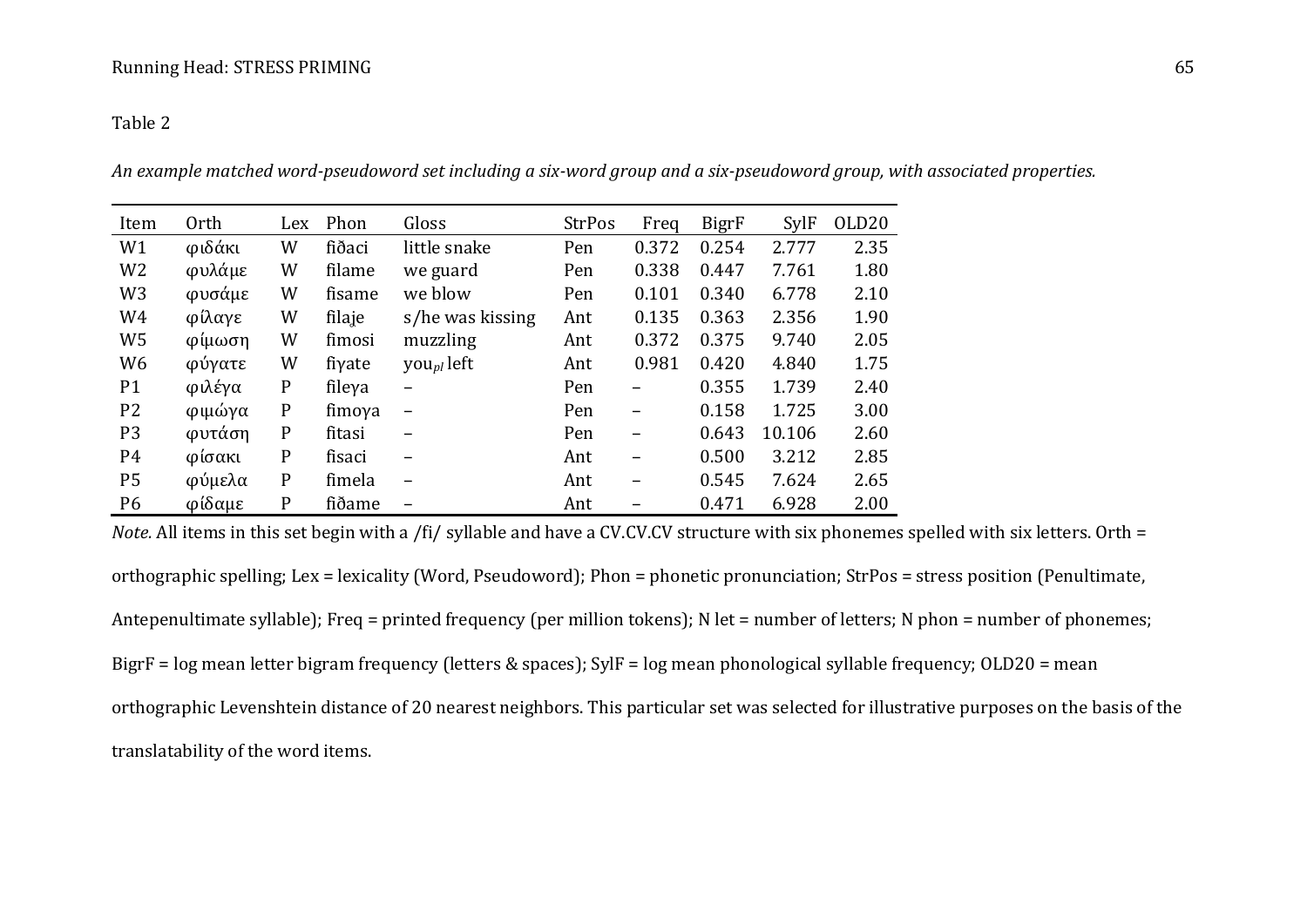## Table 3

|     | <b>StrPos</b> |        | List 1         |                | List 2         |                | List 3         |                | List 4         |                | List 5         |                | List 6         |                |
|-----|---------------|--------|----------------|----------------|----------------|----------------|----------------|----------------|----------------|----------------|----------------|----------------|----------------|----------------|
| Lex | Prime         | Target | Prime          | Target         | Prime          | Target         | Prime          | Target         | Prime          | Target         | Prime          | Target         | Prime          | Target         |
| W   | Pen           | Pen    | W2             | W1             | W3             | W1             | W1             | W2             | W3             | W <sub>2</sub> | W1             | W <sub>3</sub> | W2             | W <sub>3</sub> |
| W   | Ant           | Pen    | W6             | W1             | W5             | W1             | W6             | W2             | W4             | W <sub>2</sub> | W5             | W <sub>3</sub> | W4             | W <sub>3</sub> |
| W   | Ant           | Ant    | W5             | W4             | W <sub>6</sub> | W4             | W4             | W5             | W6             | W <sub>5</sub> | W4             | W <sub>6</sub> | W5             | W <sub>6</sub> |
| W   | Pen           | Ant    | W3             | W4             | W <sub>2</sub> | W4             | W3             | W5             | W1             | W <sub>5</sub> | W <sub>2</sub> | W <sub>6</sub> | W1             | W <sub>6</sub> |
| P   | Pen           | Pen    | P <sub>2</sub> | P <sub>1</sub> | P <sub>3</sub> | P <sub>1</sub> | P1             | P <sub>2</sub> | P <sub>3</sub> | P <sub>2</sub> | P <sub>1</sub> | P <sub>3</sub> | P <sub>2</sub> | P <sub>3</sub> |
| P   | Ant           | Pen    | P6             | P <sub>1</sub> | P <sub>5</sub> | P <sub>1</sub> | P <sub>6</sub> | P <sub>2</sub> | P4             | P <sub>2</sub> | P <sub>5</sub> | P <sub>3</sub> | P <sub>4</sub> | P <sub>3</sub> |
| P   | Ant           | Ant    | P <sub>5</sub> | P <sub>4</sub> | P <sub>6</sub> | P <sub>4</sub> | P <sub>4</sub> | P <sub>5</sub> | P <sub>6</sub> | P <sub>5</sub> | P <sub>4</sub> | P <sub>6</sub> | P <sub>5</sub> | P <sub>6</sub> |
|     | Pen           | Ant    | P <sub>3</sub> | P <sub>4</sub> | P <sub>2</sub> | P <sub>4</sub> | P <sub>3</sub> | P <sub>5</sub> | P1             | P <sub>5</sub> | P <sub>2</sub> | P <sub>6</sub> | P <sub>1</sub> | P <sub>6</sub> |

*Assignment of individual words and pseudowords within each 6-item group to prime/target conditions distributed among lists* 

*Note.* Lex = lexicality, W= word, P= pseudoword, StrPos = stress position, Pen=penultimate syllable, Ant=antepenultimate syllable.

Words W1–W3 and pseudowords P1–P3 are stressed on the penultimate syllable; W4–W6 and P4–P6 on the antepenultimate syllable

(cf. Table 2).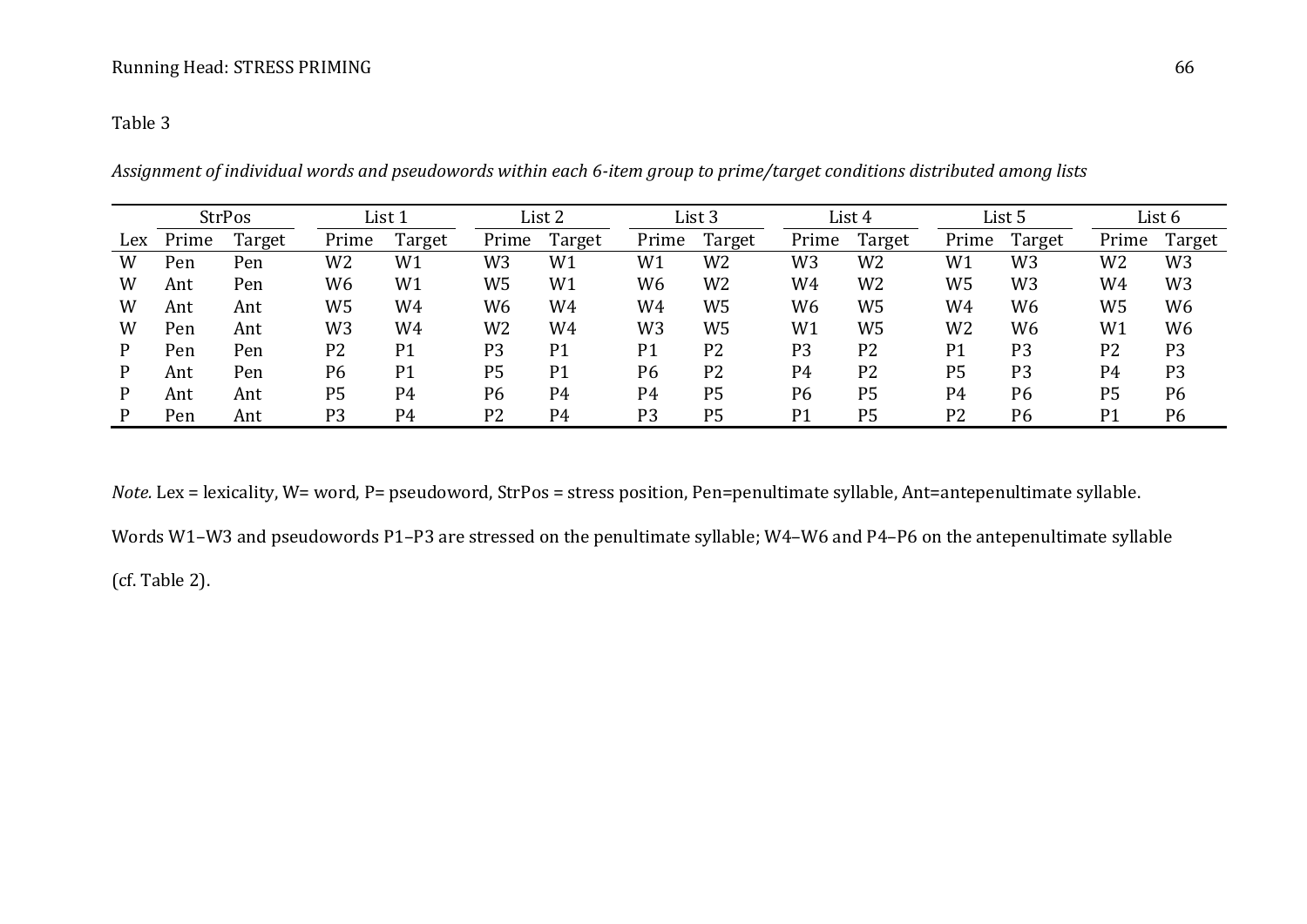## Table 4

*Duration, fundamental frequency, and intensity for each syllable of word and pseudoword stimuli used as targets and/or primes in* 

## *Experiments 1a, 1b, 2, and 4*

|                |        |           | Antepenult |           |               |           | Penult |           |       | Final     |       |           |  |  |
|----------------|--------|-----------|------------|-----------|---------------|-----------|--------|-----------|-------|-----------|-------|-----------|--|--|
|                | StrPen |           | StrAnt     |           | <b>StrPen</b> |           |        | StrAnt    |       | StrPen    |       | StrAnt    |  |  |
|                | M      | <b>SD</b> | M          | <b>SD</b> | M             | <b>SD</b> | M      | <b>SD</b> | M     | <b>SD</b> | M     | <b>SD</b> |  |  |
| Words          |        |           |            |           |               |           |        |           |       |           |       |           |  |  |
| Duration (ms)  | 169.3  | 55.9      | 210.0      | 61.8      | 228.1         | 43.5      | 171.8  | 36.1      | 224.8 | 47.1      | 200.9 | 42.8      |  |  |
| $F_0$ (Hz)     | 96.2   | 3.8       | 121.9      | 7.8       | 115.1         | 6.7       | 97.9   | 4.4       | 93.1  | 7.0       | 83.1  | 3.2       |  |  |
| Intensity (dB) | 73.3   | 3.5       | 79.7       | 2.3       | 77.5          | 2.5       | 73.4   | 3.7       | 69.5  | 3.6       | 66.5  | 3.0       |  |  |
| Pseudowords    |        |           |            |           |               |           |        |           |       |           |       |           |  |  |
| Duration (ms)  | 164.3  | 57.6      | 205.3      | 58.2      | 229.3         | 38.7      | 171.6  | 31.2      | 219.1 | 38.2      | 200.1 | 49.6      |  |  |
| $F_0$ (Hz)     | 96.6   | 4.5       | 123.7      | 8.8       | 115.3         | 6.1       | 99.3   | 5.2       | 92.1  | 7.0       | 84.2  | 3.9       |  |  |
| Intensity (dB) | 73.4   | 3.0       | 79.8       | 2.4       | 77.9          | 3.1       | 73.4   | 3.4       | 70.5  | 3.1       | 66.2  | 3.5       |  |  |

*Note:*  $F_0$ , fundamental frequency. StrPen, penultimate syllable stress items; StrAnt, antepenultimate syllable stress items. For each syllable in each item,  $F_0$  and intensity were obtained using the "Get mean..." Praat function of the Pitch and Intensity contour, respectively, over the marked duration of the syllable.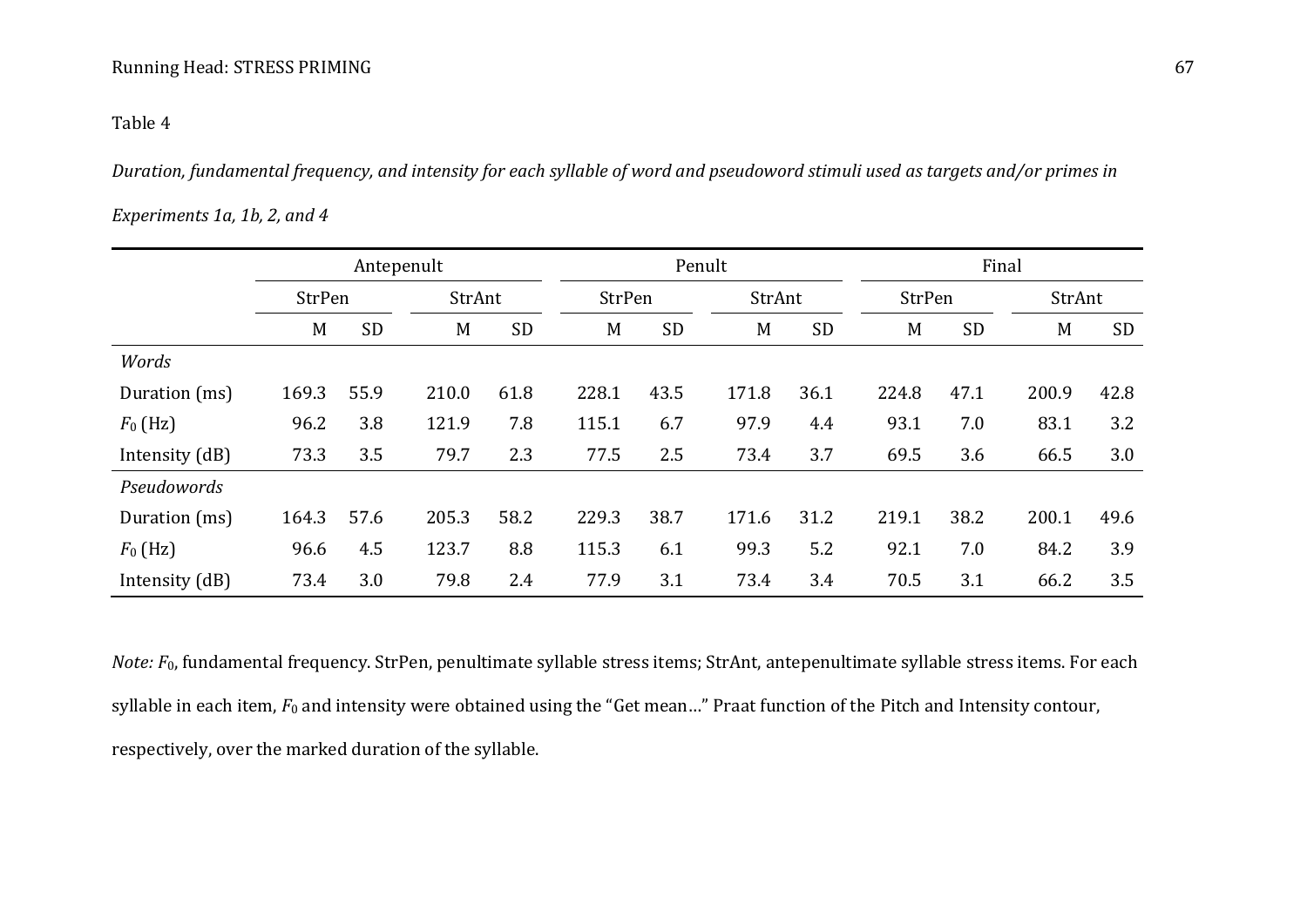# Table 5

*Duration, fundamental frequency, and intensity for each syllable of the two-syllable fragment primes used in Experiment 5* 

|                              |               |           | First syllable |           |       | Second syllable |       |           |  |  |  |  |
|------------------------------|---------------|-----------|----------------|-----------|-------|-----------------|-------|-----------|--|--|--|--|
|                              | <b>StrPen</b> |           | StrAnt         |           |       | StrPen          |       | StrAnt    |  |  |  |  |
|                              | M             | <b>SD</b> | M              | <b>SD</b> | M     | <b>SD</b>       | M     | <b>SD</b> |  |  |  |  |
| Primes to word targets       |               |           |                |           |       |                 |       |           |  |  |  |  |
| Duration (ms)                | 166.2         | 56.9      | 205.5          | 60.0      | 227.1 | 43.6            | 170.5 | 33.8      |  |  |  |  |
| $F_0$ (Hz)                   | 96.6          | 4.4       | 122.5          | 8.7       | 115.5 | 6.6             | 98.9  | 5.1       |  |  |  |  |
| Intensity (dB)               | 73.7          | 3.4       | 80.1           | 2.3       | 77.9  | 2.9             | 73.7  | 3.6       |  |  |  |  |
| Primes to pseudoword targets |               |           |                |           |       |                 |       |           |  |  |  |  |
| Duration (ms)                | 165.6         | 56.6      | 205.1          | 57.6      | 227.6 | 42.6            | 171.3 | 31.3      |  |  |  |  |
| $F_0$ (Hz)                   | 96.6          | 4.2       | 123.3          | 8.5       | 116.0 | 6.5             | 98.9  | 5.1       |  |  |  |  |
| Intensity (dB)               | 73.7          | 3.3       | 80.0           | 2.2       | 78.2  | 3.0             | 73.7  | 3.8       |  |  |  |  |

*Note:* Abbreviations and measures as in Table 4.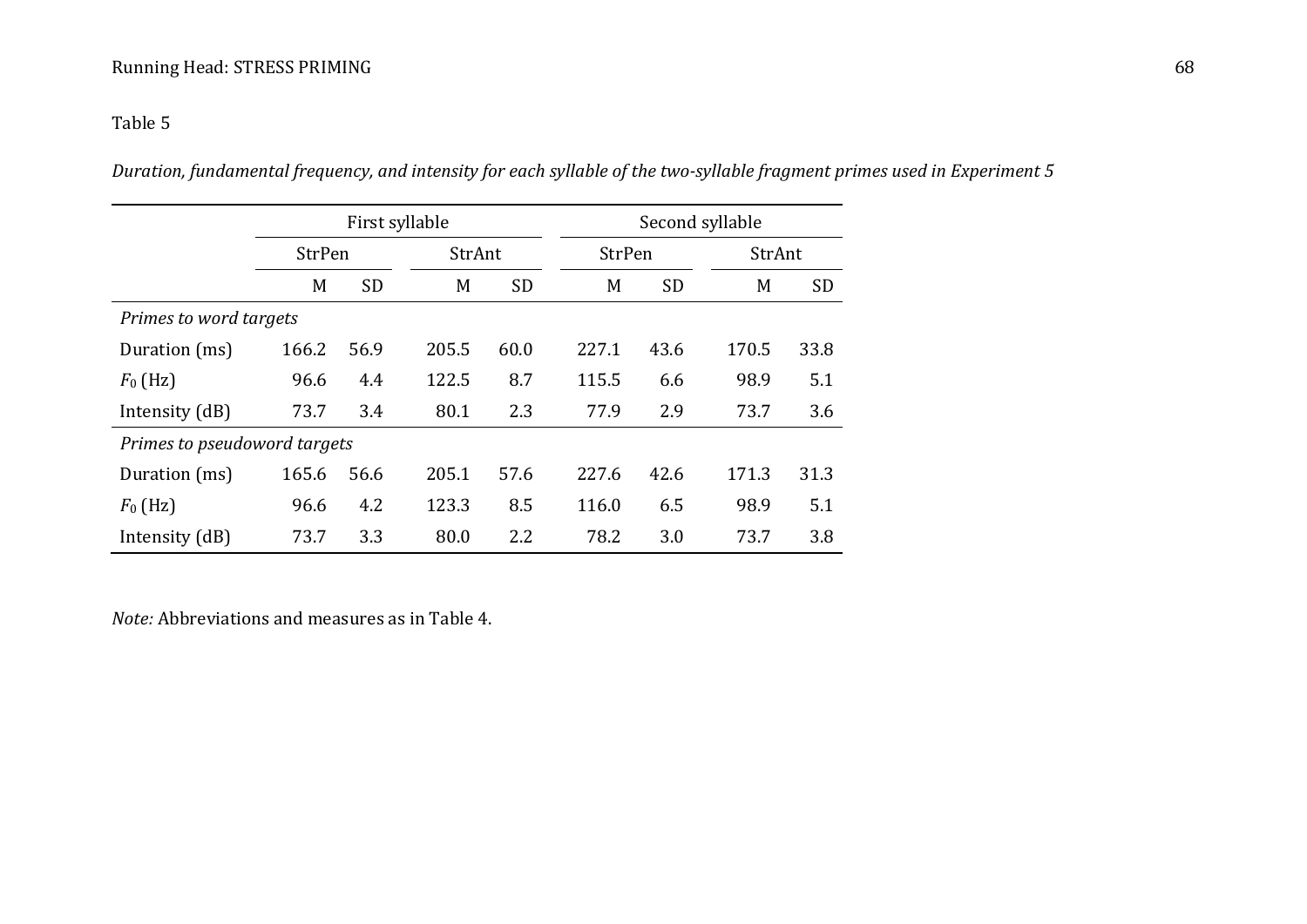## **Figure Captions**

*Figure 1.* Response times for word targets in all experiments. Each panel displays data (log means per participant) from one experiment, separately for penultimate-syllable stress targets (left) and antepenultimate-syllable stress targets (right) in the stresscongruent priming condition (empty boxes) and the stress-incongruent priming condition (grey shaded boxes). Each box contains 50% of the data (i.e., of participants). The thick horizontal line indicates the median. Whiskers extend to the full range.

*Figure 2.* Error proportion for word targets in all experiments. See Figure 1 for explanation.

*Figure 3.* Response times for pseudoword targets in all experiments. See Figure 1 for explanation.

*Figure 4.* Error proportion for pseudoword targets in all experiments. See Figure 1 for explanation.

*Figure 5.* Estimated regression coefficients for the main effect of stress congruence in mixed-effects analysis of error proportion (left) and response latency (right) data in Experiments 1a–5, plotted for pseudowords (on the vertical axis) against words (on the horizontal axis). The position of the estimate is indicated by the corresponding experiment number. Error bars extend to two standard errors.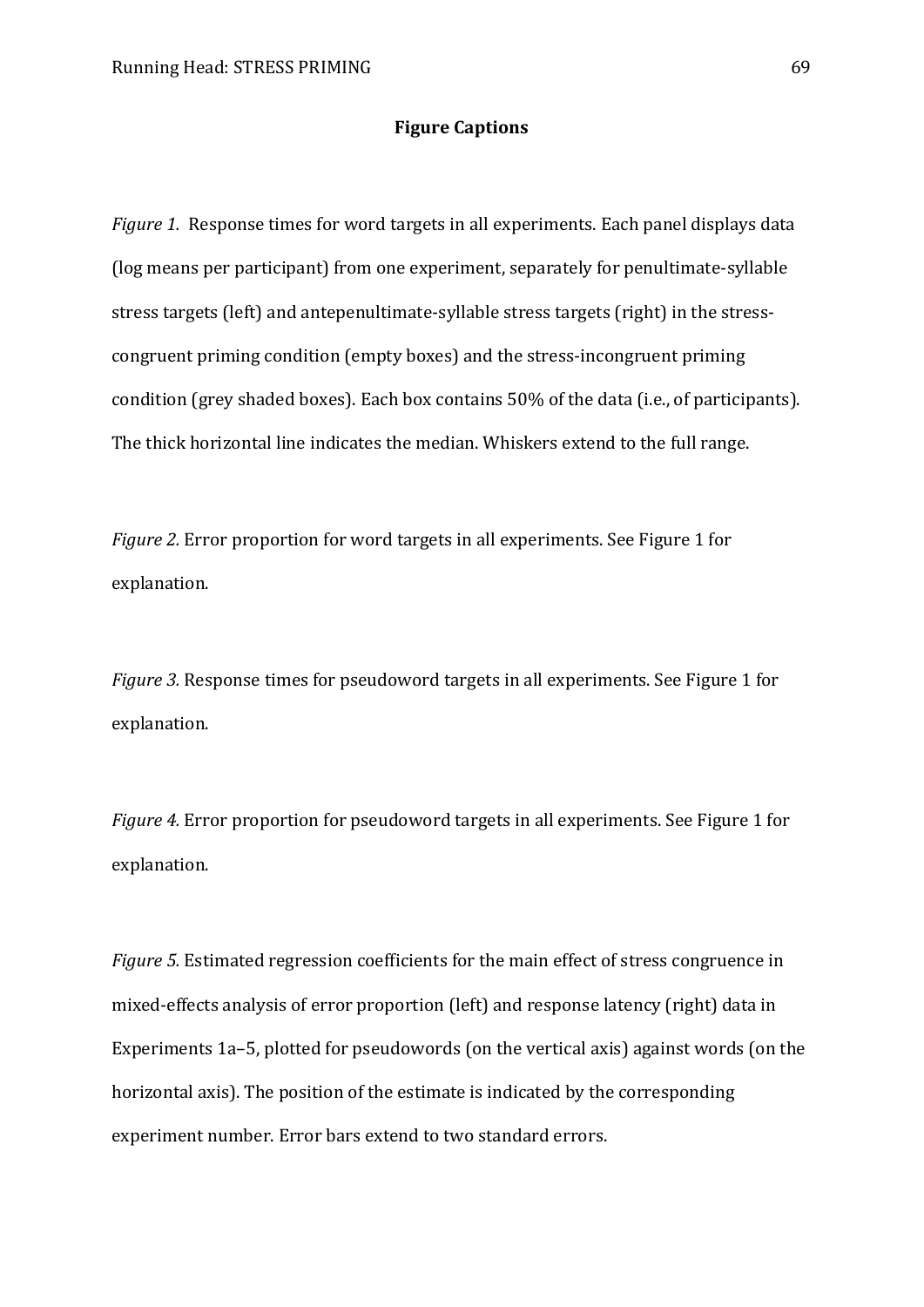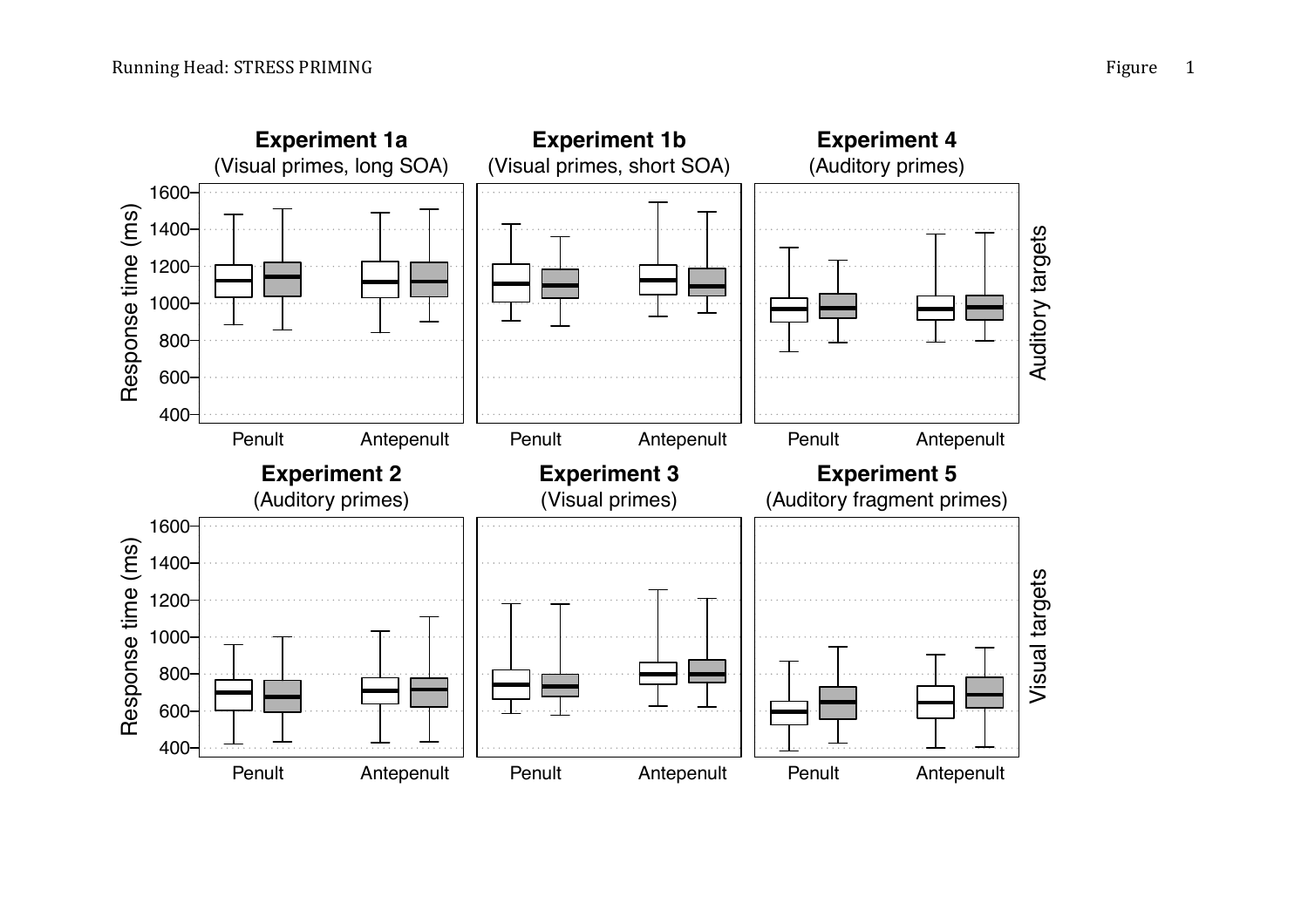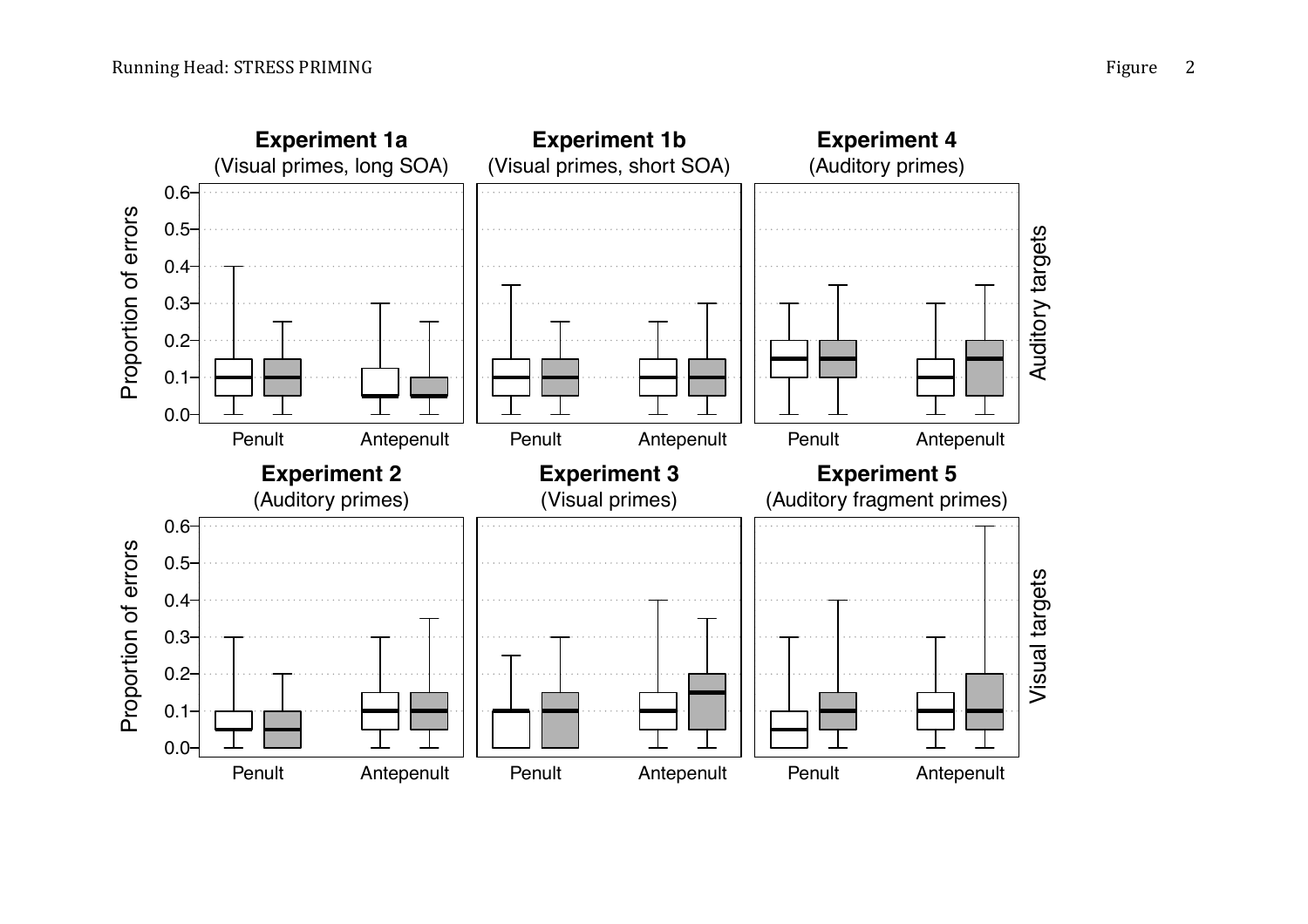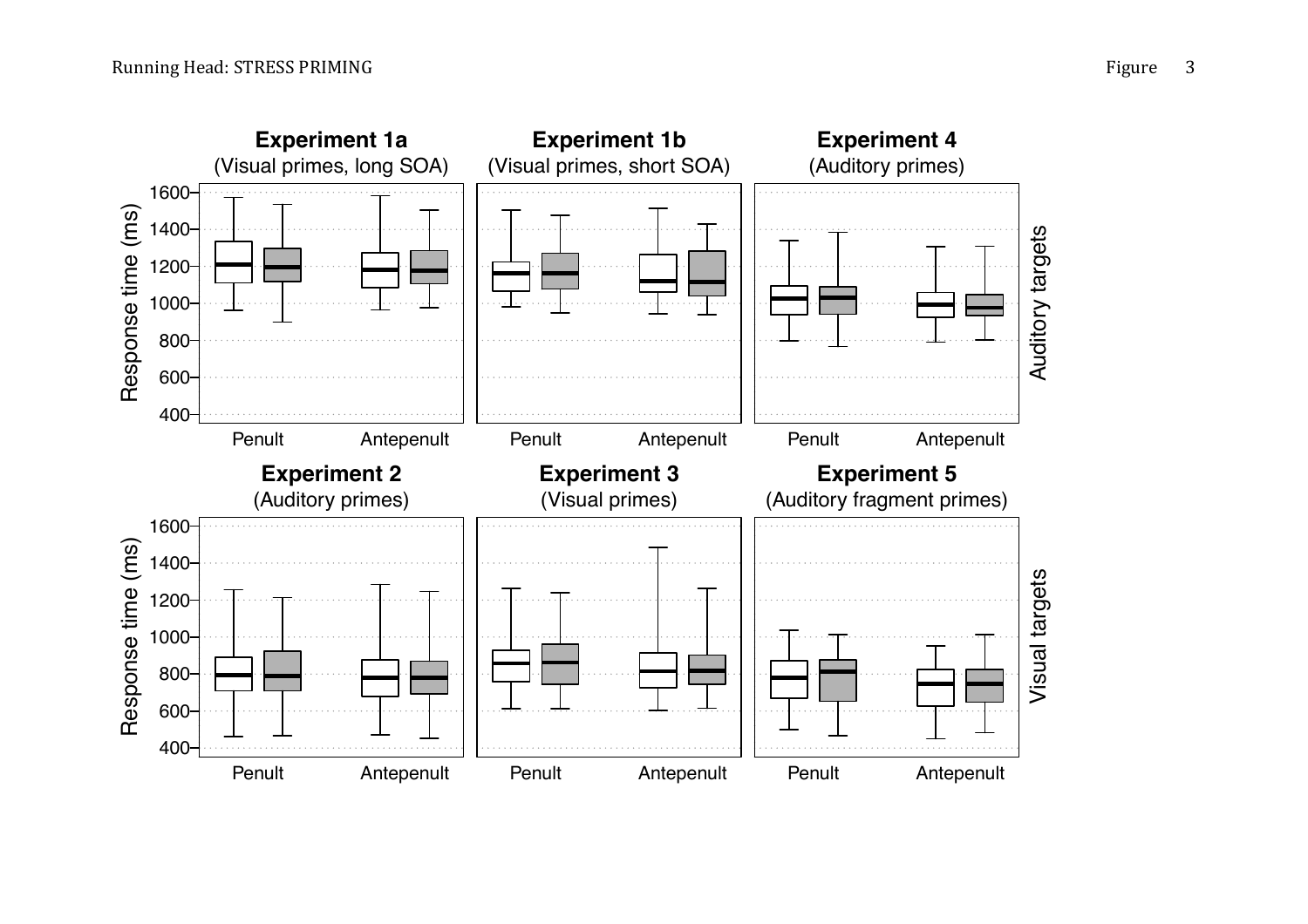